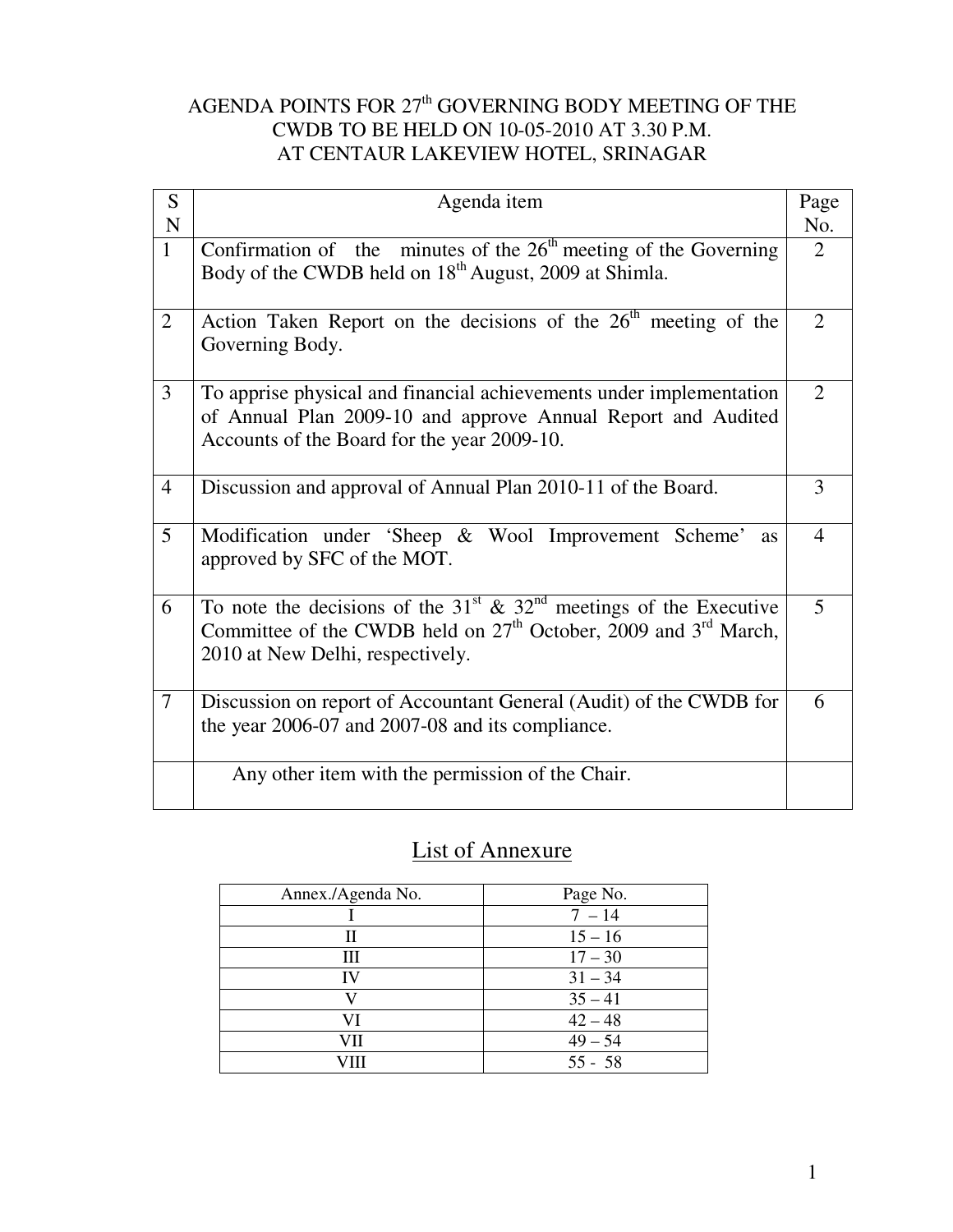# **AGENDA NOTES FOR THE 27th GOVERNING BODY MEETING OF THE CWDB – TO BE HELD ON 10TH MAY, 2010 AT CENTAUR LAKE VIEW HOTEL, SRINAGAR.**

# 1. CONFIRMATION OF THE MINUTES OF THE  $26<sup>th</sup>$  MEETING OF THE GOVERNING BODY OF THE C.W.D.B. HELD ON 18<sup>TH</sup> AUGUST, 2009 AT SHIMLA.

The 26<sup>th</sup> meeting of the Governing Body of the Central Wool Development Board (CWDB) was presided over by Shri Sagar Rayka, Chairman, CWDB. The minutes of the meeting is enclosed at **Annexure**- **I** for confirmation. (Page no. 7 to 14 )

# 2. ACTION TAKEN REPORT ON THE DECISIONS OF THE 26<sup>th</sup> MEETING OF THE GOVERNING BODY.

 A statement showing Action Taken Report on the decisions of the 26th meeting of the Governing Body of the CWDB held on 18-08-2009 at Shimla is enclosed at **Annexure – II** for perusal. (Page No. 15 & 16)

3. DISCUSSION AND APPROVAL OF PHYSICAL AND FINANCIAL ACHIEVEMENTS UNDER ANNUAL PLAN 2009-10 AND APPROVAL OF ANNUAL REPORT AND AUDITED ACCOUNTS OF THE BOARD FOR THE YEAR 2009-10.

 The Ministry of Textiles had approved and released Rs. 15 Crs. under Plan and Rs. 1.80 Crs. under Non Plan head to the Board for the year 2009-10. Out of it, the Board utilized Rs. 10.93 Crs. under Plan head and Rs. 1.67 Crs. under Non Plan head. Scheme wise financial targets and achievements are as under: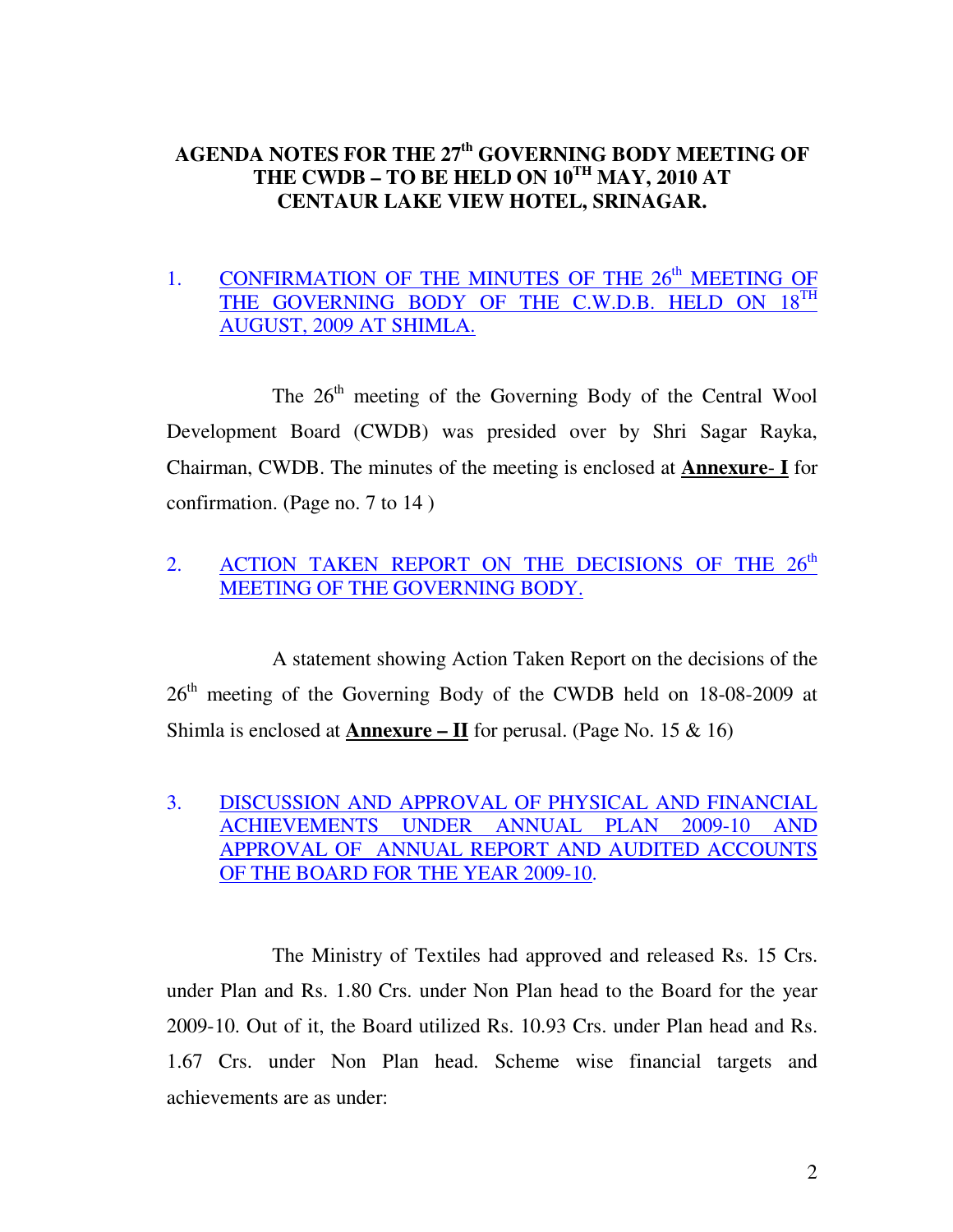|               |                                     |           | (Rs. in Crs.) |
|---------------|-------------------------------------|-----------|---------------|
| <b>SN</b>     | Name of scheme                      | Financial | Financial     |
|               |                                     | targets   | achievements  |
|               | $\&$<br>Integrated Wool Improvement | 13.50     | 10.31         |
|               | Development Programme (IWIDP)       |           |               |
| $\mathcal{D}$ | <b>Quality Processing of Wool</b>   | 1.00      | 0.59          |
|               |                                     |           |               |
| 3             | Social Security Scheme              | 0.50      | 0.03          |
|               |                                     |           |               |
|               | <b>TOTAL</b>                        | 15.00     | 10.93         |
|               |                                     |           |               |

 Detail of physical and financial targets and achievements made by the Board under Annual Plan 2009-10 along with Annual Report and Audited Accounts of the CWDB for 2009-10 is placed before the Governing Body at **Annexure - III** (Page no. 17 to 30 ), for discussion and approval.

# 4. DISCUSSION AND APPROVAL OF ANNUAL PLAN 2010-11 OF THE BOARD.

 The CWDB has submitted a proposal of Rs. 15.00 Crs. to the Ministry of Textiles for the FY 2010-11 for implementation of its various schemes. The Board has also proposed Rs. 1.80 Crs. under Non-Plan head to meet Establishment & other misc. expenses for FY 2010-11. Scheme wise proposed physical and financial targets for the FY 2010-11 are as under:

# **A. Integrated Wool Improvement and Development Programme.**

- i. Sheep and Wool Improvement Scheme
- ii. Angora Wool Development Scheme
- iii. Pashmina Wool Development Scheme
- iv. Human Resource Development & Promotional Activity.

 A provision of Rs. 11.68 Crs. have been made to cover 28.50 lakh sheep, 100 Angora and 800 Pashmina families and 200 trainees.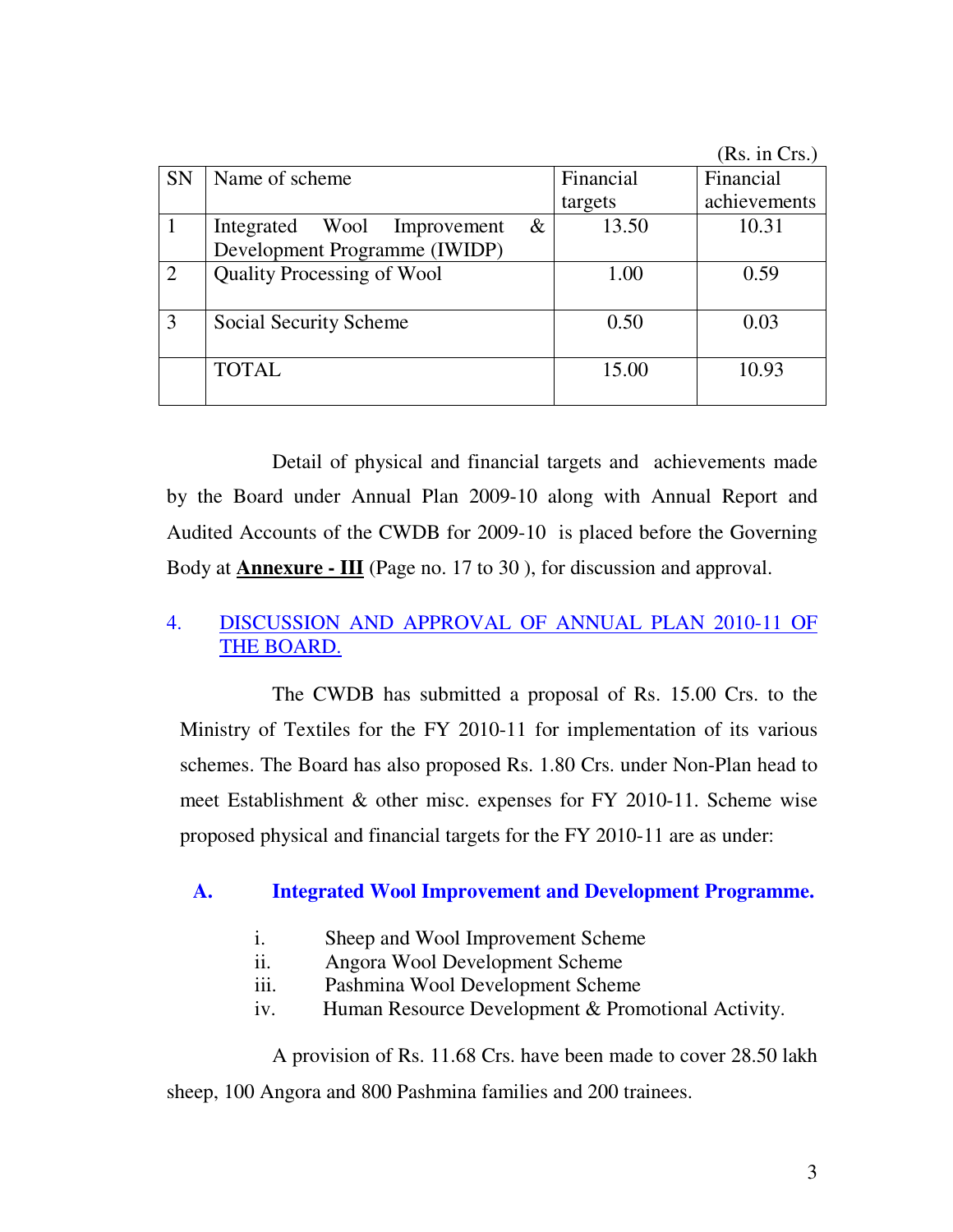## **B. Quality Processing of Wool**

- i. CFC for Integrated Wool Processing (Pre loom processing)
- ii. Finishing Centre (Post loom processing facility)

 A provision of Rs. 2.32 Crs. has been made to establish 2 Common Facility Centers and one Carpet/Shawl Finishing Centre.

# **C. Social Security Scheme for Sheep Breeders**

- i. Sheep Breeders Insurance Scheme
- ii. Sheep Insurance Scheme

 A provision of Rs. 1.00 Crs. has been made to cover 15,000 sheep breeders and 3 lakh sheep under Social Security Scheme.

 Detail of physical and financial targets under above all three schemes for the FY 2010-11 is enclosed at **Annexure - IV.** (Page no. 31 to 34).

# 5. MODIFICATION UNDER 'SHEEP & WOOL IMPROVEMENT SCHEME' AS APPROVED BY S.F.C. OF THE MOT.

 The Expenditure Finance Committee (EFC) of the Ministry of Textiles approved implementation of the Integrated Wool Improvement & Development Programme (IWIDP) in the  $11<sup>th</sup>$  Five Year Plan. The Committee recommended implementation of the programme for first 18 months i.e. up to December 2008 and mentioned that further approval shall be given after examining the mid-term evaluation report of the scheme. Meanwhile, the Central Wool Development Board requested the Ministry of Textiles for extending the time period for under taking evaluation work of the scheme up to December 2009. The MOT as well as the Planning Commission agreed for the same.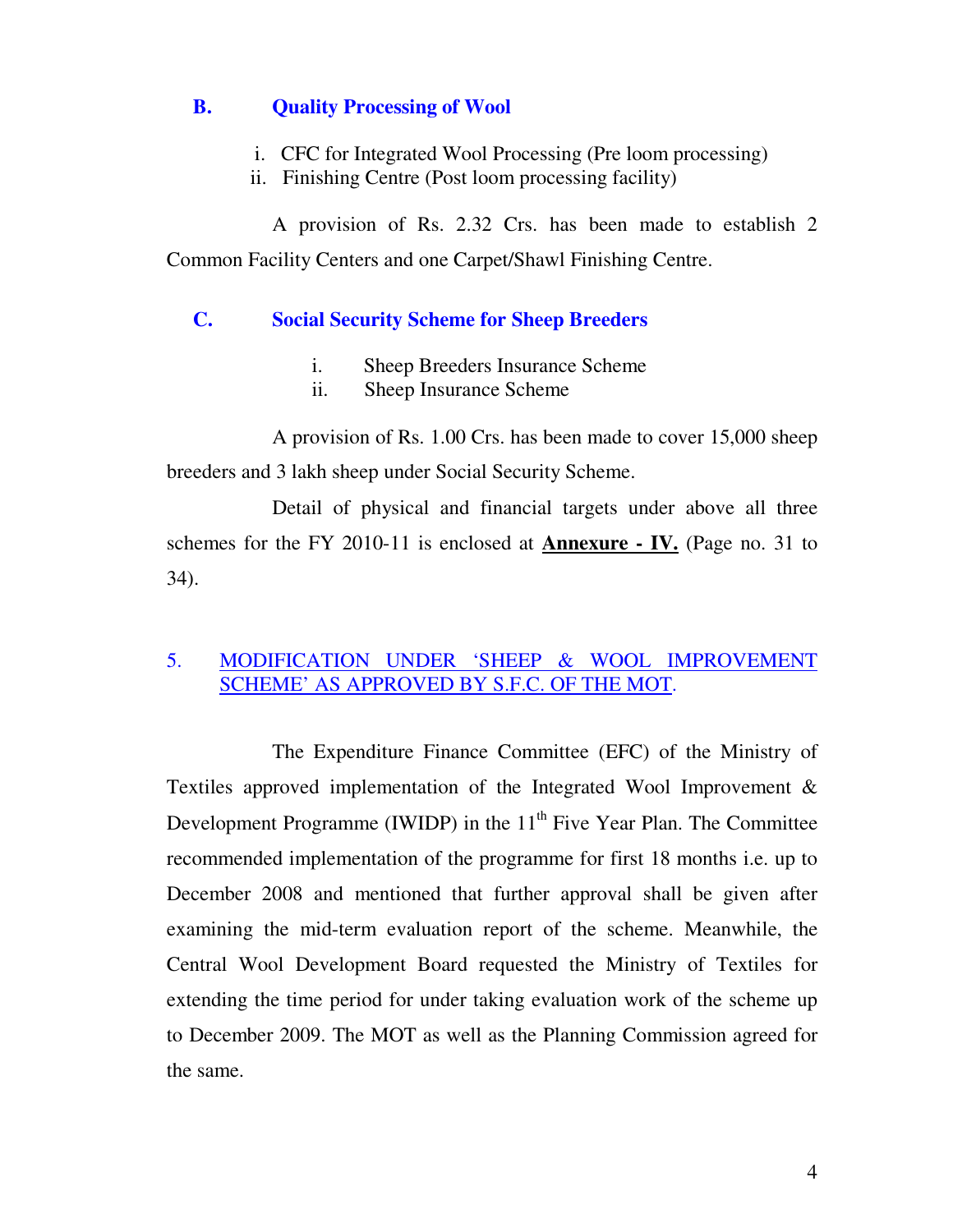Accordingly, the Central Wool Development Board engaged M/s. Datamation Consultancy Pvt. Ltd.; New Delhi to undertake Mid Term Evaluation of the 'SHEEP AND WOOL IMPROVEMENT SCHEME' (SWIS) under Integrated Wool Improvement & Development Programme (IWIDP), being implemented by CWDB during the  $11<sup>th</sup>$  Five Year Plan. The Board also engaged Wool Research Association, Thane to undertake Concurrent Evaluation of the IWIDP of the Board. On the basis of the recommendations and suggestions made by Evaluating Agencies regarding impact assessment of 'Sheep & Wool Improvement Scheme', the Standing Finance Committee (SFC) of the MOT in its meeting held on March 29, 2010 continued the existing schemes with some modification/addition without tempering with the targets fixed and approved following new components under SWIS.

- (i) Ram Raising Units,
- (ii) Support for Multiple Facility Centre, (MFC)
- (iii) Assistance for Sheep Pen,
- (iv) To provide Feed Supplement to sheep (weak, pregnant ewes)
- (v) Creation of Revolving Fund for marketing of raw wool.

 Detail of additional components introduced with existing 'Sheep & Wool Improvement Scheme' is enclosed at **Annexure - V** . (Page no. 35 to 41 )

# 6. TO NOTE THE DECISIONS OF  $31^{ST}$  AND  $32^{ND}$  MEETINGS OF THE EXECUTIVE COMMITTEE OF THE C.W.D.B. HELD ON  $27^{TH}$ EXECUTIVE COMMITTEE OF THE C.W.D.B. HELD ON OCTOBER,2009 AND  $3^{RD}$  MARCH,2010 AT NEW DI OCTOBER,  $2009$  AND  $3^{RD}$  MARCH,  $2010$  AT NEW DELHI, RESPECTIVELY.

The  $31<sup>st</sup>$  and  $32<sup>nd</sup>$  meetings of the Executive Committee of the Central Wool Development Board were held under the Chairmanship of Shri Bhupendra Singh, Joint Secretary (Wool), Ministry of Textiles and Vice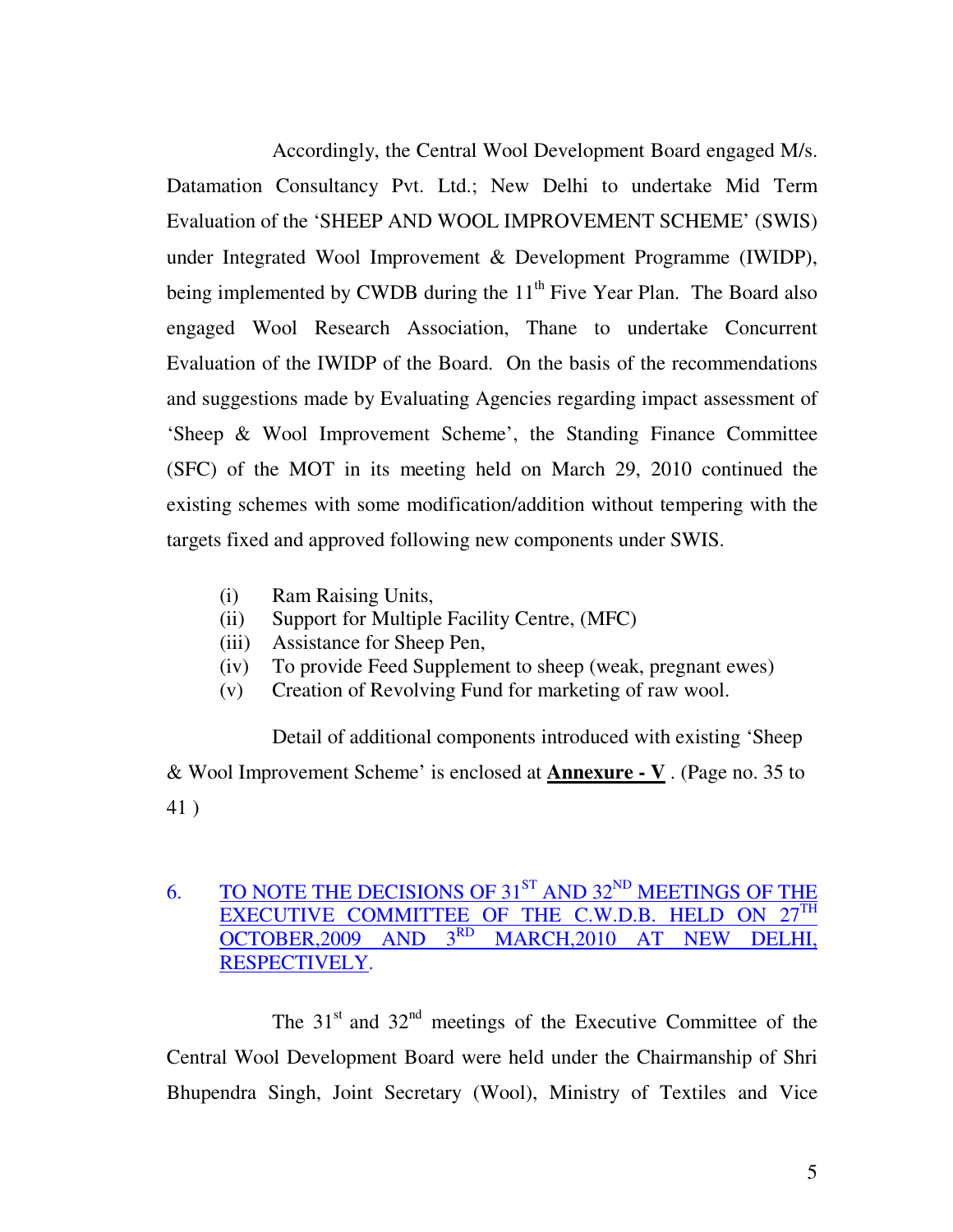Chairman, CWDB on  $27<sup>th</sup>$  October, 2009 and  $3<sup>rd</sup>$  March, 2010 at New Delhi. The minutes of the above meetings are placed as **Annexure-VI** (Page no. 42 to 48) **& Annex. VII** (Page no. 49 to 54) respectively, for perusal and approval.

# 7. DISCUSSION ON REPORT OF ACCOUNTANT GENERAL (AUDIT) OF THE C.W.D.B. FOR THE YEAR 2006-07 AND 2007-08 AND ITS COMPLIANCE.

 The Annual Accounts of the Central Wool Development Board for the year 2006-07 and 2007-08 were audited by the Accountant General (Audits), Rajasthan. The Audit Paras along with its compliance report is enclosed as **Annexure -VIII** for discussion and approval. (Page no. 55 to 58)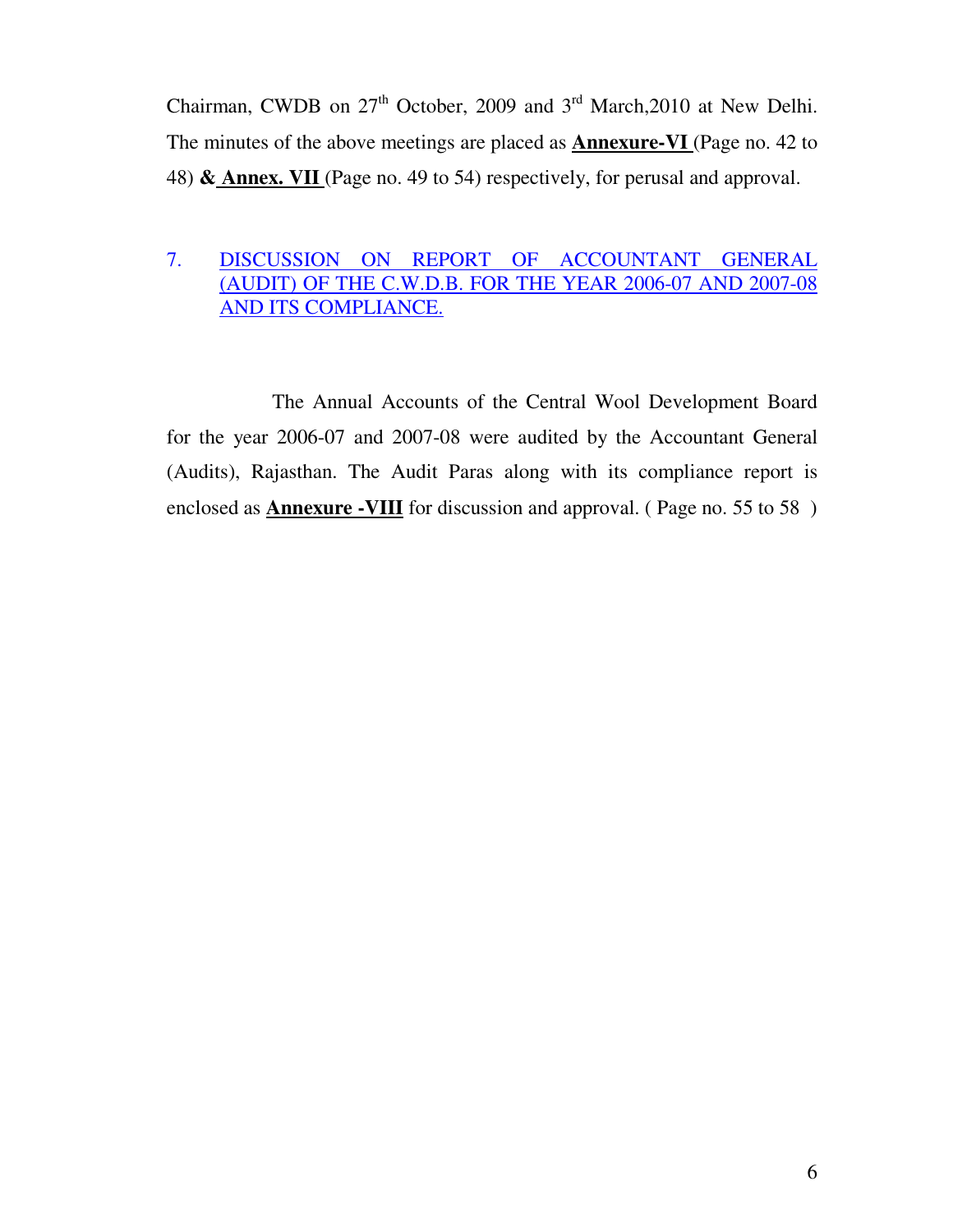# **Minutes of the 26th meeting of the Governing Body of the CWDB held on 18th August, 2009 at Shimla.**

The 26<sup>th</sup> meeting of the Governing Body of the Central Wool Development Board was presided over by Shri Sagar Rayka, Chairman, CWDB held on 18<sup>th</sup> August,2009 at Shimla. A list of the participants is enclosed as Annexure-I.

 Shri Om Prakash, Executive Director, Central Wool Development Board welcomed all the members and get introduced among the members.

 Shri Sagar Rayka, Chairman, CWDB welcomed all members and addressed the Board. The Chairman, in his address briefed about the activities of the Board during financial year 2008-09 and important agenda items of meeting and invited comments and other suggestion etc.

 After the address of the Chairman, the Member Secretary and Executive Director, CWDB took up the agenda items and made Power Point Presentation and invited point-wise discussion on the agenda, as under :

# 1. CONFIRMATION OF THE MINUTES OF THE  $25<sup>th</sup>$  MEETING OF THE GOVERNING BODY OF THE C.W.D.B. HELD ON 5<sup>th</sup> JANUARY,2009 AT NEW DELHI

Since no comments were received, the minutes of the  $25<sup>th</sup>$  meeting of the Governing Body were confirmed.

## 2. ACTION TAKEN REPORT ON THE DECISIONS OF THE  $25<sup>th</sup>$ MEETING OF THE GOVERNING BODY.

 ED, CWDB placed a statement showing action taken report on the decision of last Governing Body meeting and following decisions were made:

### **A. To reduce premium amount of sheep breeders under Sheep Breeders Insurance Scheme:**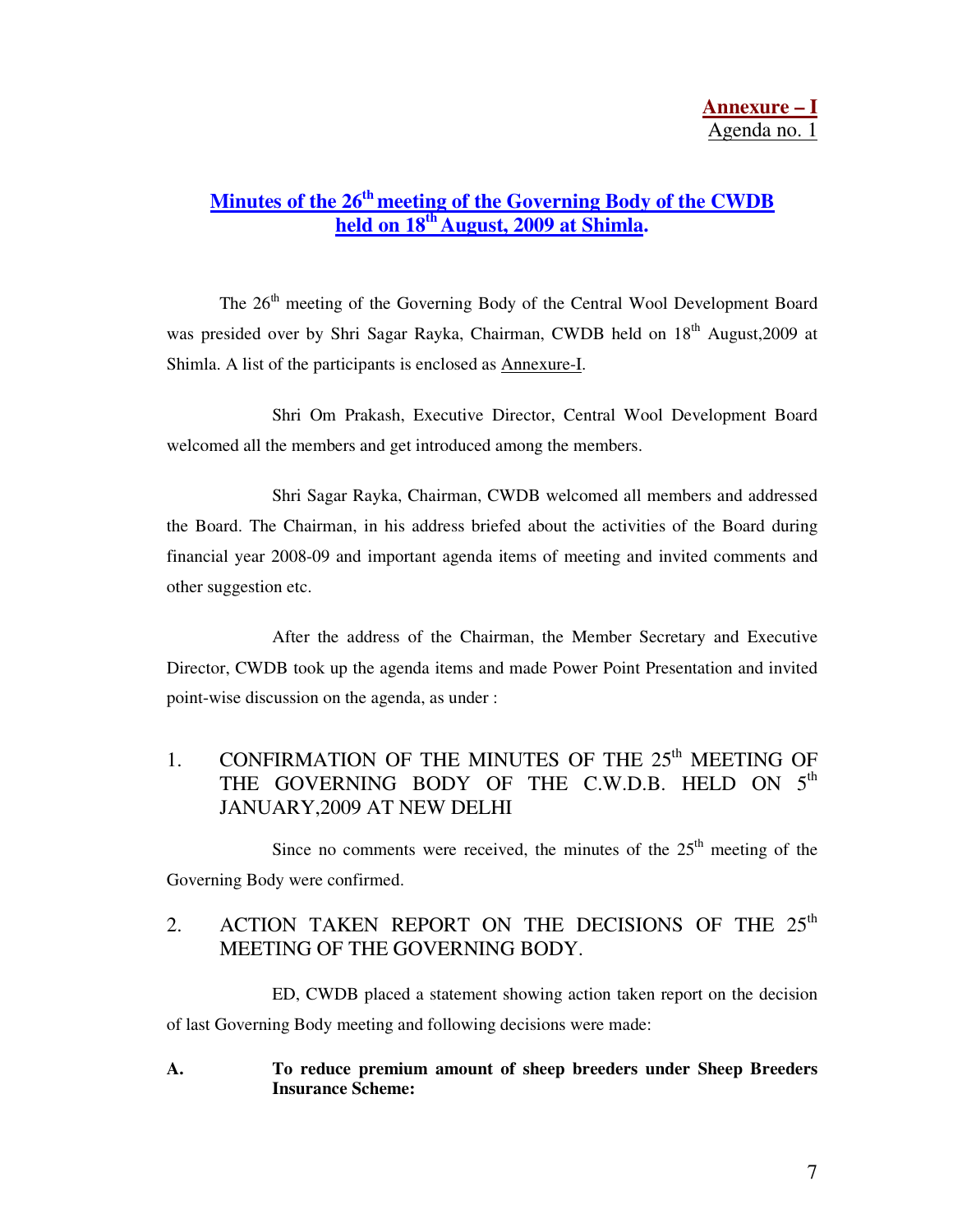MD, Karnataka Sheep & Wool Development Corp., Bangalore informed that this scheme received tremendous response in Karnataka State but they are facing some difficulties regarding delay in settlement of claims and benefit of scholarship for students of  $10<sup>th</sup>$  class standard. He informed that the LIC is not considering the students of  $10<sup>th</sup>$  class for scholarship even after producing sufficient documents. The LIC of India required the pass out certificate of  $9<sup>th</sup>$  standard.

 The Chairman directed to take up the matter with LIC regarding scholarship for  $10<sup>th</sup>$  standard students in Karnataka and give direction to settle the claim within one month time period. He also directed to pursue the matter to bring down the premium amount as experience with this group is favourable to LIC.

### **B. To engage some experts on short term contract or out-sourcing basis under different activities of Board :**

 As the Board is having minimal staff strength and even limited resources and capacity, the Governing Body, in principle, approved to engage some experienced/retired/ well qualified persons under its different schemes to meet additional requirement of manpower due to expansion of Board's work. The ED, CWDB informed that the Board has engaged a part time Veterinary Officer (Retd. from Govt. of Rajasthan). Keeping in view the work load full time Veterinary officer as consultant is required.

 The Dy. Secretary (Finance),MOT informed that the Board may engage the experts on out-sourcing basis as per procedure and guidelines laid down in this regard by the Government.

### **C. To open a Sub-office-cum-Guest House of Board at New Delhi :**

 The Chairman instructed to explore possibility for getting suitable space in any Government accommodation at New Delhi and directed to open the office on priority basis for better coordination and smooth disposal of the Board's work with Ministry.

## 3. DISCUSSION AND APPROVAL OF ACHIEVEMENTS/ PROGRESS MADE BY THE BOARD DURING THE ANNUAL PLAN 2008-09.

 ED, CWDB informed that against a target of 15.00 crore, the Board has utilized Rs. 14.80 crore under Plan head of the Annual Plan 2008-09 and explained in detail about physical and financial targets and achievements under different activities. He also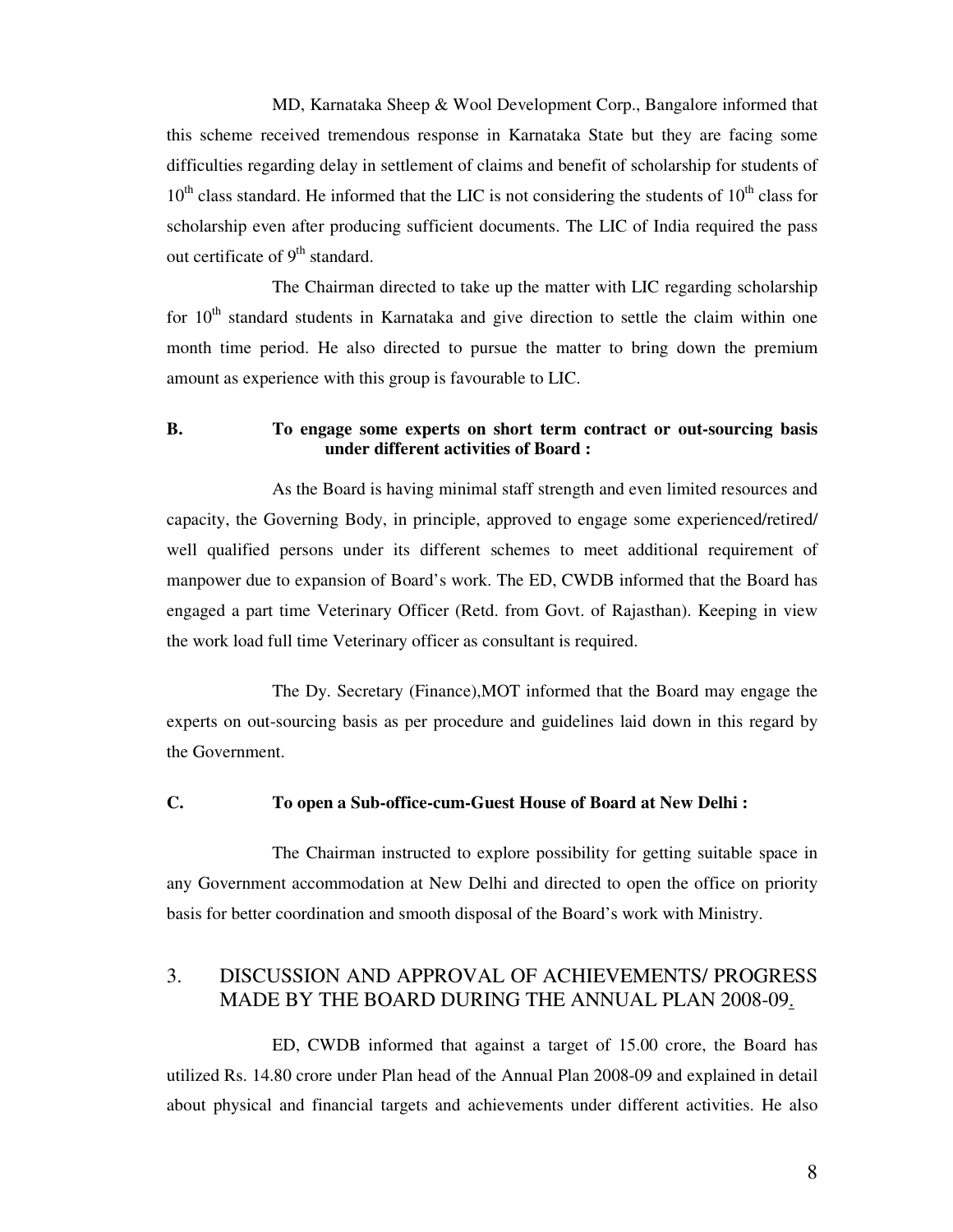explained that the Board had made a provision of Rs. 1.00 crore to establish two Common Facility Centres each of Rs. 0.50 crore under Pre-loom activity under 'Quality Processing of Wool'. Under this scheme, the Board had established both the CFCs but utilized amount of Rs. 0.80 crore only as next installment of grant under one CFC could not be sanctioned due to non-completion of tendering work for installation of machineries etc. upto end of the financial year 2008-09.

 Shri S. Chandrasekhar, CMD, Gujarat Sheep & Wool Development Corporation sent a E Mail where he has mentioned that "the review suggests (in his view) that the Board has been able to implement its schemes very creditably during 2008-09 although it had insufficient technical staff. Moreover, a number of systems appear to have been put in place during the year to monitor performance by agencies receiving grants from the Board." The Governing Body noted these achievements.

 After detail discussion, the Governing Body approved the achievements/ progress made by the Board during the Annual Plan 2008-09.

## 4. DISCUSSION AND APPROVAL OF ANNUAL PLAN 2009-10 AND PROGRESS MADE BY THE BOARD UNDER ITS VARIOUS PROGRAMME UPTO JULY,2009.

 The ED, CWDB informed that the MOT has approved financial allocation of Rs. 15.00 crore under Plan programme and Rs. 1.80 crore under non-plan allocation of Board for the current financial year 2009-10. He explained that the Board has sanctioned grant of Rs. 1.97 crore under SWIS, HRD and Quality & Processing schemes upto month of July, 2009 during Annual Plan 2009-10.

 The Governing Body approved the Annual Plan 2009-10 and progress made by the Board upto July,2009.

5. TO NOTE THE DECISIONS OF  $29^{TH}$  AND  $30^{TH}$  MEETINGS OF THE EXECUTIVE COMMITTEE OF THE C.W.D.B. HELD ON  $20^{TH}$ <br>JANUARY AND  $17^{TH}$  JUNE, 2009 AT NEW DELHI JANUARY AND 17<sup>th</sup> JUNE, 2009 AT NEW DELHI, RESPECTIVELY.

The Governing Body approved the decisions of  $29<sup>th</sup>$  and  $30<sup>th</sup>$  meetings of the Executive Committee of the CWDB.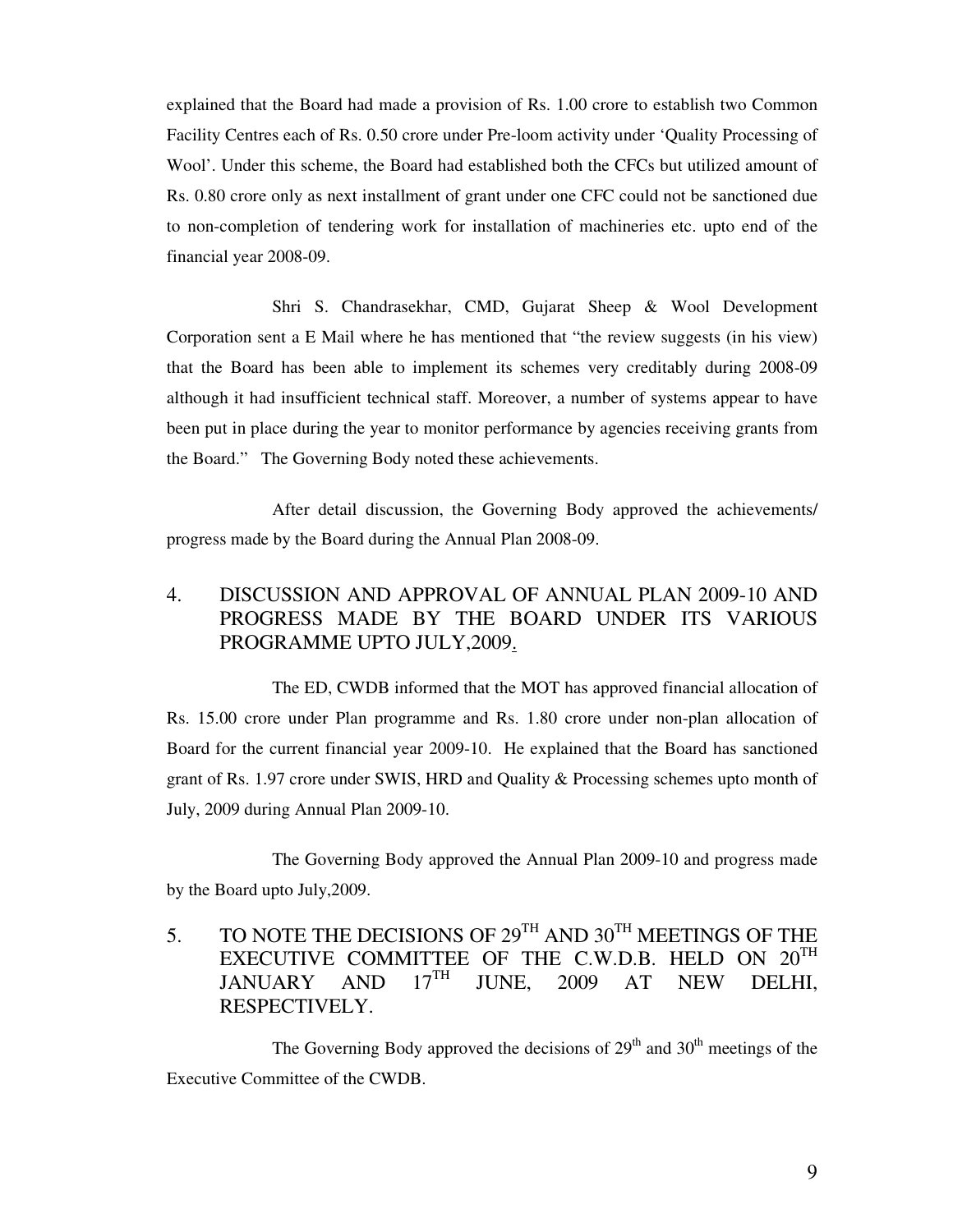## 6. TO ENHANCE ALLOWANCES/ENTITLEMENT OF BOARD'S NON-OFFICIAL MEMBERS FOR ATTENDING MEETINGS AND VISIT PROGRAMMES OF BOARD'S ACTIVITIES.

 The ED, CWDB informed that the Executive Committee has agreed in principle in its last meeting to revise allowances/entitlements of Board's non-official members for attending meetings and visit programmes of Board's activities and as per direction of this meeting the matter is placed before this Governing Body for discussion and further approval.

 He informed that as per existing orders, the non-official members are entitled to allowances equivalent to the officers of Grade Pay of Rs. 6,600/- under the recommendations of the Sixth Central Pay Commission for attending the meetings etc. Looking at prevailing higher hotel rates in metro cities, the present entitlement for stay in hotel (Rs. 1,500/- per day) is very low and put to a lot of inconvenience due to nonavailability of decent accommodation within permissible limits. As the Board is an autonomous body, decent accommodation in Circuit House etc. is also not easily available.

 The Dy. Secretary (Finance), MOT informed to forward the proposal to MOT to get necessary approval from competent authority in this regard.

 After detail discussion, the Governing Body, in principle, approved the proposal to enhance/revise entitlement for allowances to non-official members equivalent to the officers of Grade Pay of Rs. 7,600/- as per report of Sixth Central Pay Commission for attending GB/EC meetings and other official journey dully approved by the GB/EC and directed to take up the matter with the MOT for its formal approval.

## 7. APPROVAL FOR IMPLEMENTATION OF MODIFIED A.C.P. SCHEME FOR EMPLOYEES OF THE BOARD.

 The ED, CWDB informed that there is a provision under the Modified Assured Career Progression Scheme (MACPS) introduced under the Sixth Central Pay Commission (SCPC) that "The MACPS is directly applicable only to Central Government Civilian employees. It will not get automatically extended to employees of Central Autonomous/Statutory Bodies under the administrative control of a Ministry/Department. Keeping in view the financial implications involved, a conscious decision in this regard shall have to be taken by the respective Governing Body/Board of Directors and the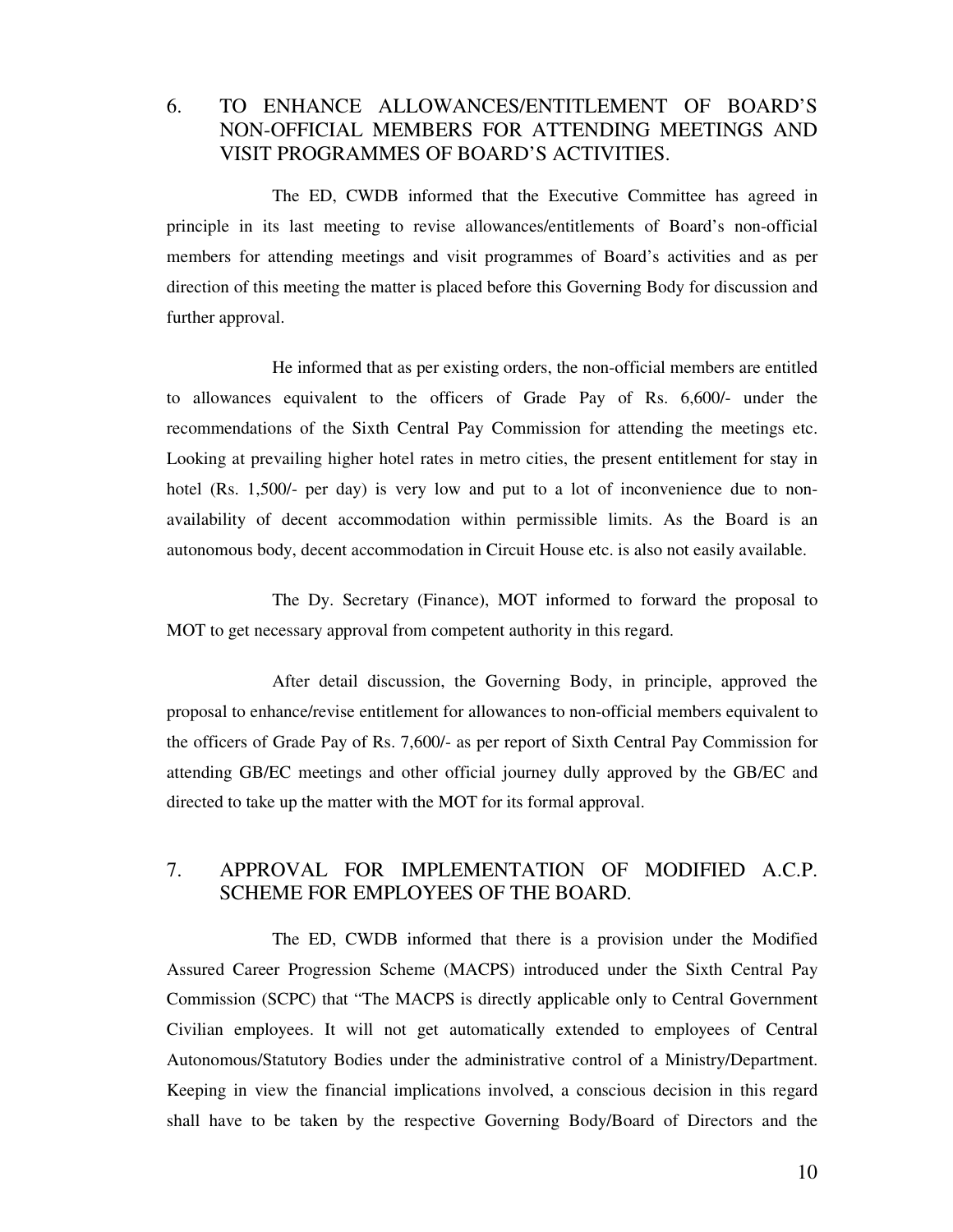administrative Ministry concerned and where it is proposed to adopt the MACPS, prior concurrence of Ministry of Finance shall be obtained."

 The Governing Body agreed with above conscious decision and directed to forward the proposal to the MOT for implementation of MACPS in the CWDB.

## 8. DISCUSSION AND APPROVAL OF ANNUAL REPORT AND AUDITED ACCOUNTS OF THE BOARD FOR THE YEAR 2008-09.

 The ED, CWDB placed the Annual Report and Audited Accounts of the Board for the year 2008-09 before the Board for its approval.

 The Governing Body approved the Annual Report and Audited Accounts of the CWDB for the year 2008-09.

### 9. ADDITIONAL AGENDA ITEM :

## IDENTIFICATION OF ALTERNATIVE USES OF COARSAE WOOLS – Item submitted for consideration by the CMD, GUSHEEL

 The ED, CWDB informed that the Board has received an additional agenda item through E Mail message from Shri S. Chandrasekhar, CMD, Gujarat Sheep & Wool Development Corp. Ltd., Gandhinagar (GUSHEEL) regarding 'Identification of alternative uses of coarse wools' and with the permission of the Chairman, CWDB the same was placed before the Governing Body for discussion.

 The CMD, GUSHEEL mentioned in above agenda item that prices of different varieties of carpet grade wool produced in the country have declined sharply and it is urgently necessary to initiate measures to de-link the prices of such wool, especially coarser wools, from the fluctuating export demand for carpets.

 The suggestion by the CMD, GUSHEEL on finding out alternative avenues for appropriate use of carpet wools, which are going abegging in demand, because of recession trend, was well taken in the meeting. The possibility of diversified use in Technical Textiles is worth pursuing through Centres of Excellence set up by the MOT, of late.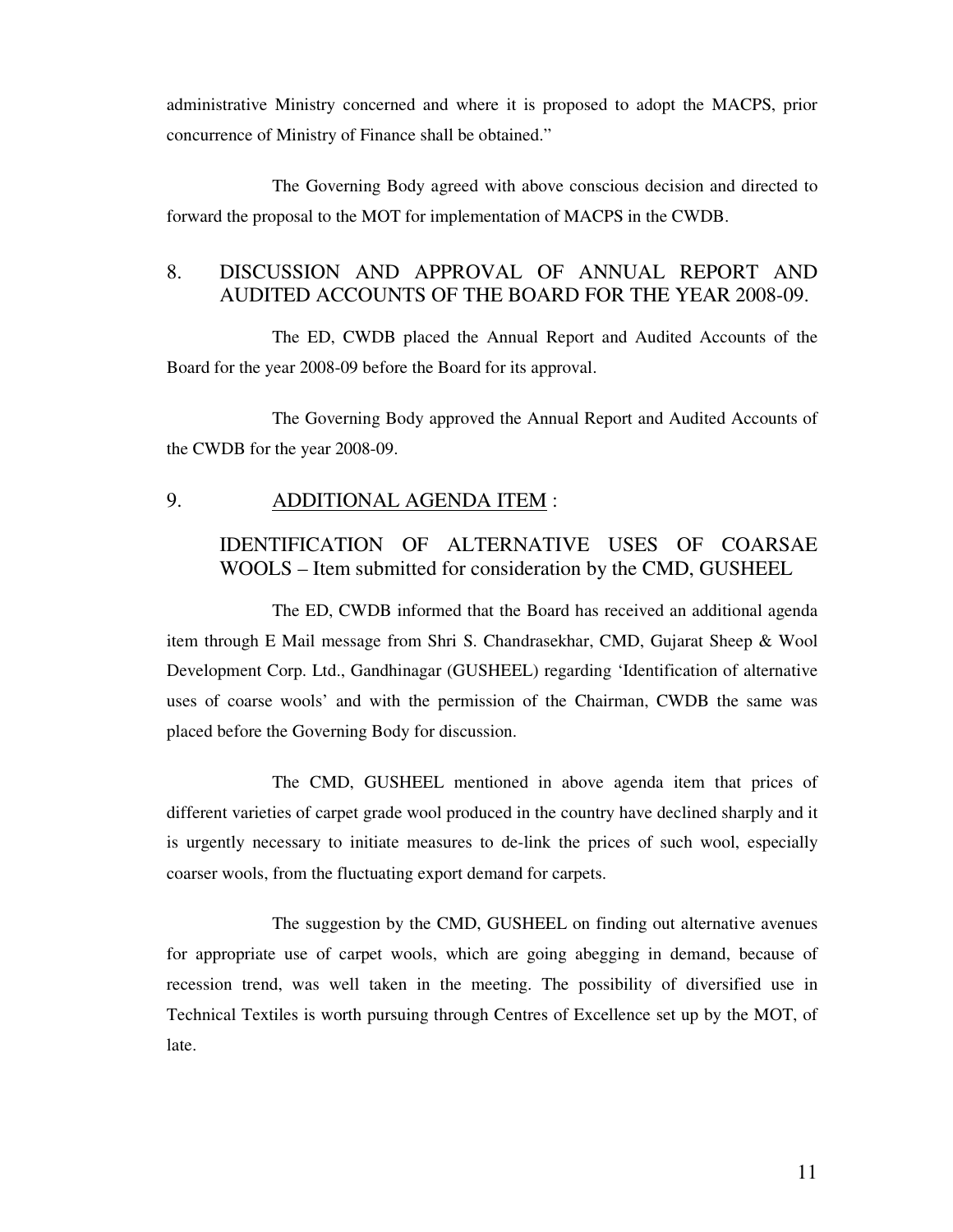Shri T.R. Rao, Sr. Scientist, Wool Research Association, Thane informed that 4 Centres of Excellence set up by the MOT correspond to development of Geo Textiles, Agro Textiles, Medical Textiles and Protective clothing, in which role of wool and that too for coarse variety wool is negligible. However 'Home Textiles' and Interior Textiles in an area, alongwith other industrial outlets which may have to be explored. He also informed that WRA has already initiated some work in Automotive textiles like Break liners etc. WRA has already submitted some R&D projects to CWDB for financial assistance in this aspects.

 After detail discussion, the Chairman decided to hold a separate meeting in detail with CMD, GUSHEEL and all other concerned on the subject to identify/initiate appropriate action in the matter for R&D measures.

### OTHER DISCUSSION :

i) Shri V.P. Verma, Non-official member from H.P. State informed that as per the decision of last Executive Committee he alongwith other members of a team visited the project area of Flight India, Nagpur under Sheep & Wool Improvement Scheme and found satisfactory implementation in the field. One another reputed organization of MOT i.e. WRA has also visited the project and graded the implementing agency as Good in their interim evaluation report. He explained that the WRA is satisfied with this NGO's work while Board's team has pointed out irregularities in implementation of Board's schemes. The team officer of the Board mentioned that there is about 6,000 sheep in Chandrapur area while WRA and NGO have mentioned about 36,000 sheep. It appears that the officer of the Board has submitted the biased report with indiscipline behaviour looking at huge difference in sheep population. The officer of the Board should be reprimanded and Board has agreed and directed to Executive Director to examine the matter and submit the report to MOT.

ii) The GM, H.P. State Wool Marketing Fed. Ltd., Shimla informed that the funds for Health is required in different component and vary from State to State and requested to allow for inter-component adjustment under the component of Health Care of Sheep & Wool Improvement Scheme of CWDB.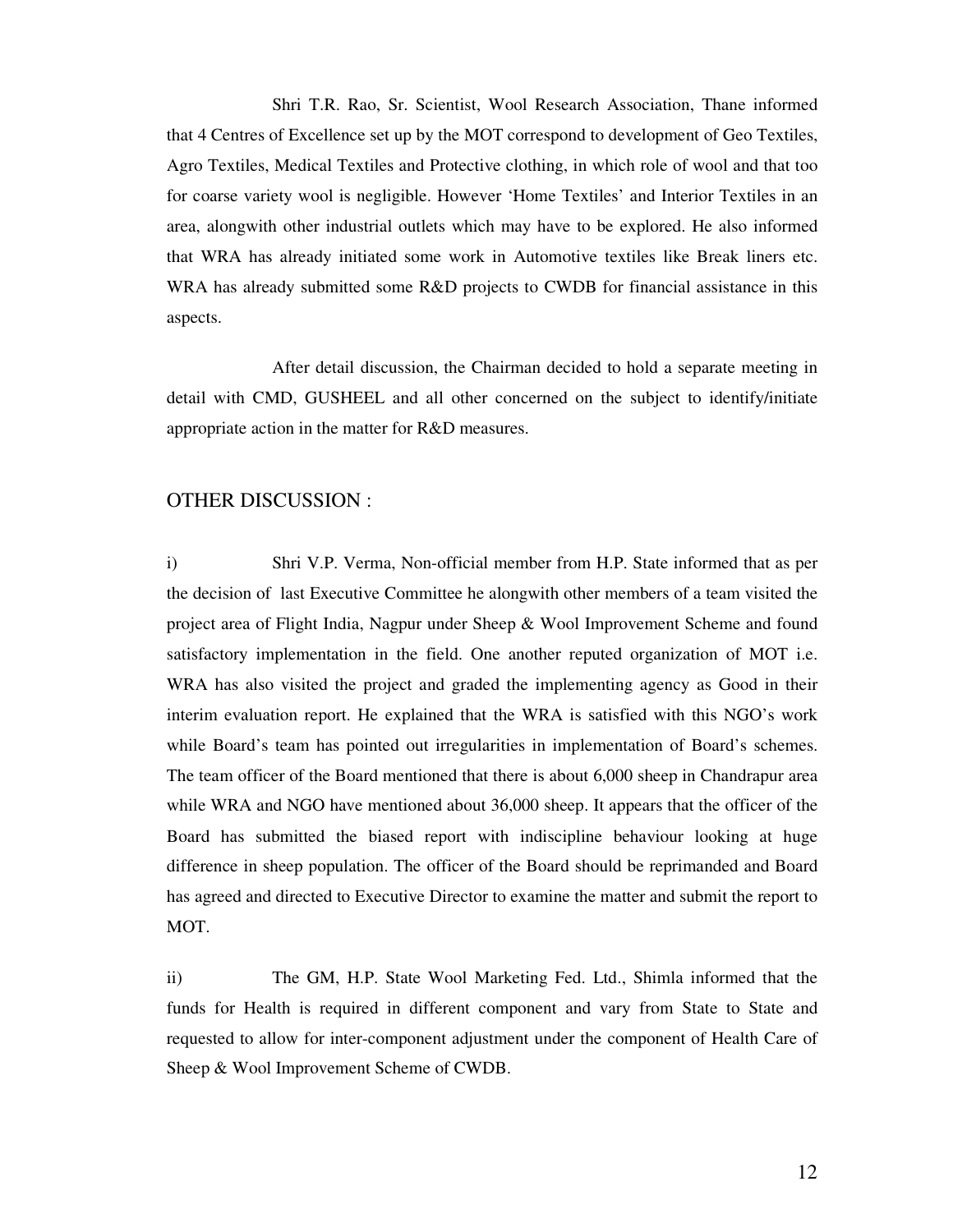It was decided that with the prior approval of concerned Directorate of State Animal Husbandry Department, the ED, CWDB may allow to implementing agencies for inter-component adjustment to purchase medicines within overall limit of Rs. 18/- sheep per year.

 The GM, H.P. State Wool Marketing Fed. suggested to impart training programmes for Board's employees under its different works and how to prepare and submit the report to higher authorities with its creditably etc.

 The GM, H.P. State Wool Marketing Fed., Shimla informed that their Federation is presently involved in implementation of all schemes and programmes of the Board and he impressed and appreciated with the work of the Executive Director, CWDB about prompt and positive response on any quarry/difficulties as and when require by him under any schemes of the Board.

iii) Shri Sangram Bharwad, non-official member from Gujarat State suggested to explore possibility for introduction of Minimum Support Price system for raw wool in country to provide remunerative returns to wool growers as sale of wool has shown a reducing trend continuously and requested to take up the matter with the MOT.

iv) During the discussion regarding expansion of Board's activities, the Governing Body agreed that the CWDB must be strengthened with higher rank of technical posts from different sectors of wool development and to open some branch offices at important locations. The Governing Body approved to hire some highly technical experts on deputation basis from Central Sheep & Wool Research Institute (CSWRI - ICAR), Wool Research Association and State Animal Husbandry Departments and initially focused on opening of sub-office at New Delhi only. They will examine the project proposals, help in preparing feasible and viable proposal, proper implementation and regular monitoring of projects in the field.

The meeting ended with a vote of thanks to the Chair.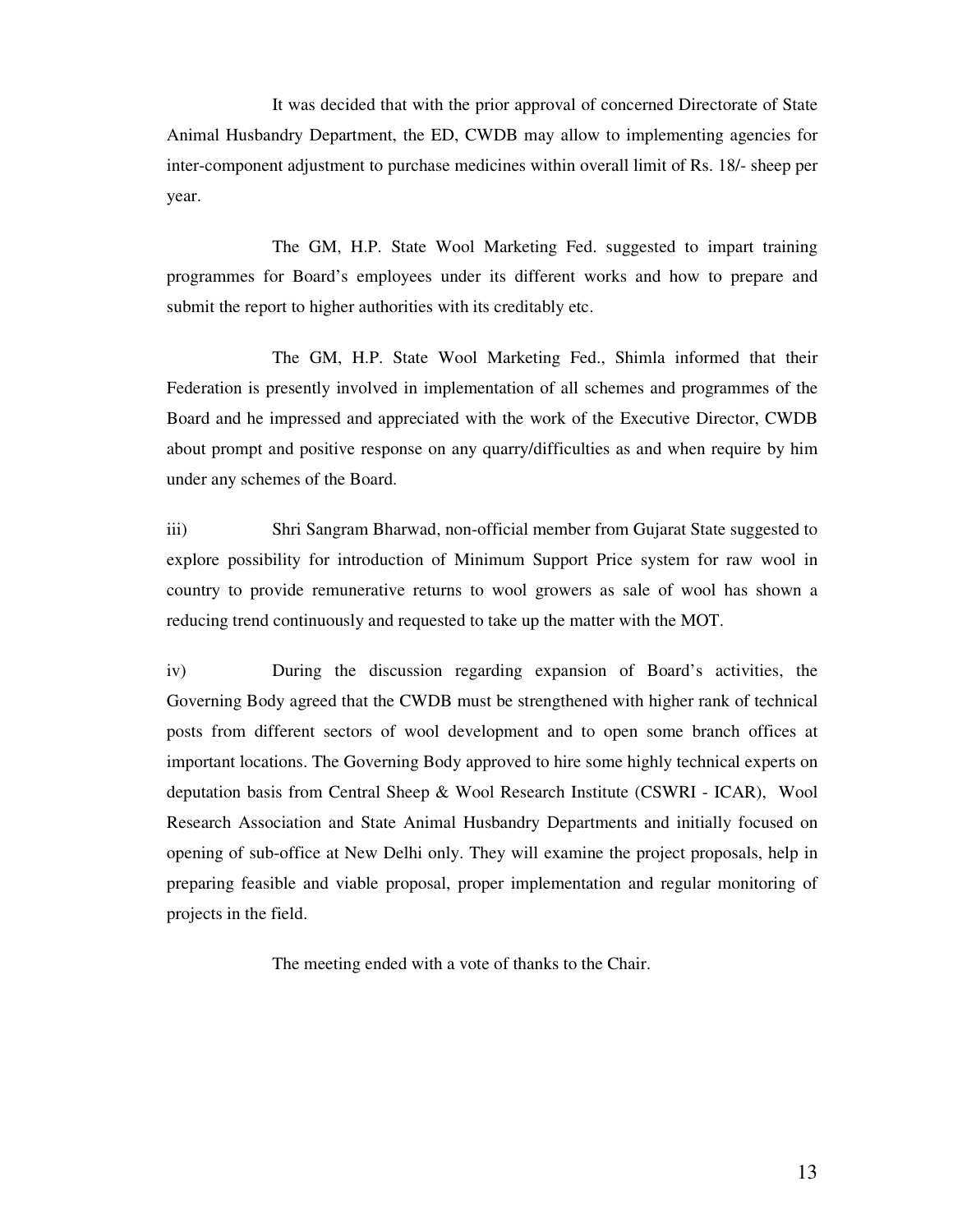### **Annexure – I**

# **List of participants for the 26th Governing Body meeting of the CWDB held on 18-08-09 at Shimla**

- 1. Shri Sagar Raika, Chairman, Central Wool Development Board, Jodhpur.
- 2. Shri Aditya Kumar, Director (Wool), MOT and representative of the Jt. Secretary (Wool) and Vice Chairman, CWDB, Udyog Bhawan, New Delhi.
- 3. Smt. Shanta Thampi, Dy. Secretary (IFW), MOT, Udyog Bhawan, New Delhi.
- 4. Dr. B.C. Bist, Director, Animal Husbandry Deptt., Govt. of H.P., Shimla.
- 5. Shri Vijay Thakur, General Manage, H. P. State Wool Procurement & Mkt. Federation Ltd., Shimla.
- 6. Dr. K. Shiva Kumar, Managing Director, Karnataka Sheep & Wool Development Corp. Ltd., Banglore.
- 7. Shri T.R. Rao, Scientist, Wool Research Association, Thane, Mumbai.
- 8. Shri V.P. Verma, non-official member from H.P. State.
- 9. Shri Shangrambhai B. Bharwad, Non-official member from Gujarat State.
- 10. Shri Hanumana Ram Raika, Non-official member from Rajasthan State.
- 11. Dr. S.K. Sharma, Dy. Director (Migration) representative of the Director, Animal Husbandry Deptt., Govt. of Rajasthan, Jaipur.
- 12. Dr. A. S Negi, Chief Executive Officer, Uttaranchal Sheep Board representing of the Addl. Secretary, Animal Husbandry Deptt., Govt. of Uttaranchal, Dehradun.
- 13. Shri Om Prakash, Member Secretary and Executive Director, Central Wool Development Board, Jodhpur.

\*\*\*\*\*\*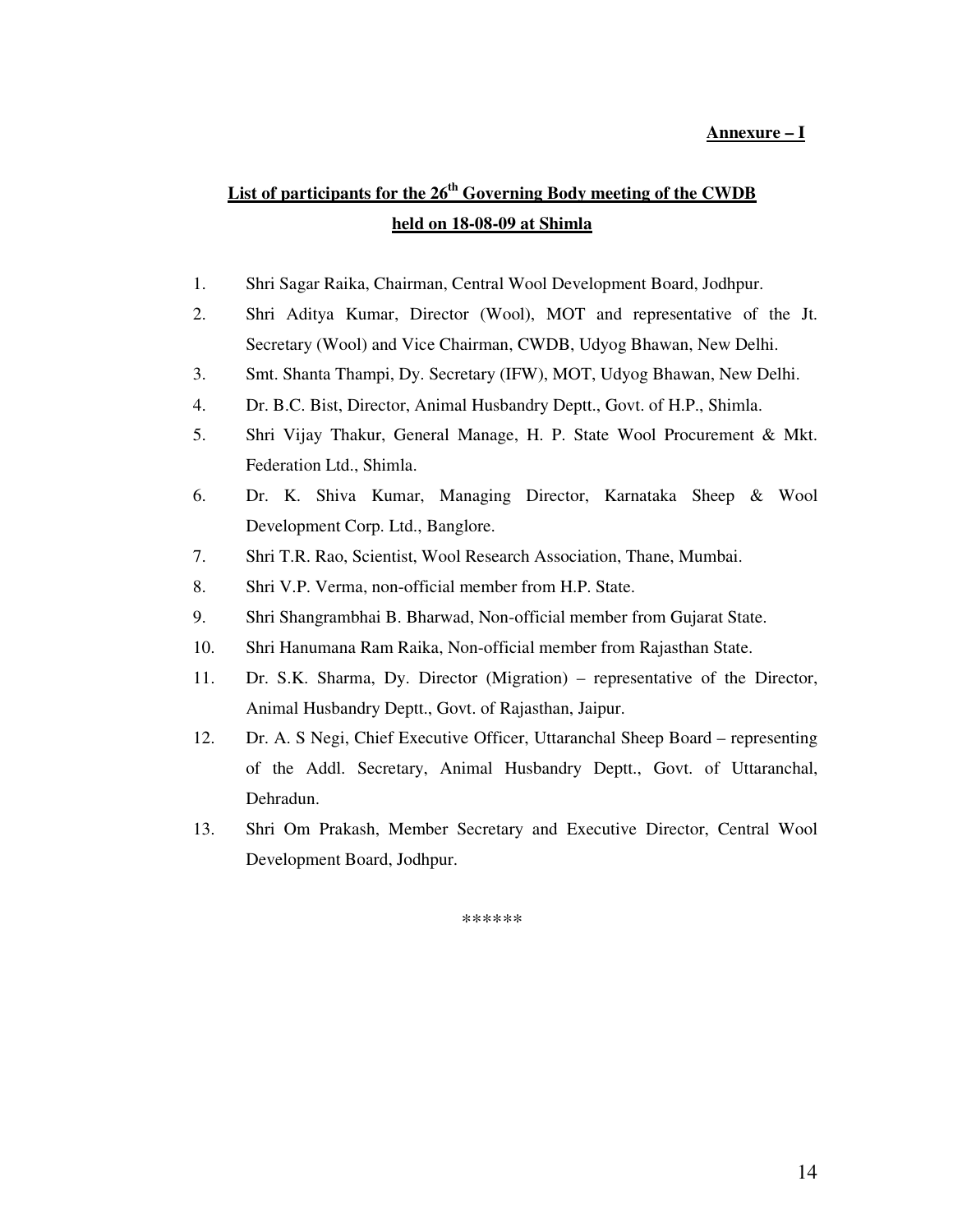# **Action Taken Report on the decisions of the 26th Governing Body meeting of the CWDB held on 18-08-2009 at Shimla**

| <b>SN</b>      | <b>Decisions</b>                                                                                                                                                                                                                                                                                                        | Follow up action taken                                                                                                                                                                                                                                                                                                                                                                      |
|----------------|-------------------------------------------------------------------------------------------------------------------------------------------------------------------------------------------------------------------------------------------------------------------------------------------------------------------------|---------------------------------------------------------------------------------------------------------------------------------------------------------------------------------------------------------------------------------------------------------------------------------------------------------------------------------------------------------------------------------------------|
| 1              | To take up the matter with LIC<br>regarding scholarship for $10th$<br>standard students in Karnataka<br>and give direction to settle the<br>claim within one month time<br>period. Pursue the matter to<br>bring<br>down<br>the premium<br>amount of sheep breeders.                                                    | The LIC informed that there is no<br>limitation on scholarships provided<br>to students, if insurance scheme is<br>implemented by<br>Government<br>Agencies.<br>In regards to reducing the premium<br>amount, the LIC informed that the<br>scheme will be examined after<br>completion of three years from<br>launching and the issue will be<br>taken into consideration at that<br>stage. |
| $\overline{2}$ | explore possibility<br>for<br>To<br>getting suitable Government<br>accommodation/ at New Delhi<br>to open Board's office.                                                                                                                                                                                               | The matter has been taken up with<br>the Ministry of Urban Development<br>to provide suitable government<br>accommodation in Delhi.                                                                                                                                                                                                                                                         |
| 3              | To forward proposal to MOT<br>to get necessary approval from<br>competent<br>authority<br>to<br>enhance/ revise entitlement for<br>allowances of non-official<br>members<br>for<br>attending<br>meetings of Governing Body/<br><b>Executive Committee and other</b><br>official journey dully approved<br>by the GB/EC. | The Board has taken up the matter<br>with the MOT regarding entitlement<br>of the non-official members of the<br>Governing Body.                                                                                                                                                                                                                                                            |
| 4              | To forward the proposal to the<br>MOT for getting necessary<br>approval to implement the<br>Modified<br>Assured<br>Career<br>Progression Scheme (MACPS)<br>for the<br>employees of the<br>CWDB.                                                                                                                         | The Board has taken up the matter<br>with the MOT for implementation<br>of MACPS.                                                                                                                                                                                                                                                                                                           |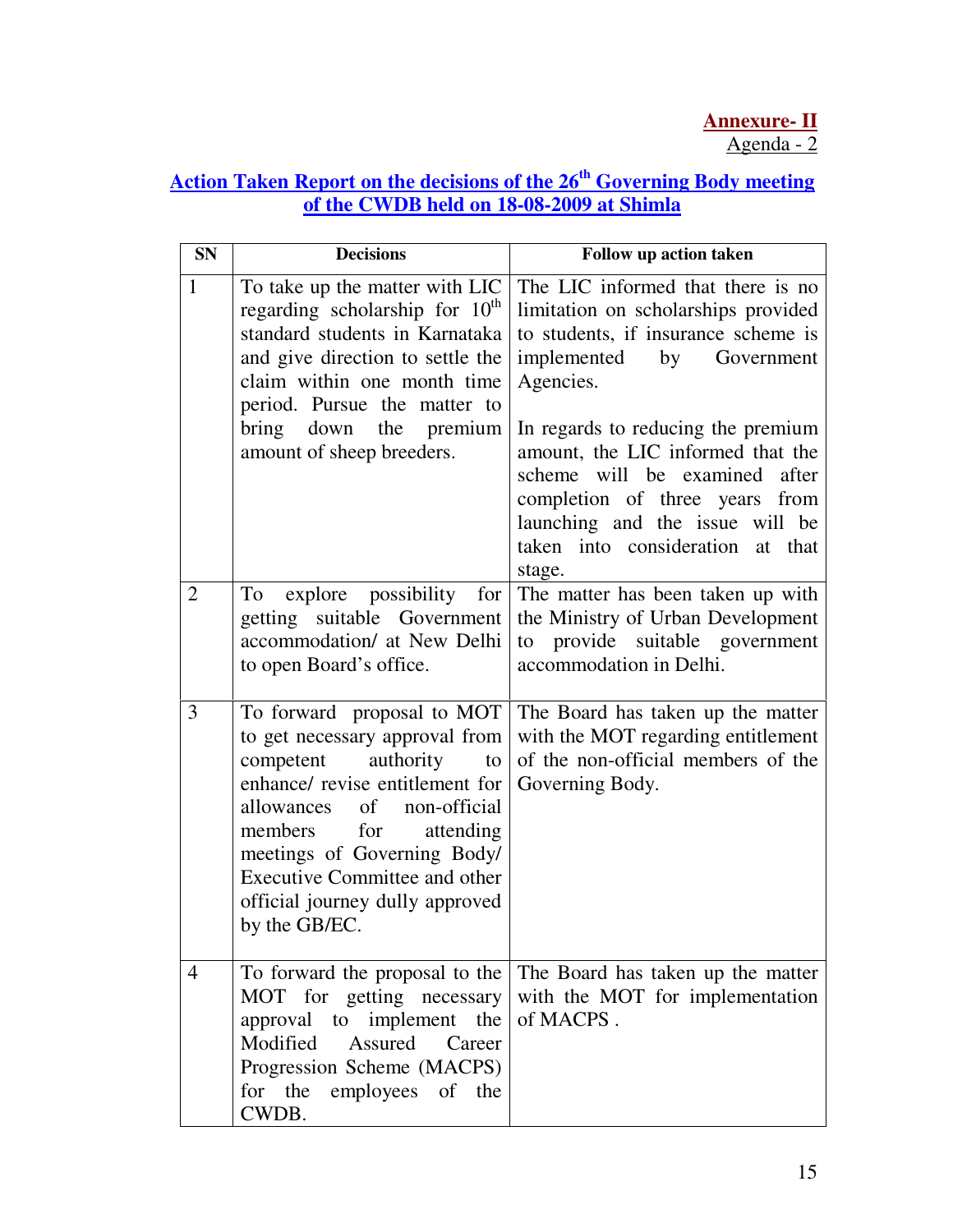| 5              | To hold a meeting with CMD,<br>GUSHEEL, Ahmedabad<br>and<br>all<br>other<br>concerned<br>to<br>identify/initiate<br>appropriate<br>action for taking R&D project<br>regarding 'Identification<br><sub>of</sub><br>alternative uses<br>of<br>coarse<br>wools'. | The matter has been taken up with<br>Wool Research Association and<br>Central Sheep & Wool Research<br>Institute to identify appropriate area<br>R&D<br>work<br>for<br>further<br>for<br>discussion with the CMD, Gujarat<br>Sheep & Wool Development Corp.<br>Ltd. in this regard.<br>The Board has requested CMD,<br>GUSHEEL to convey suitable date<br>for holding the meeting.          |
|----------------|---------------------------------------------------------------------------------------------------------------------------------------------------------------------------------------------------------------------------------------------------------------|---------------------------------------------------------------------------------------------------------------------------------------------------------------------------------------------------------------------------------------------------------------------------------------------------------------------------------------------------------------------------------------------|
| 6              | To<br>examine the matter<br>of<br>Flight India, Nagpur.                                                                                                                                                                                                       | The matter was discussed in 31 <sup>st</sup><br>meeting of Executive Committee<br>and EC directed to take up the<br>matter with CBI, Jodhpur regarding<br>continuation/ discontinuation<br>$\sigma$<br>grant. The Board has taken up the<br>matter with the CBI.                                                                                                                            |
| $\overline{7}$ | To<br>explore possibility for<br>introduction<br>Minimum<br>of<br>Support Price system (MSP)<br>for raw wool in country to<br>provide remunerative returns to<br>wool growers.                                                                                | The Board requested the MOT to<br>take up the matter with the Ministry<br>of Agriculture (MOA) in<br>this<br>regard.                                                                                                                                                                                                                                                                        |
| 8              | officers on deputation from<br>different<br>agencies/ institutes<br>like CSWRI, WRA, State<br><b>Animal Husbandry Department</b><br>etc.                                                                                                                      | Strengthening of CWDB by Proposal has been sent to MOT for<br>hiring higher rank technical revival of some of the posts which<br>had been surrendered /lapsed so that<br>against these posts officers can be<br>hired on deputation.<br>hire<br>retired<br>To<br>persons<br>as<br>consultant, advertisement have been<br>published<br>and matter will<br>be<br>finalized in next one month. |

\*\*\*\*\*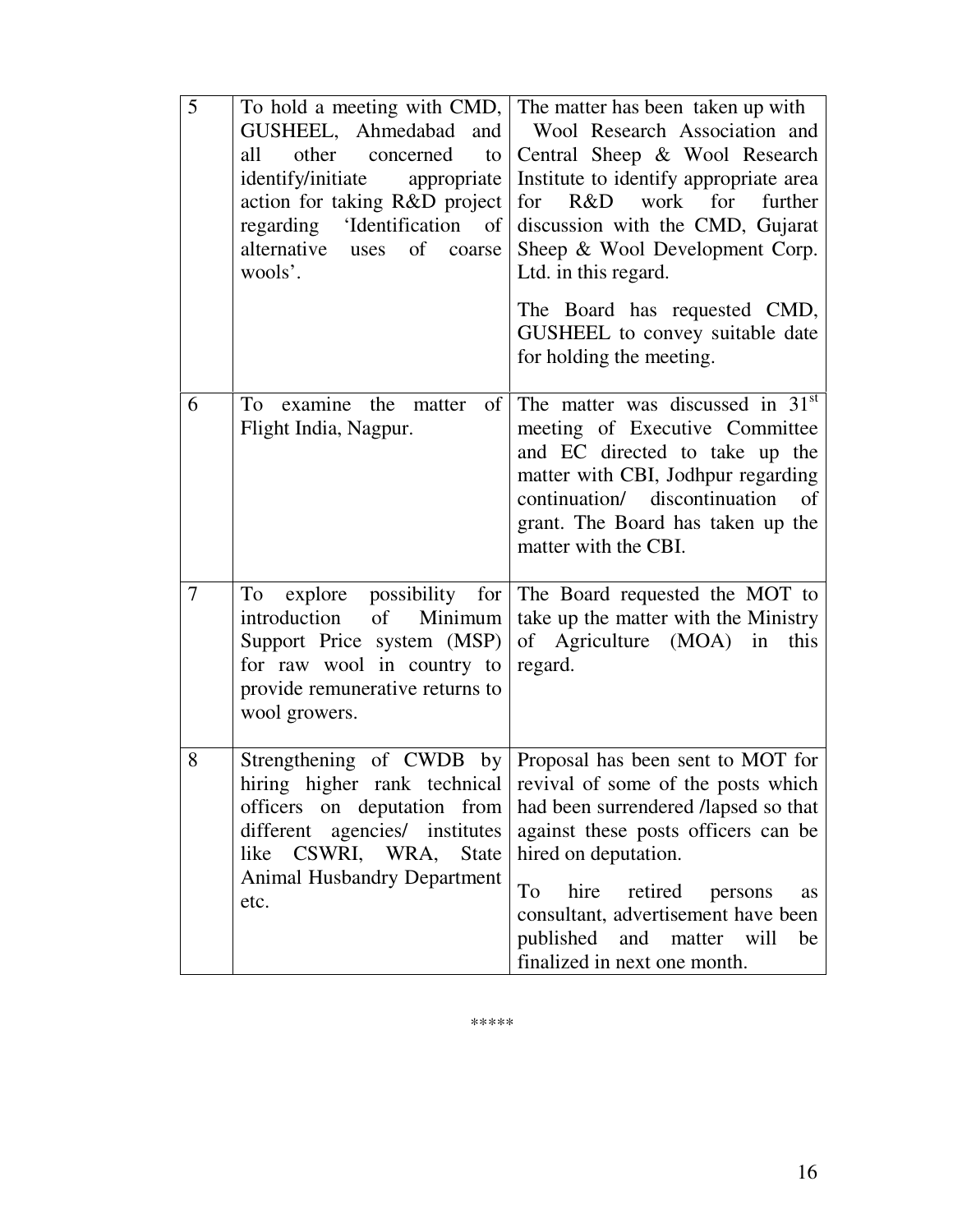# **Annexure : III**

Agenda no. 3

# **To apprise physical and financial achievements under implementation of Annual Plan 2009-10 and approve Annual Report and Audited Accounts of the Board for the year 2009-10.**

# **C O N T E N T S**

| Sl. No.        | <b>Chapter</b>                                                                        | Page |
|----------------|---------------------------------------------------------------------------------------|------|
| $\mathbf{1}$   | <b>INTRODUCTION &amp; BUDGET ALLOCATION &amp;</b><br><b>EXPENDITURE</b>               | 18   |
| $\overline{2}$ | <b>CONSTITUTION OF THE BOARD</b>                                                      | 19   |
| 3              | <b>ACTIVITIES AND BUDGET ALLOCATION &amp;</b><br><b>EXPENDITURE DURING 2009-10</b>    | 20   |
| $\overline{4}$ | <b>REASON FOR SHORTFALL DURING FINANCIAL</b><br>YEAR 2009-10.                         | 24   |
| 5              | AUDIT OF ACCOUNTS OF THE BOARD FOR THE<br><b>YEAR 2009-10</b>                         | 26   |
| 6              | ANNEXURES (i) LIST OF BOARD MEMBERS                                                   | 27   |
| 7              | ANNEXURES (ii) LIST OF EXECUTIVE COMMITTEE<br><b>MEMBERS</b>                          | 29   |
| 8              | ANNEXURES (iii) STATEMENT OF PHYSICAL &<br>FINANCIAL TARGETS & ACHIEVMENTS OF 2009-10 | 30   |
| 9              | ANNEXURE- (iv) AUDIT REPORT, INCOME &<br><b>EXPENDITURE &amp; BALANCE SHEET</b>       |      |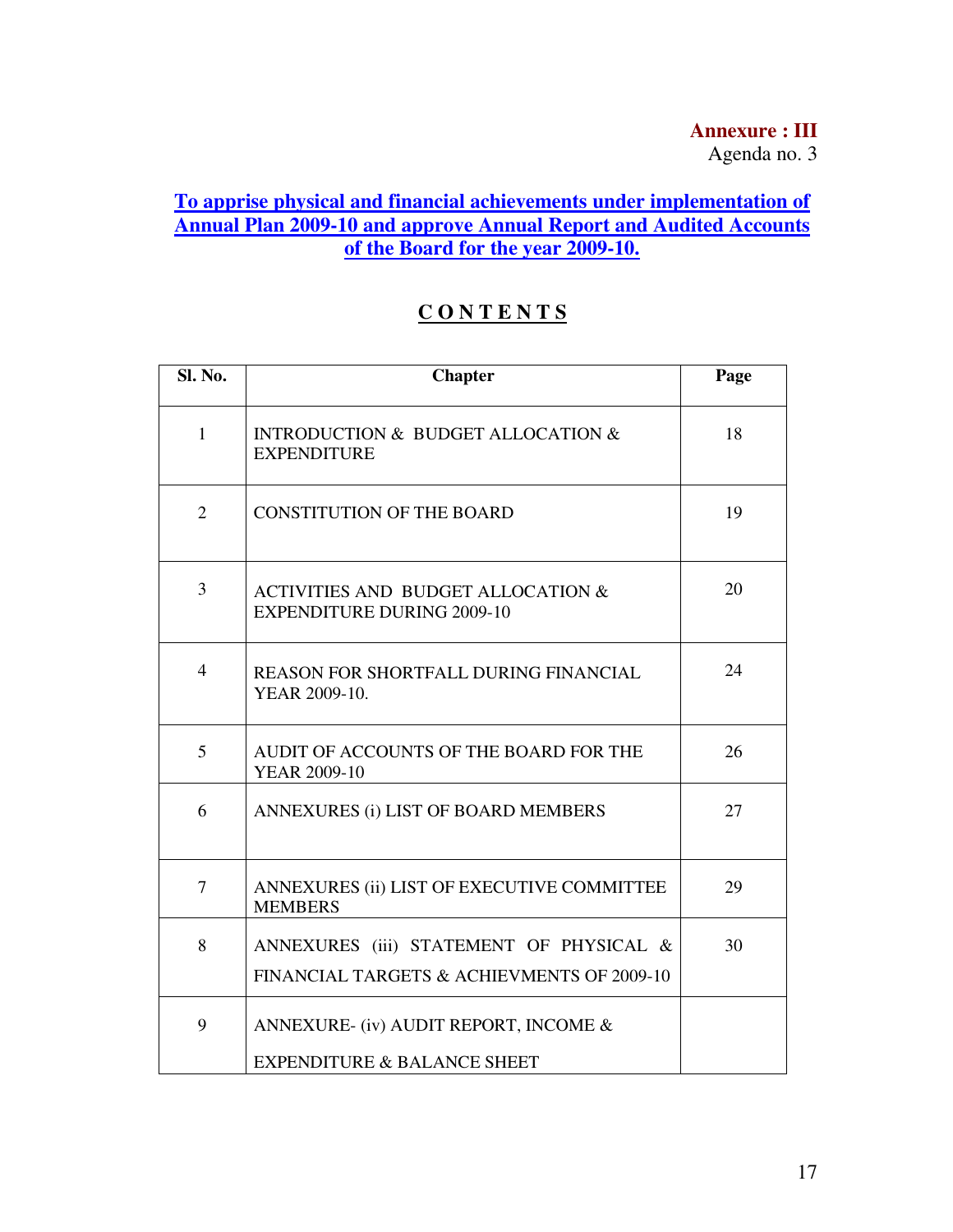## **Introduction :**

 The Central Wool Development Board was constituted in July, 1987 with it's headquarter at Jodhpur, Rajasthan. The Board has started functioning since 1989. The Central Wool Development Board has been registered as Society under the Society Registration Act 1958. It works under the overall guidance of Governing Body. The Board also functions as an advisory body to the Ministry of Textiles on the matters relating to growth and development of wool including import & export of wool and product made thereof.

### **Budget Allocation /Expenditure**

The Government of India, Ministry of Textiles, had allocated total financial out lay of Rs. 1680 lakh (Plan fund Rs.1500 Lakh and Non-Plan fund Rs. 180 lakh) for the FY 2009-10 . The Board has utilized Rs 1093.63 Lakh on implementations of Plan Scheme and Projects and utilized Rs 167.09 lakh under Non Plan allocation. The details are as under: -

### **i)** *Grant-in-aid***: -**

The Ministry of Textiles released the grant-in-aid to Central Wool Development Board during the year 2009-10 for enabling it to exercise the powers and discharge its functions under the Resolution. The details of the grant-in-aid released by the Government of India, Ministry of Textiles, New Delhi for the year 2009-10 are as follows: -

|                                 |                 |         | [Rs. In Lakhs] |
|---------------------------------|-----------------|---------|----------------|
| <b>Particulars</b>              | <b>Non Plan</b> | Plan    | <b>Total</b>   |
| Grants received during the year | 180.00          | 1500.00 | 1500.00        |
| Total: $\rightarrow$            | 180.00          | 1500.00 | 1680.00        |

### **ii)** *Expenditure for 2009-10:* **-**

Out of Rs. 1500 lakh released by Ministry of Textiles, a sum of Rs 1093.63 lakh was utilized by the Board against the Annual Plan 2009-10 on Implementations of Plan Scheme and Projects**.** Whereas out of Rs. 180 lakhs allocated for Non-plan expenditure, the CWDB utilized Rs 167.09 lakh. The details are as under:

|                                           |                 |             | [Rs. In Lakhs] |
|-------------------------------------------|-----------------|-------------|----------------|
| <b>Particulars</b>                        | <b>Non Plan</b> | <b>Plan</b> | <b>Total</b>   |
| Development of $Wood -$                   | Nil             | 1093.63     | 1093.63        |
| Administration of Central Wool Dev. Board | 167.09          | Nil         | 167.09         |
| Total: $\rightarrow$                      | 167.09          | 1093.63     | 1260.72        |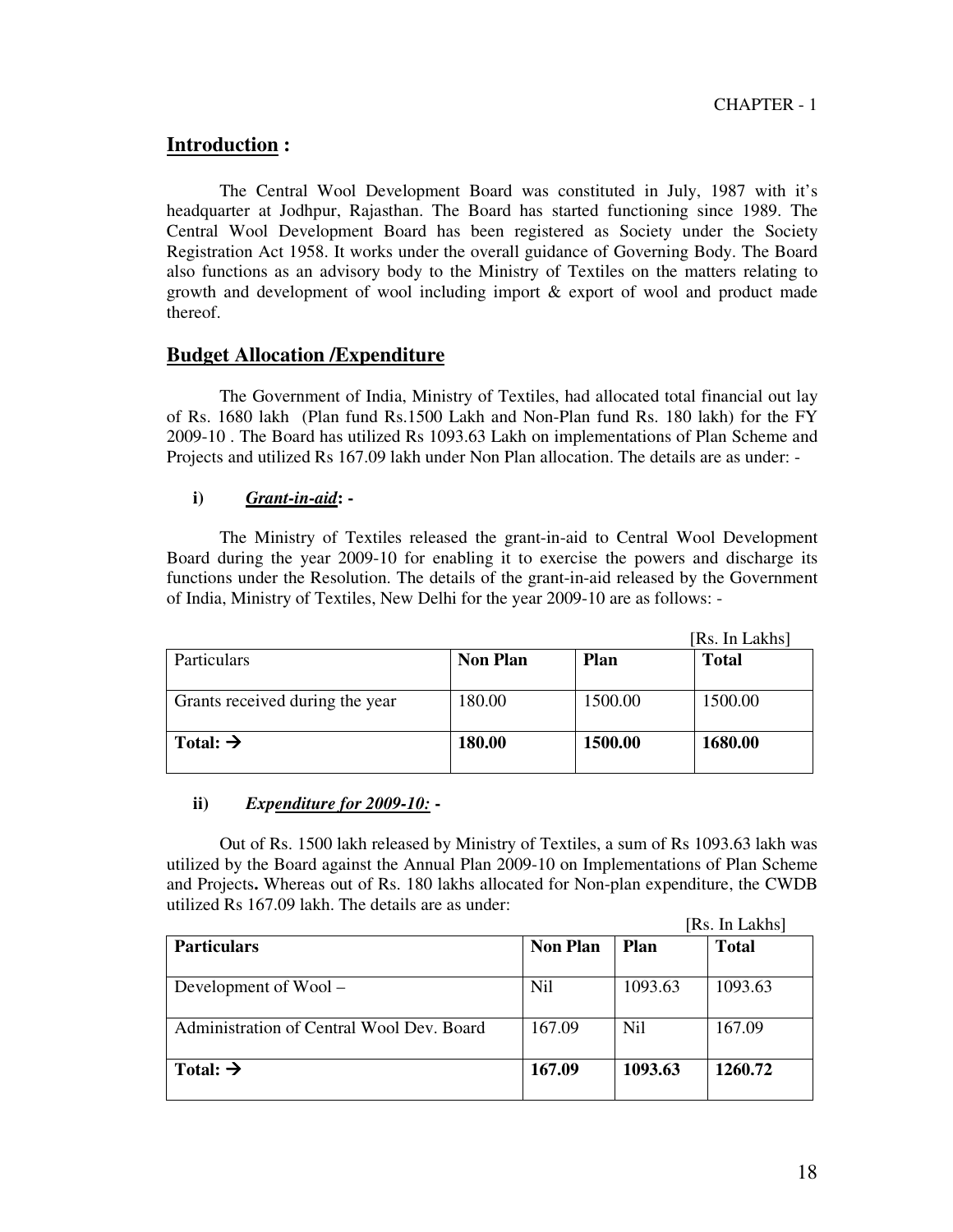### **Constitution of the Board : -**

Under Resolution of F.No.8/4/85-WT dated  $7<sup>th</sup>$  July 1987, Government of India, Ministry of Textiles had set up Central Wool Development Board. The Government of India vide its Gazette Notification No. 2/7/2008-W&WT dated 17TH September, 2008 have reconstituted the Board for a period of two years from the date of reconstitution under the Chairmanship of Shri Sagar Rayka. The Joint Secretary (Wool), Ministry of Textiles is Vice-Chairman of the Board. A list of reconstituted Governing Body members is enclosed at **Annexure- (i)**

 The Ministry of Textiles, Govt. of India vide Resolution no. 2/7/2002-W&WT dated 21-07-06 has appointed Shri Om Prakash, IES as Executive Director of the CWDB. In pursuance of MOT letter no. 2/8/2008-W&WT dated  $18<sup>th</sup>$  Sept.,2009, Shri Aditya Kumar Director, MOT taken over the charge of Executive Director, CWDB on  $29<sup>th</sup>$  Sept., 2009. In pursuance of DOPT, Govt. of India O.M. No. 10/1/2009-EO(MM-II) dated 18-12-2009, Shri K.K. Goyal has taken over the charge of the post of the Executive Director, on  $17<sup>th</sup>$ February,2010.

#### **i) Board Meeting: -**

The 26<sup>th</sup> Governing Body meetings of the Central Wool Development Board was held on 18<sup>th</sup> August, 2009 at Shimla. The meeting was presided over by Shri Sagar Rayka, Chairman of the CWDB.

#### **ii) Executive Committee: -**

The  $30<sup>th</sup>$   $31<sup>st</sup>$  and  $32<sup>nd</sup>$  Executive Committee meetings of the Central Wool Development Board were held on 17-06-2009, 27-10-09 and 3-03-2010 at New Delhi, respectively. All three Executive Committee meetings were presided over by Shri Bhupendra Singh, Joint Secretary (Wool), Ministry of Textiles and Vice Chairman, CWDB.

 As per the provision of Memorandum of Association and Rules & Regulations of CWDB, the Board re-constituted the Executive Committee of the Board in its  $25<sup>th</sup>$ Governing Body meeting to administer the affairs of the Board, in accordance with the Rules and Regulations and Bye Laws of the Board for furtherance of its objectives. A list of the members of the Executive Committee is enclosed at **Annexure (ii).**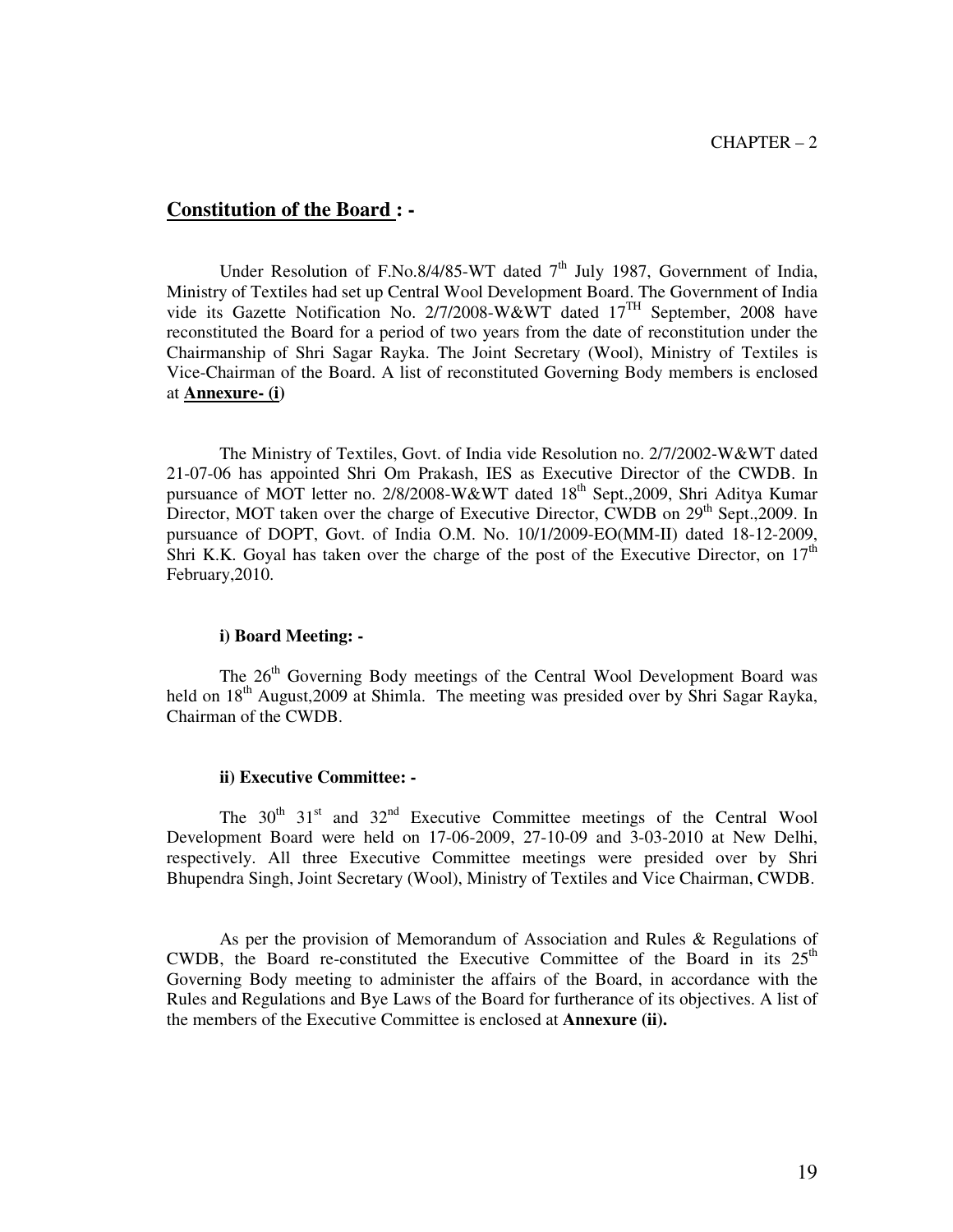### **Activities & Budget Allocation/Expenditure for 2009-10**

 The MOT had approved financial allocation of Rs. 15.00 Crs. under Plan Programme and Rs. 1.80 Crs. under non-plan allocation for the financial year 2009-10 . Against Plan allocation of Rs. 15.00 Crs., the Board utilized Rs. 10.94 Crs. under its various schemes. Out of Non Plan allocation of Rs. 1.80 Crs., Rs. 1.67 Crs. was utilized to meet establishment expenses of the Board . A statement showing physical and financial targets and achievements under its various schemes for the Annual Plan 2009-10 is enclosed as **Annexure-iii** .

 Detail of physical and financial targets and achievements under various schemes of the Central Wool Development Board during financial year 2009-10, is as under:

#### 1. **Integrated Wool Improvement and Development Programme (IWIDP)**

 Under the Annual Plan 2009-10, the Board had made financial allocation of Rs. 13.50 Crs. to implement various schemes regarding (i) Sheep & Wool Improvement Scheme (SWIS), (ii) Angora Wool Development, (iii) Pashmina Wool Development and (iv) Human Resource Development and Promotional Activities. Against target of Rs. 13.50 Crs., the Board has utilized Rs. 10.31 Crs. up to end of the FY 2009-10. Scheme wise detail progress made under IWIDP during 2009-10 is as under:

#### **i. Sheep & Wool Improvement Scheme (SWIS) :**

 Sheep & Wool Improvement Scheme having components for Health Care to sheep, Breed Improvement in the flock, establishing Multipurpose Extension Centers, Marketing & Grading Support, conducting Training programme for sheep breeders etc.

 For the Annual Plan 2009-10, the Board had fixed target to benefit total 31 lakh sheep including 9 Lakhs new sheep with total financial allocation of Rs. 1091 Lakhs to implement new as well as various ongoing projects.

 The Board has sanctioned six new SWIS projects by covering 10.50 lakhs new sheep in favour of (i) Uttaranchal Sheep & Wool Development Board; Dehradun, (ii) Maharashtra Mendhi Va Sheli Vikas Mahamandal Ltd.; Pune, (iii) J. & K. Sheep & Sheep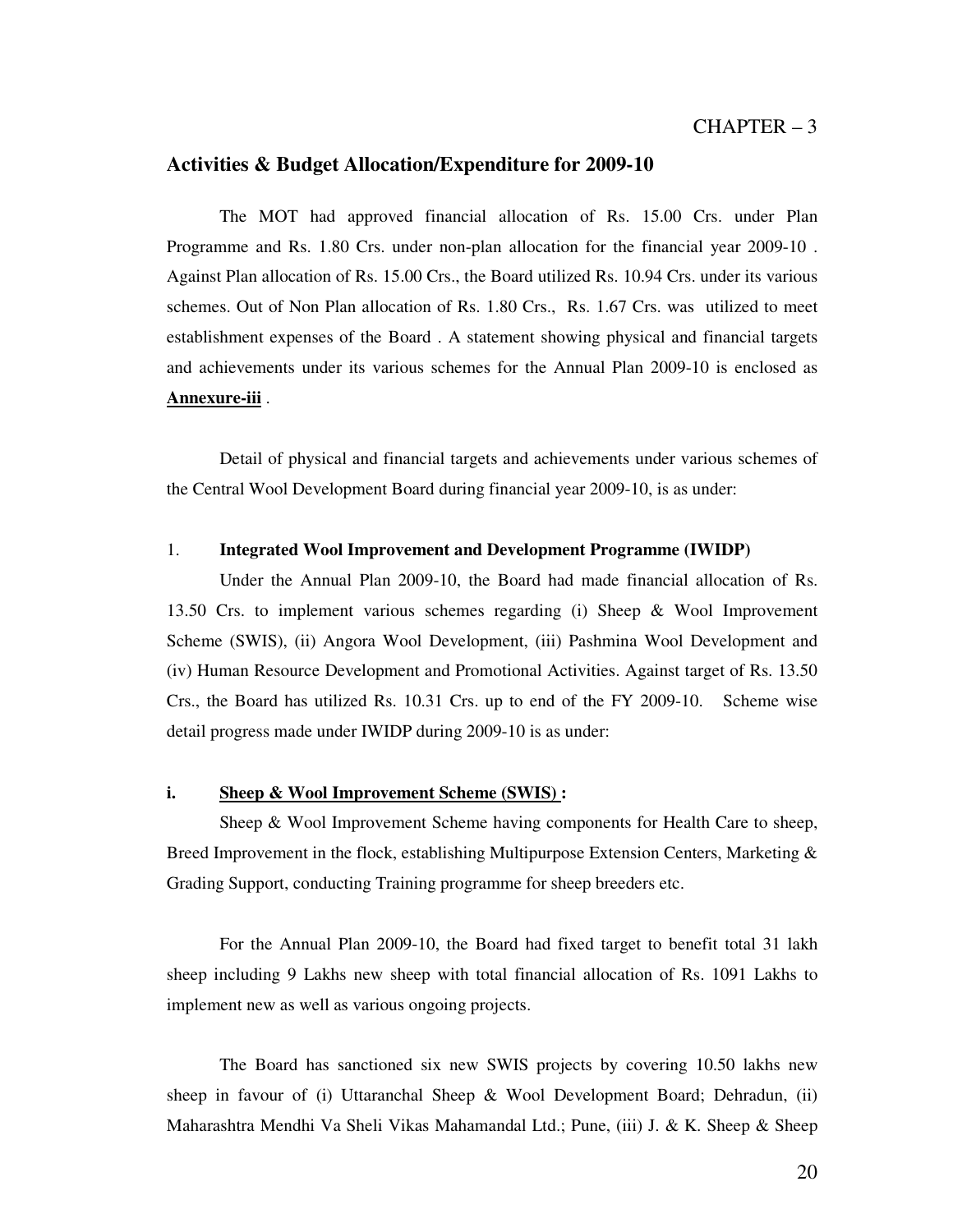Product Development Board; Jammu, (iv) Rajasthan Livestock Development Board; Jaipur, (v) Central Sheep & Wool Research Institute; Avikanagar (Tonk) and (vi) H.P. State Wool Marketing Federation, Shimla. Beside it, the Board also sanctioned two projects for 'Ram Rearing Farm' in favor of CSWRI, (ICAR) at Bikaner and Mannvanur with financial assistance of Rs. 20.00 Lakhs for each project. Total 31.25 Lakhs sheep were covered under this scheme. The Board has utilized total Rs. 799.58 Lakhs up to  $31<sup>st</sup>$  March, 2010.

### **ii. Angora Wool Development Scheme:**

 The Angora Wool Development scheme provides support for Angora rabbit rearing activity among farmers, strengthening of Angora Germplasm Centre (GPC), R&D, distribution of rabbit as foundation stock along with necessary training, providing Angora cages, feed and nutrition support etc.

 For the Annual Plan 2009-10, the Board had fixed target to benefit total 240 angora families (100 new and 140 on going families) under different components of Angora programme in hilly areas of Himachal Pradesh and Uttaranchal States with total financial allocation of Rs. 69.30 Lakhs. Against this target, the Board utilized Rs. 38.92 Lakhs by benefiting 20 new families, strengthening one Angora Rabbit Germplasm Centre (GPC) and by taken up one R&D project in favor of Central Sheep & Wool Research Institute, Avikangar (Rajasthan). Total 160 families were benefited under this scheme.

#### **iii. Pashmina Wool Development Scheme:**

The Board is implementing this program for the development of Pashmina wool in Ladakh region of J. & K. State by providing incentives under its following components:

- Buck Exchange Programme
- Distribution of high quality Pashmina bucks in non-traditional areas to enhance Pashmina production
- Training of formation of Breeders Association (Gilds) or village Pashmina Cooperative Societies
- Establishment of Fodder Bank
- Training refreshers to Nomadic Breeders as Paramedics
- Health Coverage
- Refresher Courses to In-service Candidates for 3 days/breeders camps
- Fodder Development
- Provision of improved Pashmina Combs for Efficient Harvesting of Pashmina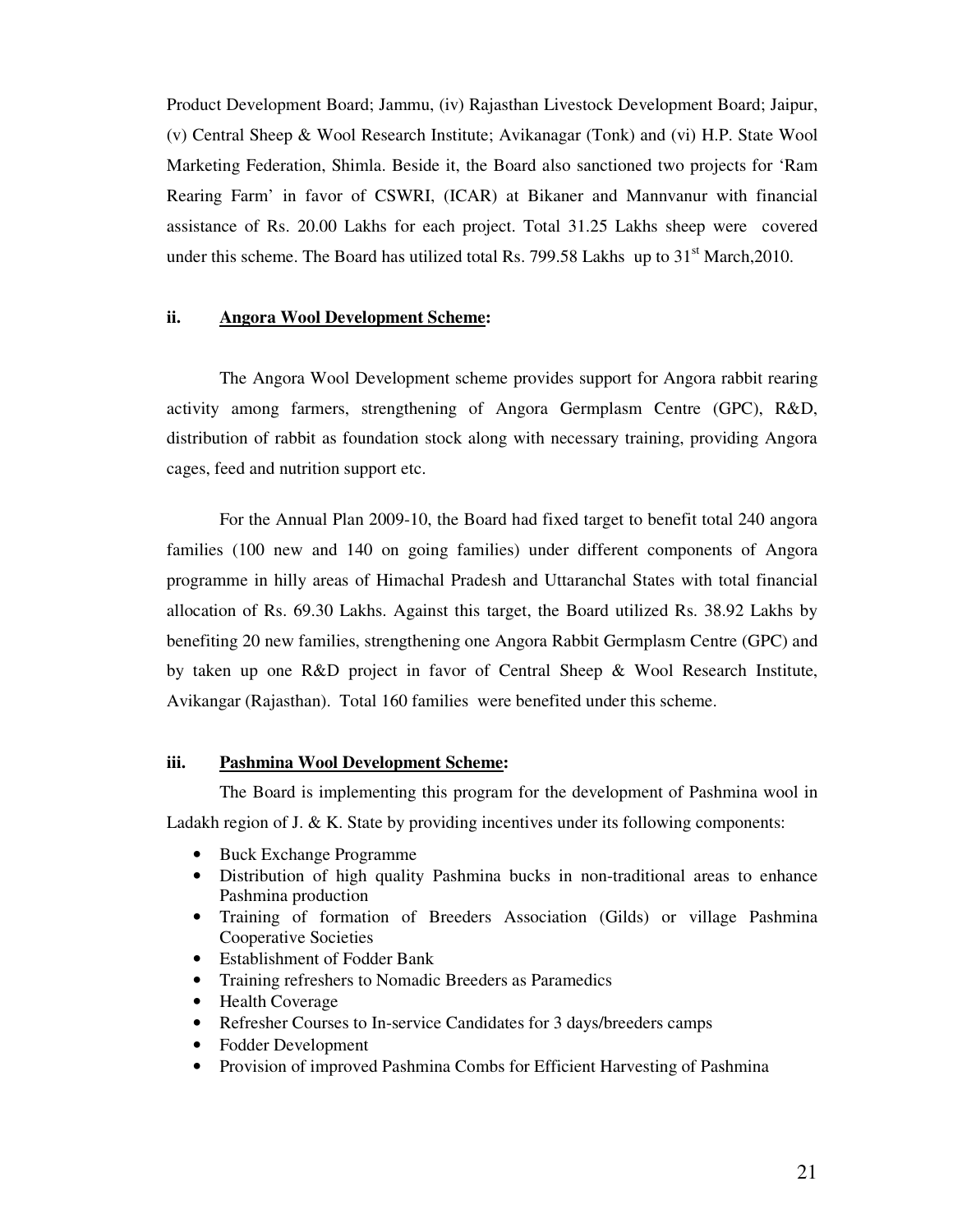For the Annual Plan 2009-10, the Board had made provision to benefit 800 new families and allocated financial provision of Rs. 43.75 Lakhs under this scheme. The Board has released Rs. 39.96 Lakhs as next installment to continue the programme in Ladakh region with the help of LAHDC, Leh.

### **iv. Human Resource Development & Promotional Activities**

 The Board has identified some areas for undertaking various training programme in collaboration with various reputed organizations/institutions/Departments on: Farm management for sheep; Angora & Pashmina farmers, sheep shearing by machines, testing  $\&$ report writing and quality control/assurance, wool grading & marketing, processing of wool and woolens products, imparting training in latest weaving and designing techniques to weavers. The Board also undertaken other marketing and promotional activities under this programme for conducting Woolen Expo (sale cum exhibition of woolen products), Publication & Publicity works, R & D, Survey and Studies, Monitoring & Mid-term evaluation of Board's schemes, strengthening of the CWDB etc.

 For the Annual Plan 2009-10, the Board made financial provision of Rs. 146.25 Lakhs for above different activities and to organize various Woolen Expos at different locations, impart training to 200 resource persons and to conduct evaluation and R&D works etc. The Board has utilized Rs. 152.55 Lakhs up to end of this financial year under this programme and organized 14 Woolen Expos and imparted training to 197 persons (weavers and wool growers). The Board has sanctioned one R&D project in favour of Wool Research Association, Thane regarding 'Power Generation from Textile effluents', and conducted Mid-term evaluation of  $11<sup>th</sup>$  Plan programmes and Concurrent Evaluation Exercise of ongoing projects during 2009-10.

### **2. Quality Processing of Wool**

 The scheme "Quality Processing of Wool & Woolen" (pre-loom and post loom activity) is to provide a comprehensive services for wool scouring, carbonizing, carding, dying, spinning, finishing stages. It facilitates in improving quality of raw wool, finishing of woolen products and value addition to wool and woolens. The setting up of Integrated Wool Processing Centre attracts the spinners to modernize their obsolete and small yarnmanufacturing units. The project beneficiaries are State Wool Board/Corporation, Non-Governmental Organization, registered societies, company, private entrepreneurs etc. engaged in processing of wool and woolens.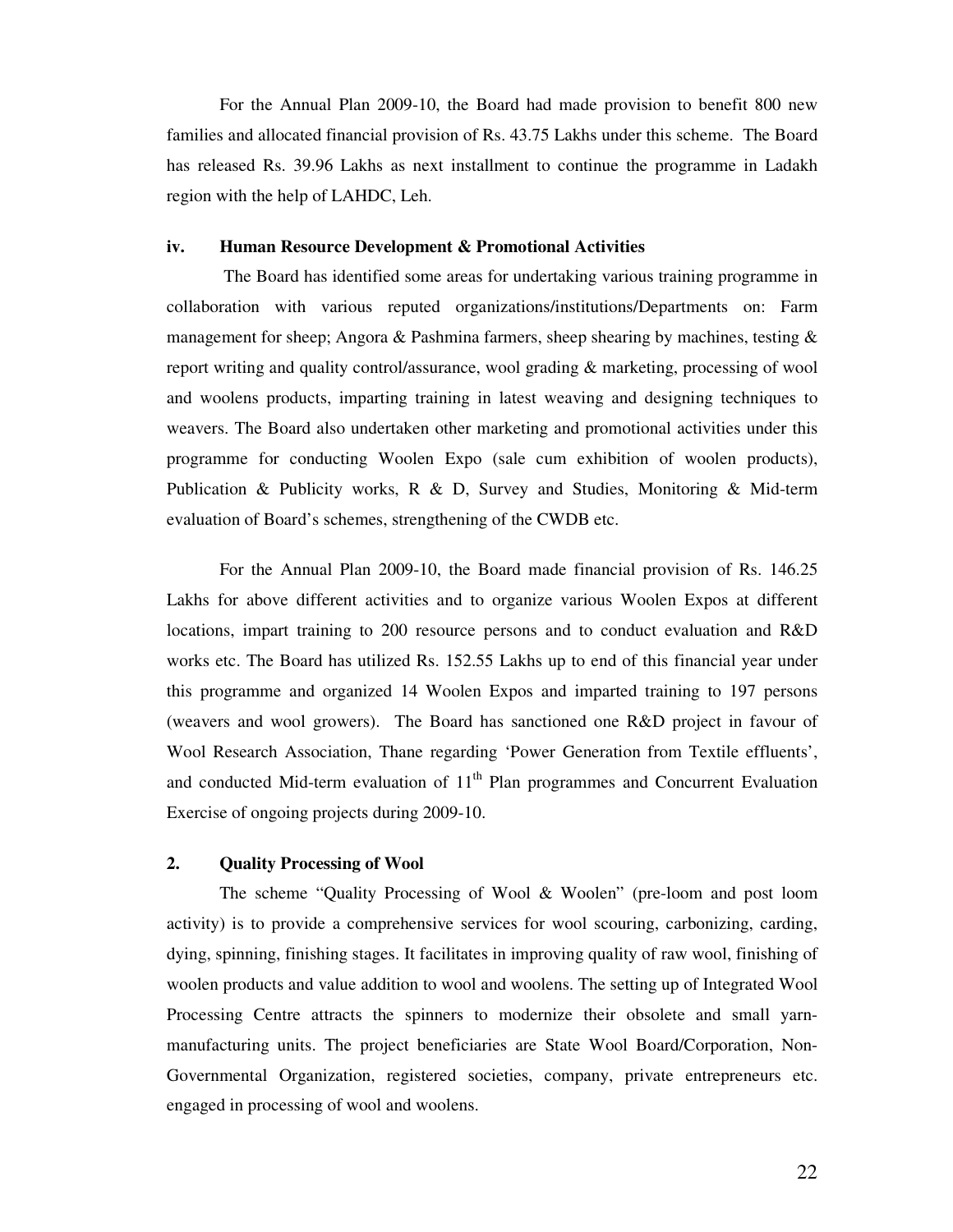A provision of Rs. 100 Lakhs was made to set up two new Common Facility Centers for pre-loom processing facility regarding wool scouring, drying, carbonizing and carding etc. in the Annual Plan 2009-10. The scheme is being implemented in project mode of Rs. 50 lakhs or 50% of the total project cost, whichever is less as a machinery part only. The implementing agency bears expenses of land and building, manpower, recurring expenses etc. During the first two financial years of  $11<sup>th</sup>$  Plan period, the Board had established total 9 Common Facility Centers for pre-loom activities in the States of Rajasthan, H.P. & Punjab. During the financial year 2009-10, the Board had released next installments of Rs. 59.17 Lakhs under above ongoing Common Facility Centers only.

#### **3. Social Security Programme for Sheep Breeders**

The Central Wool Development Board has launched this new scheme under Social Security programme of the Government to benefit the sheep breeders by providing insurance coverage to them and their sheep flock by introducing two insurance plans: (A) Sheep Insurance Scheme and (B) Sheep Breeders Insurance Scheme.

 The basic objective of these insurance schemes are to provide enhanced insurance cover to sheep breeders in the case of natural death/accidental death, total/partial disability and for their sheep flock in the case of accident including fire, lightning, storm, tempest, flood, inundation, earthquake, famine and diseases contracted or occurring during the period of the policy.

 In the event of death of sheep, sum assured of Rs. 1,200/- per sheep will become payable to the concerned sheep breeders. In the event of normal death of the sheep breeder, sum assured of Rs. 60,000, in case of partial disability Rs. 75000/- will be payable and in case of accidental death/total disability, Rs. 1,50,000 will become payable, to the nominee/beneficiary, respectively.

For the Annual Plan 2009-10, the Board has made total financial provision of Rs. 50 lakh under Sheep Breeders and Sheep Insurance Schemes to provide insurance coverage for total 93,500 sheep breeders and 9 lakh sheep of all wool growing States. The Board has covered 18,345 Sheep Breeders and 4,23,953 Sheep ( up to Oct. 2009) under this scheme.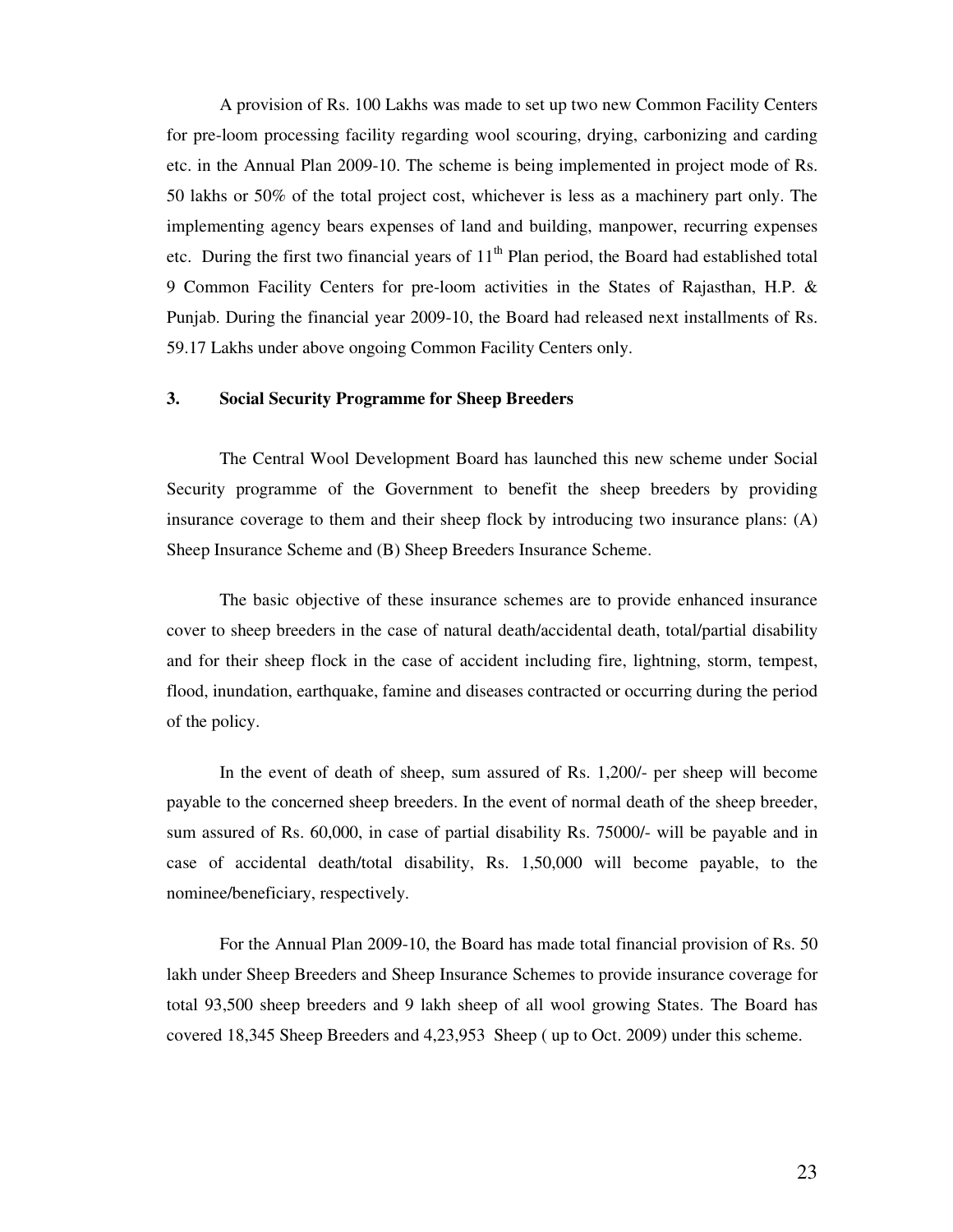# **Note on Shortfalls with reference to the Targets/Objectives/ Goals sets under Annual Plan 2009-10.**

- 1. **Sheep and Wool Improvement Scheme (SWIS)** Under this scheme there was a shortfall of Rs. 2.91 Crs. and some of the major reason for this shortfall are as below:
- I. There were CBI enquiry against two NGO's namely (a) Goudwad Gramin Vikas Va Anusandhan Sansthan, Rani, Pali (Rajasthan) and (b) Flight India, Nagpur (Maharashtra) and Executive Committee decided that continuation/ discontinuation of further grant to IA's be decided in consultation with CBI and during FY 2009-10 no grant was released.
- II. There were five Implementing Agencies for whom show cause notice has been issued for not implementing the projects as per guidelines issued by the CWDB/ agencies denied to implement the projects without any reason/ Agencies not interested to continue the project/ no response received from implementing agencies for implementation of projects etc., namely (a) Marudhar Gramodhyog Kala Vikas Sansthan, Sujangarh, Churu, (b) Shree Marudhar Bagwani krishi Utpadan Vikas Samiti, Jodhpur (c) Yashwant Balaji Bahuddeshiya Samajik Sansthan, Nagpur, (d) Gropious Social Welfare Society, New Delhi and (e) Gujarat Jan Jagaran Sangh, Rapar, Kutch.
- III. Some IA's not provided information required by the Board for inspection and some IA's have not submitted Utilization Certificate timely to conduct inspection. During inspection of some NGOs, inspection team found that documents were not maintained by the NGOs as per guidelines and therefore were given time to update record but some of them were not able to complete updating before 31st March, 2010 and grant could not be released.
- IV. CWDB having minimum staff is depending on other organizations like CSWRI, WRA and State Animal Husbandry Department to nominate their representative for timely inspection and they nominate as per work load in their own Department and thus CWDB was not able to conduct some of the inspections timely.
- 2. **Angora Wool Development Scheme** Under this scheme projects are sanctioned to support Angora rearing activities among farmers, strengthening of GPC, distribution of rabbits as foundation stocks etc. But projects can be sanctioned only to limited states having required climatic condition for these projects but very few projects proposals were fulfilling the criteria of the Board..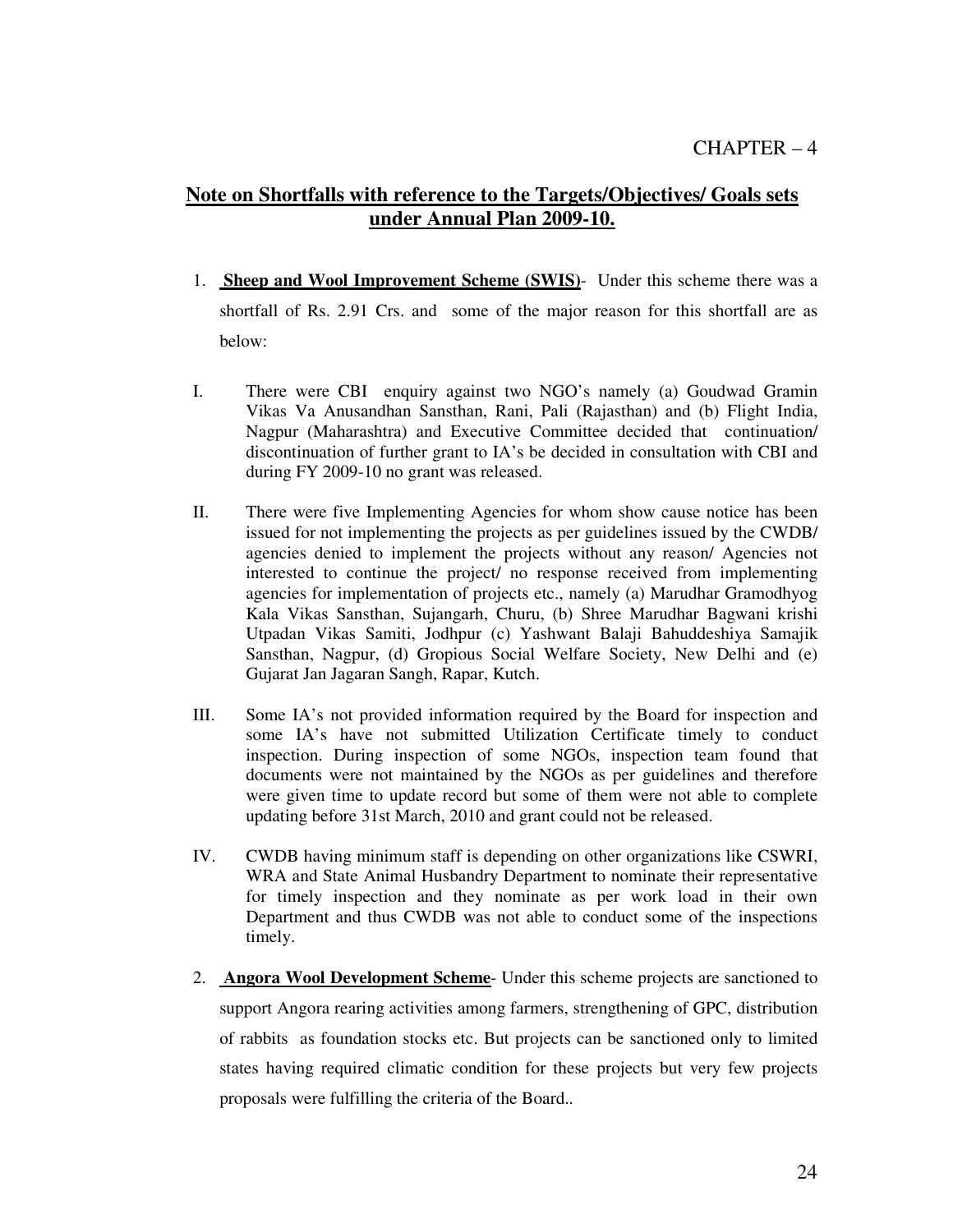- 3. **Quality Processing of Wool** In the FY 2009-10 two new CFC ( each costing Rs. 50 Lakhs) were to be installed for wool scouring, drying, carding and finishing for Integrated processing of raw wool in wool producing and wool trading area. Similarly a Shawl and Woolen finishing centre / Carpet finishing centre (costing Rs. 300 lakh) were to be sanctioned and installed for post loom processing of wool on the basis of PPP model. Board had conducted various meetings with carpet industries / woolen industries to make them aware about the scheme and to submit the project proposal accordingly but no suitable project proposal come forward. Fund was released only for ongoing projects.
- 4. **Under Social Security Scheme** The Sheep Breeder Insurance Scheme & Sheep Insurance Scheme are new and poor sheep breeders being illiterate are not much familiar with these schemes and it's advantages. Sheep Breeders are also not able to afford the premium amount though it is a very small amount. The Claim procedure in both the scheme are a little bit cumbersome and involve lot of paper formalities which a illiterate/ semi literate sheep breeder who is most of the time on migration with his sheep can't fulfill and thus Insurance Claim rate is low and thus the money already sanctioned by the Board in year 2007 was not utilized by the insurance company and thus further grant was not sanctioned.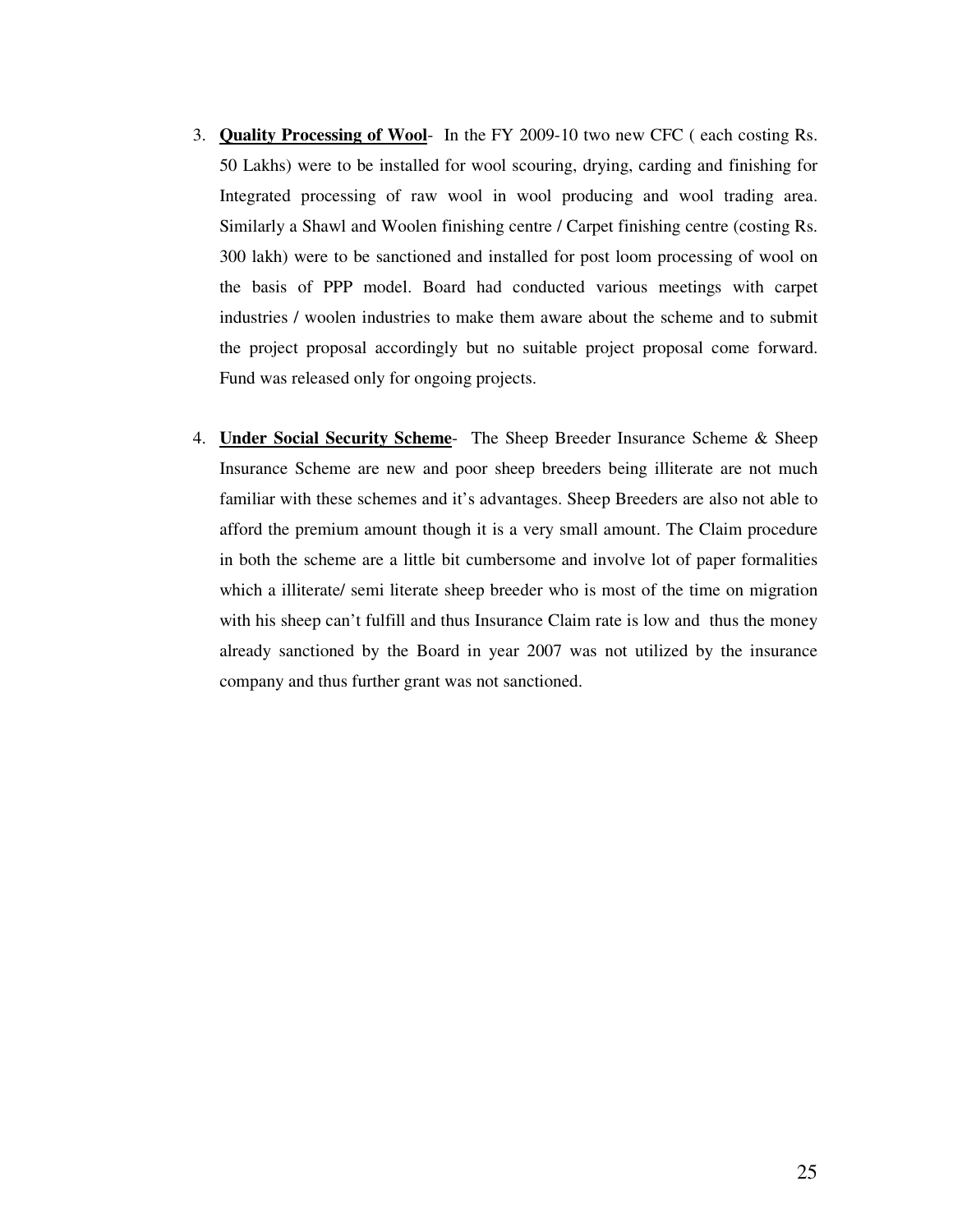# $CHAPTER-5$

## **AUDIT OF ACCOUNTS OF THE BOARD FOR THE YEAR 2009-10**

 The audit work of Central Wool Development Board for the year 2009-10 is under progress by Kanstia & Company, Chartered Accountant, Jodhpur and has not been completed as yet. Copy of Audit Report along with Income & Expenditure and Balance Sheet will be placed before the Governing Body during the meeting.

\*\*\*\*\*\*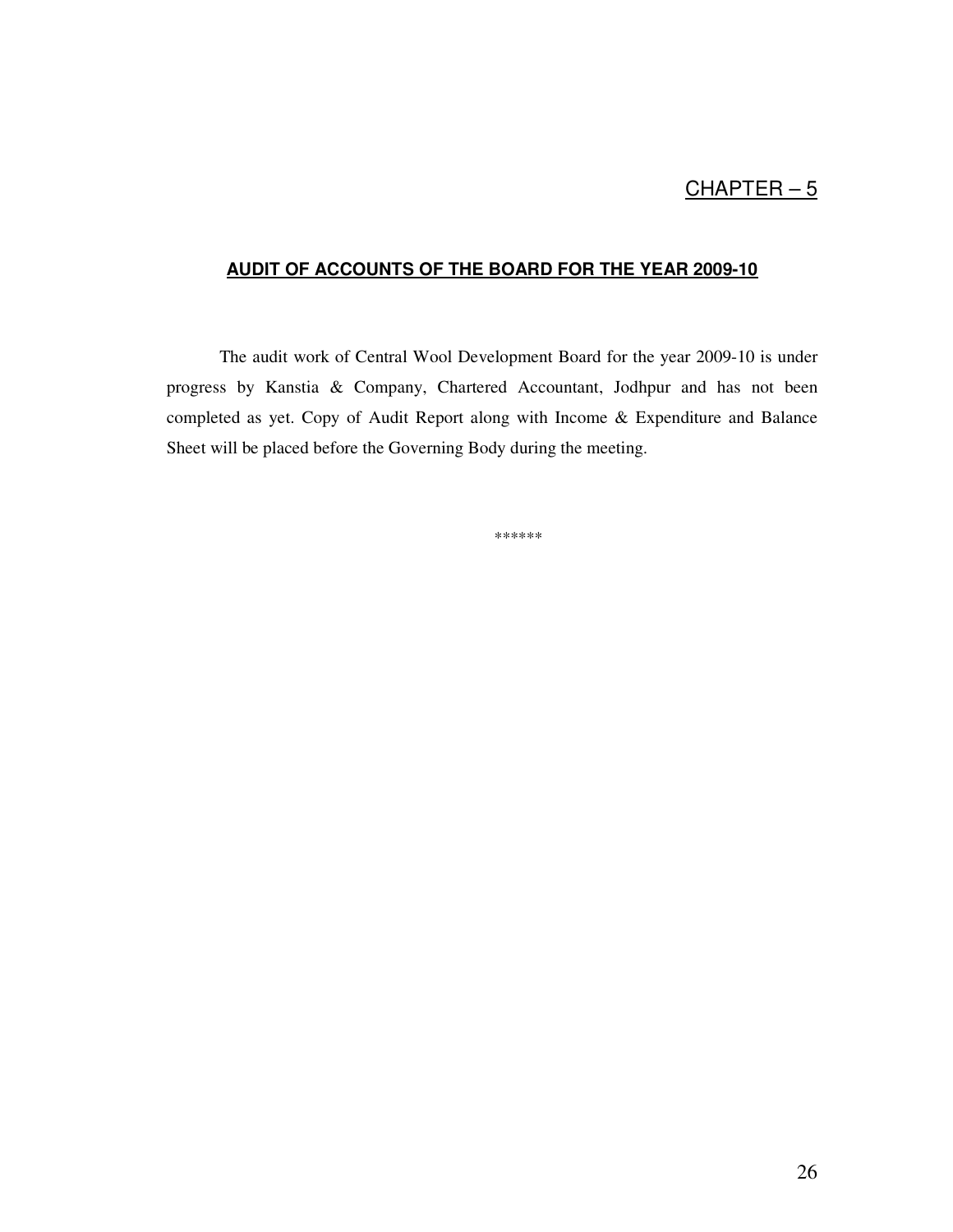### Annexure – i

### *List of the members of the Governing Body of the Central Wool Development Board (Sept.,2008)*

1. Shri Sagar Rayka, Chairman, CWDB, HN 238, Lane No. 12, Jodhpur Tekara, Satalite Road, Satyagarh Chawani, Ahmedabad. GUJARAT

2. The Joint Secretary (Wool) & VC,CWDB, Ministry of Textiles, Govt. of India, Udyog Bhawan, NEW DELHI

3. The Joint Secretary, Deptt. of Animal Husbandry, Ministry of Agriculture, Krishi Bhawan, NEW DELHI

4. The Textile Commissioner, Post Bag No. 11500, New C.G.O. Building, 48, New Marine Lines, MUMBAI.

5. The Director/ Dy. Secretary (Finance), Ministry of Textiles, Govt. of India, Udyog Bhawan, NEW DELHI

6. The Director ( Industry & VSE ), Planning Commission, Govt. of India, Yojana Bhawana, NEW DELHI

7. The Director, Central Sheep & Wool Research Institute, Avikanagar, Teh. Malpura, Distt. Tonk, Via.: JAIPUR

8. The Director, Animal Husbandry Deptt., Govt. of Rajasthan, Gandhi Nagar, Tonk Road, JAIPUR (Rajasthan)

9. The Director, Animal Husbandry Deptt., Govt. of H.P., SHIMLA, H.P.

10. The Director, Animal Husbandry Deptt., Govt. of A.P., HYDERABAD, Andhra Pradesh

11. The Additional Secretary, Animal Husbandry Deptt., Govt. of Uttaranchal, DEHRADUN, Uttaranchal

12. The Managing Director, J. & K. State Sheep & Sheep Product Development Board, Kartholi, Bari Brahmana, JAMMU, J. & K. 181 133

13. The Managing Director, Gujarat Sheep & Wool Development Corp. Ltd., Block No. 18, 5th Floor, Udyog Bhawan, Sector-11, GANDHI NAGAR (Gujarat)

14. The Managing Director, Karnataka Sheep & Wool Development Corporation Ltd., Veterinary College Campus, Kurri Bhawan, HEBBAL, BANGLORE (Karnataka) 560 024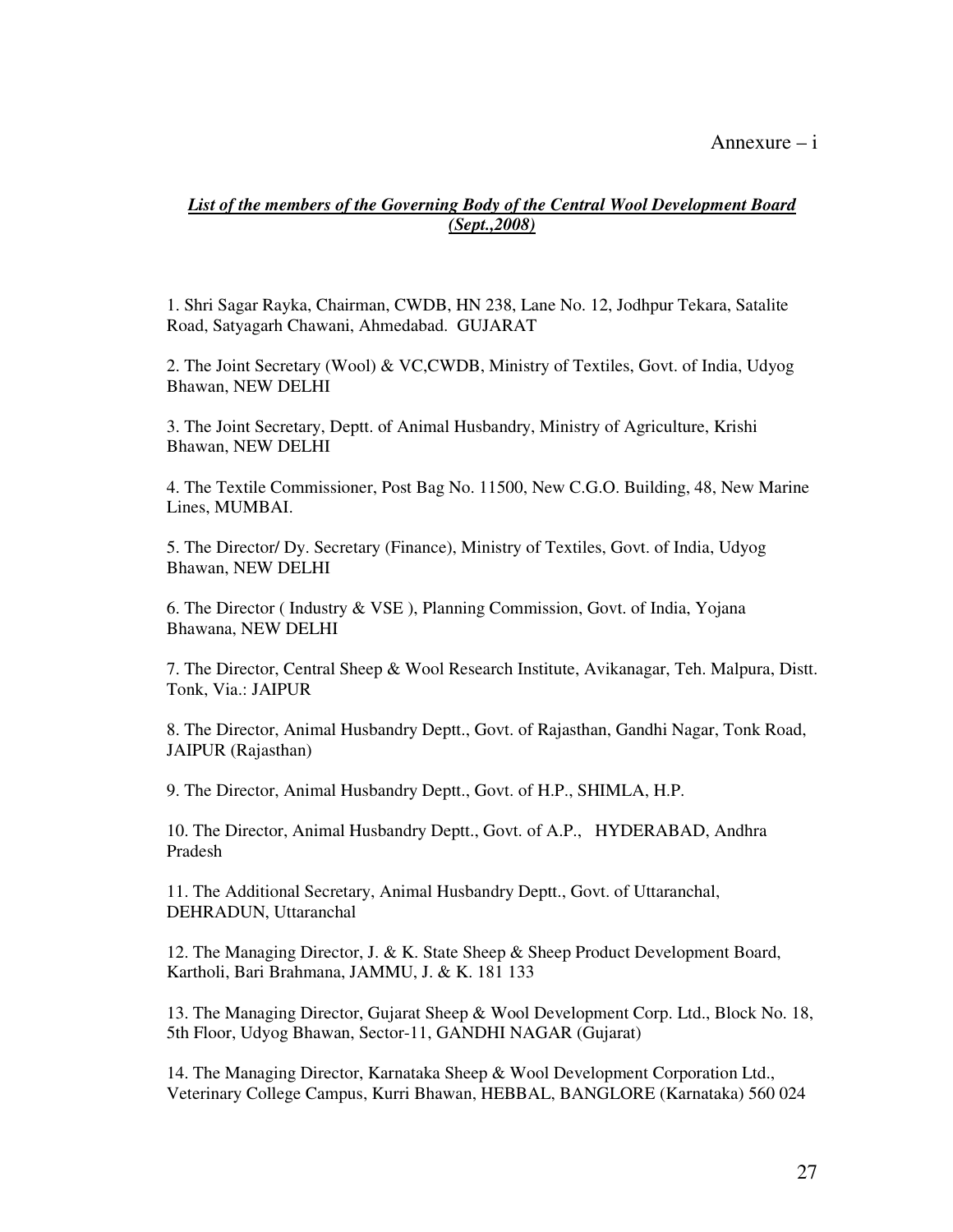15. The General Manager, H.P. State Wool Mkt. Fed. Ltd., SDA Complex, Kasumpti 171 009, SHIMLA-9

16. The Director, Wool Research Association, Akbar Camp Road, Sandoz Baug, Kolshet Road, THANE

17. The Director, Indian Institute of Carpet Technology, Chauri Road, BHADOHI, U.P. 221 401

18. The Secretary General, Indian Woollen Mills Federation, Churchgate Chamber, 7th Floor, 5th New Marine Lines, MUMBAI. 400 020

19. The Executive Director, Wool & Woollen Export Promotion Council, 906, New Delhi House, 27, Barakhamba Road, NEW DELHI 110 001

20. The Executive Director, Carpet Export Promotion Council, 3<sup>rd</sup> Floor, Niryat Bhawan, Rao Tula Ram Marg, Vasant Vihar, Opp. Army Hospital Research & Referral, NEW DELHI - 110 057

21. Executive Director and Member Secretary, Central Wool Development Board, Jodhpur.

### **Non-official members of the CWDB**

22. Shri P.V. Rajendran, 1, Guest House Road, Vedaranyam, Nagapattinam District, Tamil Nadu.

23. Shri Sangram Bharwad, Danilimba Gam, Bharwadvas, Ahmedabad, 380 028 (Gujarat)

24. Shri Hanumanram Raika, Babulal Raika, Raika Ka Tanka, Ward No. 29, BADMER, Rajasthan. 344 022

25. Shri V.P. Verma, Pranjjal Building, Sector – 02, Kasauli Road, Parwanoo, Distt. : SOLAN HP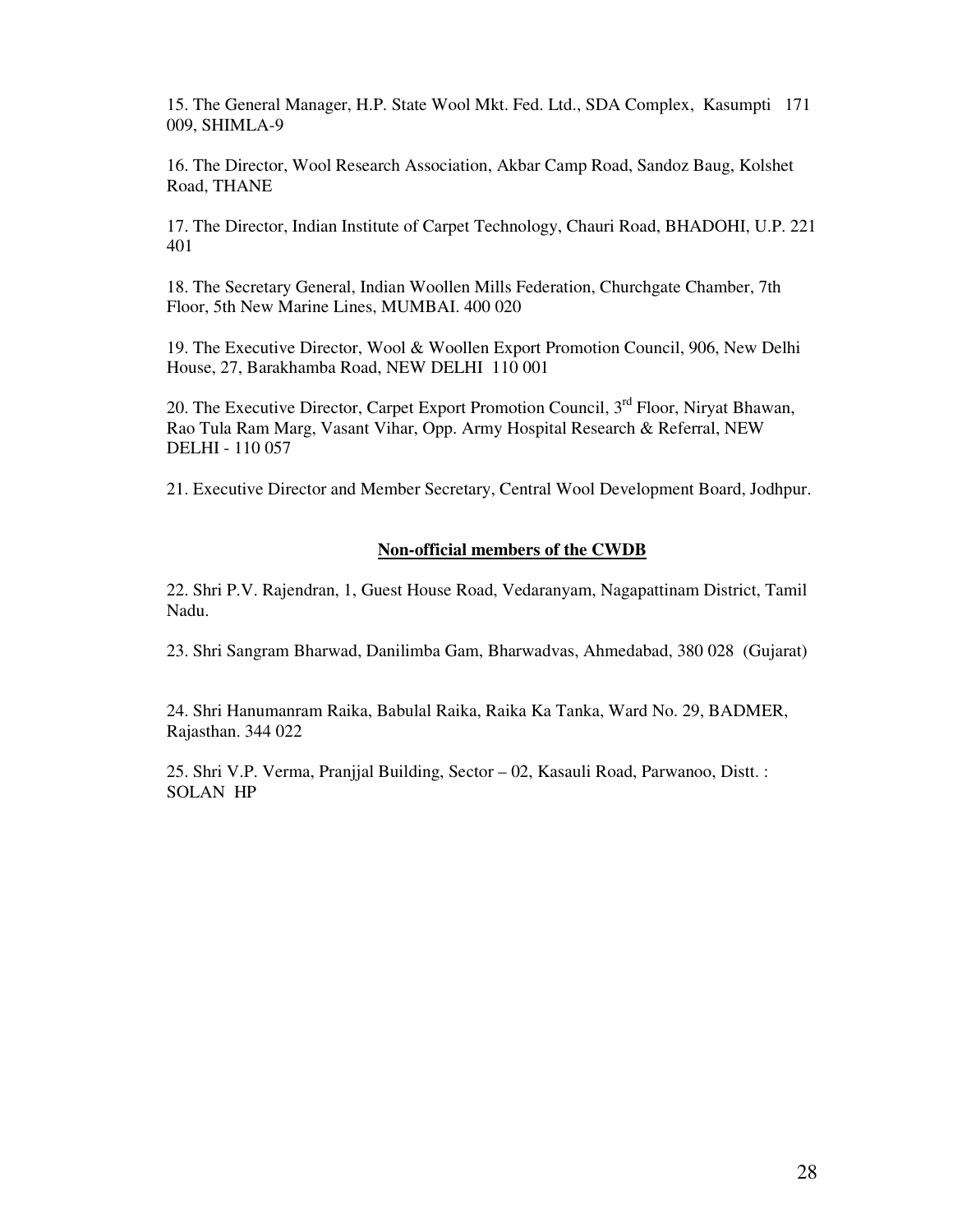### Annexure – ii

### **List of Executive Committee members of the CWDB**

- i). The Joint Secretary (Wool) & Chairman, Executive Committee, Ministry of Textiles, Govt. of India, Udyog Bhawan, New Delhi.
- ii) The Textile Commissioner, Post Bag No. 11500, New C.G.O. Building, 48, New Marine Lines, MUMBAI.
- iii) The Dy. Secretary/ Director (Finance), Ministry of Textiles, Govt. of India, Udyog Bhawan, New Delhi.
- iv) The Director (Industry & VSE), Planning Commission, Govt. of India, Yojana Bhawan, New Delhi.
- v) The Director, Animal Husbandry Deptt., Govt. of Rajasthan, Tonk Road, JAIPUR.
- vi) The Director, Central Sheep & Wool Research Institute (ICAR), Avikanagar, Teh.: Malpura, Distt.: Tonk, Via.: JAIPUR, Rajasthan.
- vii) The Director, Wool Research Association, Akbar Camp Road, Sandoz Baug, Kolshet Road, THANE. (Mumbai)
- viii) Shri V.P. Verma, Pranjjal Building (Monaal Palace), Sector-02, Kasauli Road, PARWANOO, Distt. Solan (H.P.) 173 220
- ix) The Executive Director & Member Secretary, Central Wool Development Board, JODHPUR.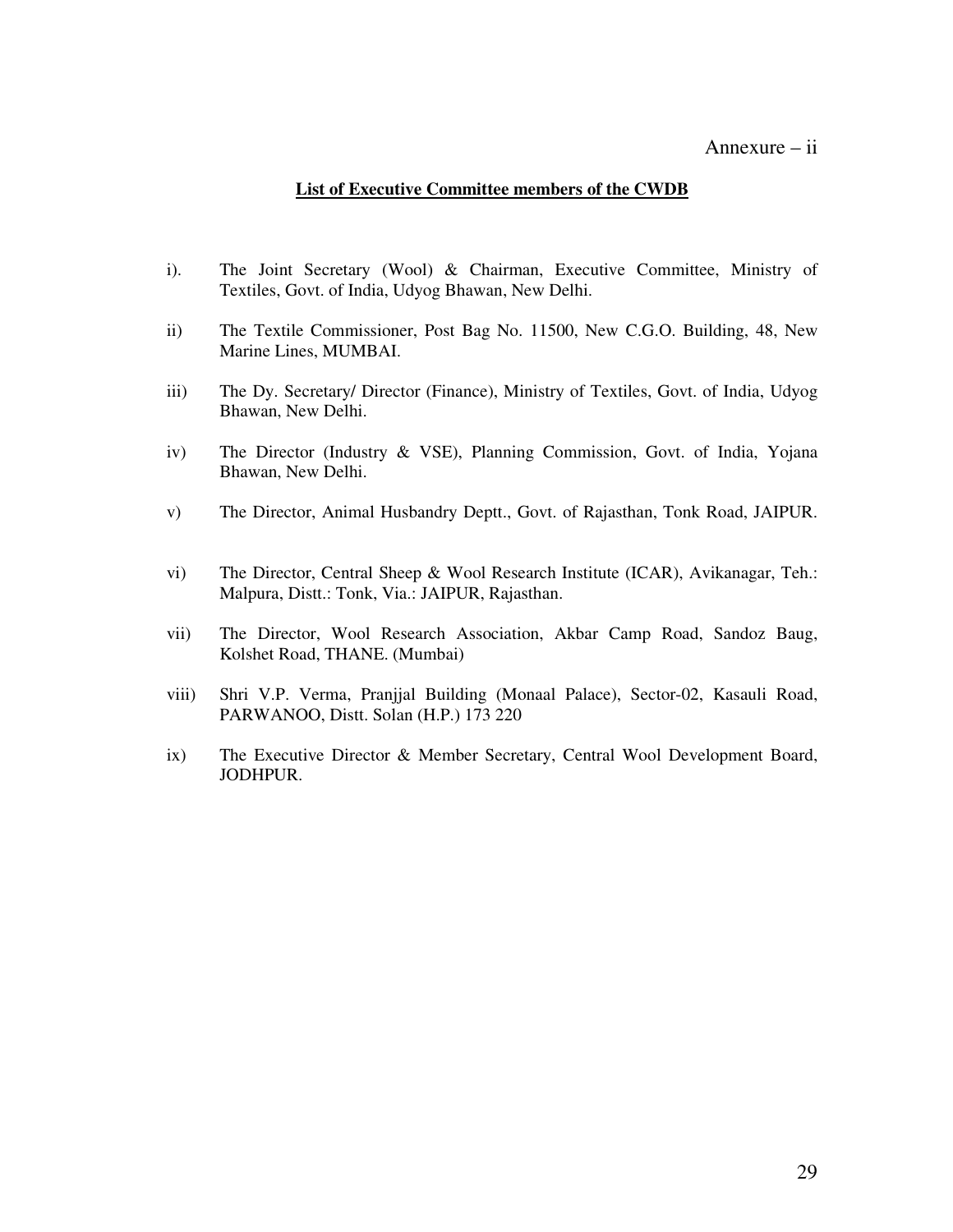# **CENTRAL WOOL DEVELOPMENT BOARD**

# **Target & Achievement of the Annual Plan 2009-10**

|              |                                                                  |                                                                                       |                                                                     |                  |                                                                         | [Rs. In Lakhs] |
|--------------|------------------------------------------------------------------|---------------------------------------------------------------------------------------|---------------------------------------------------------------------|------------------|-------------------------------------------------------------------------|----------------|
| S.           | Name of Scheme                                                   | <b>Units</b>                                                                          | <b>Targets</b>                                                      |                  | <b>Achievements</b>                                                     |                |
| No.          |                                                                  |                                                                                       | <b>Physical</b>                                                     | <b>Financial</b> | <b>Physical</b>                                                         | Financial      |
| Ī            | <b>Integrated Wool Improvement &amp; Development Programme</b>   |                                                                                       |                                                                     |                  |                                                                         |                |
| j.           | Sheep & Wool<br>Improvement Scheme<br>(SWIS)                     | No. of new<br>sheep to be<br>covered under<br>SWIS projects<br>(no. in lakh<br>sheep) | 31 lakh<br>sheep (9<br>lakh new $+$<br>22 lakh<br>ongoing<br>sheep) | 1090.70          | 31.25 lakh<br>sheep<br>(20.75 lakh<br>$ongoing +$<br>10.50 lakh<br>new) | 799.58         |
| ii.          | Angora Wool<br>Development Scheme                                | No. of families                                                                       | 240 families<br>$(100$ new +<br>140<br>ongoing)                     | 69.30            | 160 familes<br>(140)<br>ongoing &<br>20 new)                            | 38.92          |
| iii          | Pashmina Wool<br>Development Scheme                              | No. of families                                                                       | 800 ongoing                                                         | 43.75            | 800 ongoing                                                             | 39.96          |
| iv           | Human Resource<br>Development &<br><b>Promotional Activities</b> | HRD,<br>Promotional<br>Activities,<br>Woollen Expo                                    | Training to<br>200 persons<br>and Expos                             | 146.25           | Trained 197<br>persons, 14<br>Expos<br>organized                        | 152.55         |
|              | Total (i+iv)                                                     |                                                                                       |                                                                     | 1350.00          |                                                                         | 1031.01        |
| $\mathbf{I}$ | <b>Quality Processing of Wool</b>                                |                                                                                       |                                                                     |                  |                                                                         |                |
| j.           | CFC for Integrated Wool<br>Processing (Pre-loom<br>activities)   | Common<br><b>Facility Centre</b><br>(@ Rs. 50 lakh<br>per CFC)                        | 9 ongoing &<br>2 new<br>Centres                                     | 100.00           | 9 ongoing<br><b>CFCs</b>                                                | 59.17          |
|              | Total                                                            |                                                                                       |                                                                     | 100.00           |                                                                         | 59.17          |
| Ш            | <b>Social Security Scheme</b>                                    |                                                                                       |                                                                     |                  |                                                                         |                |
| j.           | Sheep Breeders Insurance<br>Scheme                               | No. of sheep<br>breeders to be<br>covered                                             | 93500<br>shepherds                                                  | 25.00            | 18,345                                                                  | 0              |
| ii.          | Sheep Insurance Scheme                                           | No. of sheep to<br>be covered                                                         | 9 lakh<br>sheep                                                     | 25.00            | 4,23,953<br>(Upto<br>Oct,09)                                            | 3.45           |
|              | Total (i+ii)                                                     |                                                                                       |                                                                     | 50.00            |                                                                         | 3.45           |
|              | Total (I+II+III)                                                 |                                                                                       |                                                                     | 1500.00          |                                                                         | 1094           |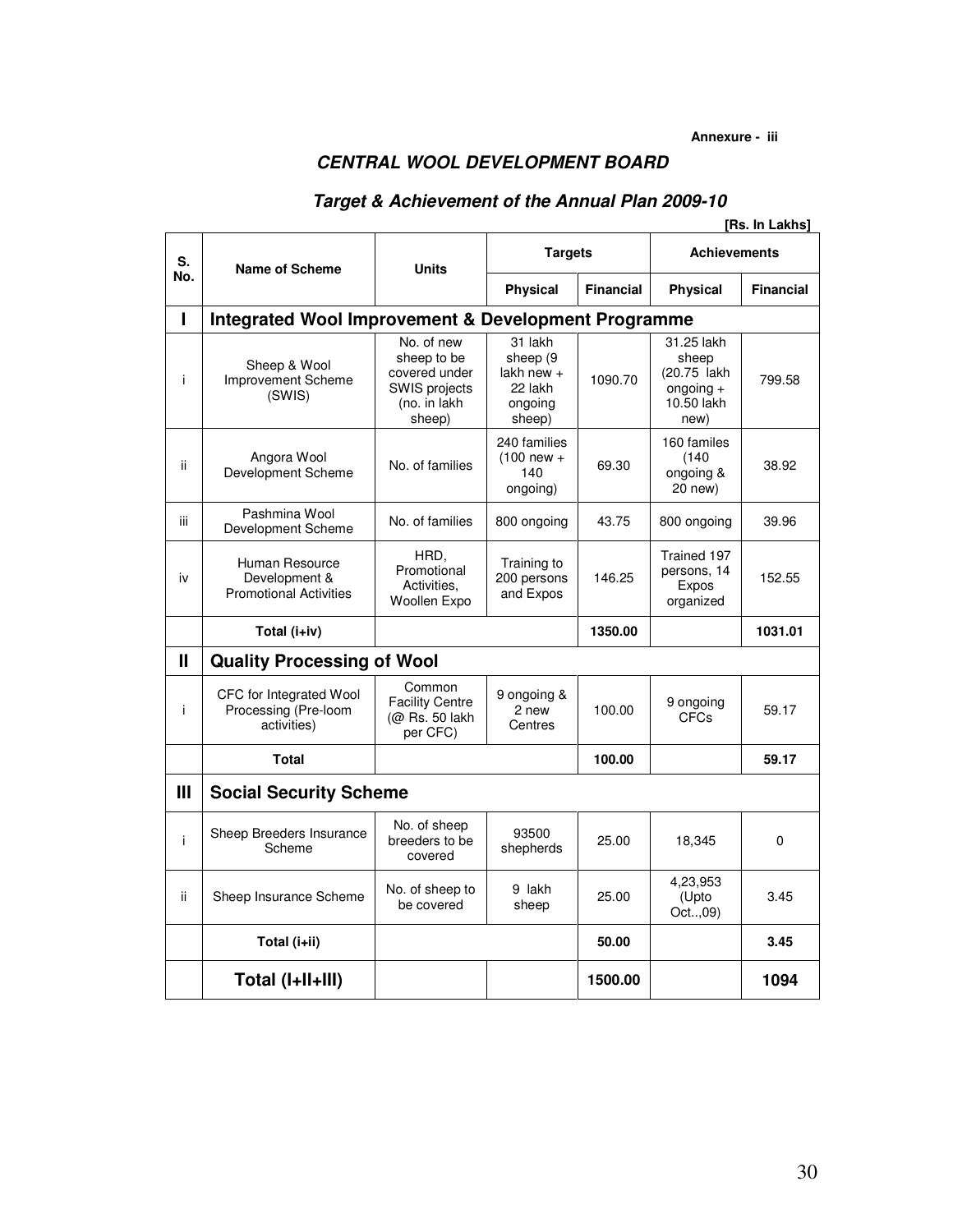## **Annexure :-IV**

Agenda no. : 4

# **Discussion and approval of Annual Plan 2010-11 of the Central Wool Development Board, Jodhpur**

The Central Wool Development Board has proposed Plan allocation of Rs. 15.00 Crore for the FY 2010-11 to implement its various schemes and programmes. A statement showing physical and financial targets under its various schemes for the Annual Plan 2010- 11 is enclosed as **Annexure –I.**

Physical and financial targets under various schemes of the Central Wool Development Board for the Annual Plan 2010-11 are as under:

#### **A. Integrated Wool Improvement and Development Programme (IWIDP)**

 The CWDB has proposed a financial provision of Rs. 11.68 crore for Annual Plan 2010-11 under IWIDP to implement various schemes/programmes regarding (i) Sheep  $\&$ Wool Improvement Scheme {SWIS}, (ii) Angora Wool Development Scheme, (iii) Pashmina Wool Development Scheme, (iv) Human Resource Development & Promotional Activities. Targets made by the CWDB for (i) to (iv) during Annual Plan 2010-11 are as under:

#### (I) Sheep & Wool Improvement Scheme{SWIS}:

 Sheep & Wool Improvement Scheme having components for Health Care to sheep, Breed Improvement, Establishment of Multipurpose Extension Centers, Marketing & Grading Support, conducting Training programmes for Sheep Breeders etc. As approved by Standing Finance Committee (SFC) five new components have been added under SWIS for the rest of the period of the  $11<sup>th</sup>$  Plan. New components are : (i) Ram Raising Unit, (ii) Support for Multiple Facility Centre, (MFC) (iii) Assistance for Sheep Pen, (iv) To provide Feed Supplement to sheep (weak, pregnant ewes) and (v) Creation of Revolving Fund for marketing of raw wool.

 For the Annual Plan 2010-11, the Board proposed to cover 28.50 lakh Sheep, establish 10 Ram Rearing Farms, 5 Multiple Facility Centres, 10 Sheep Pen, Feed Supplement to 50,000 sheep and creating Revolving Fund for 10 lakh kg. wool under this scheme with total financial allocation of Rs. 9.41 crore.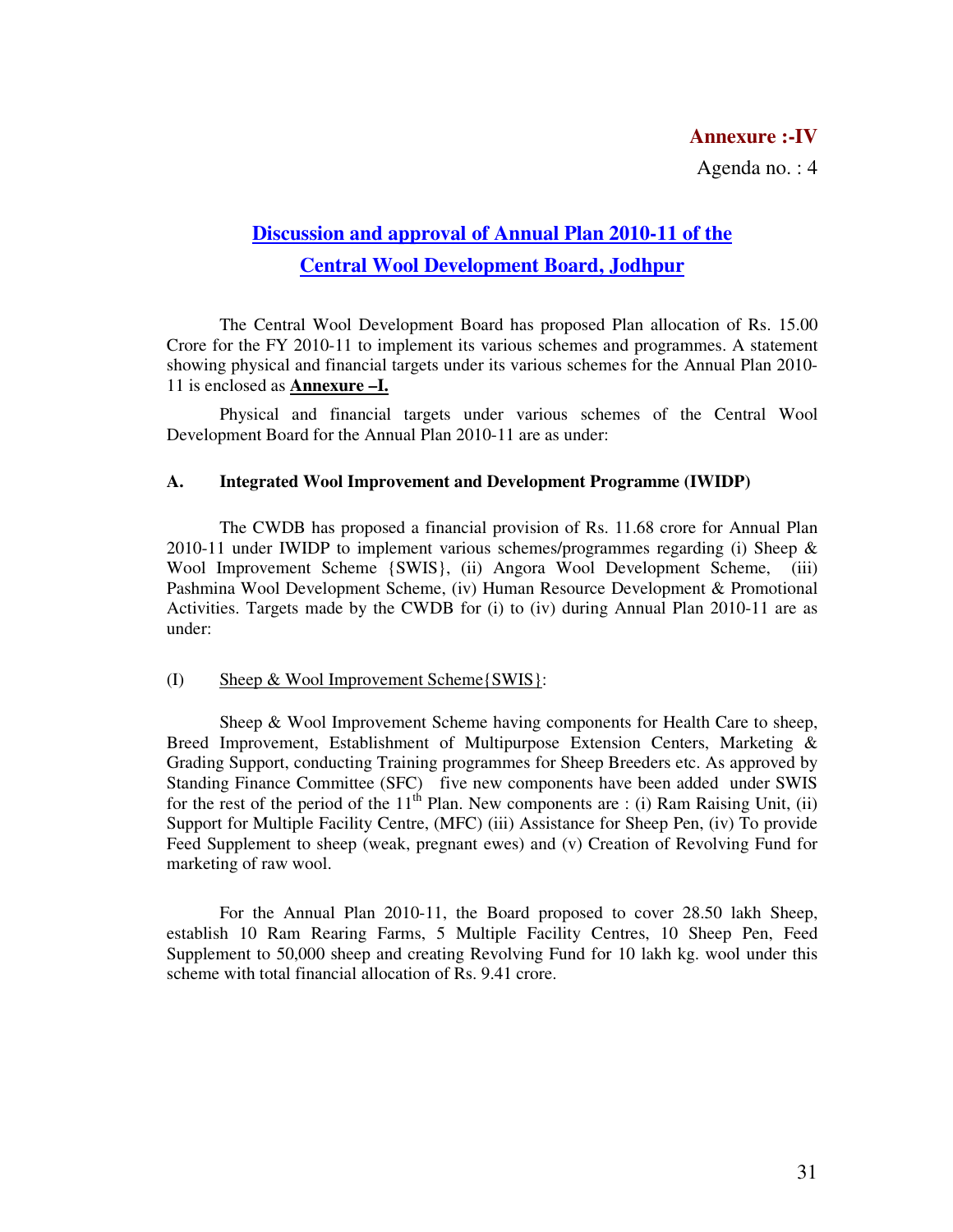#### (II). Angora Wool Development Scheme :

 Angora Wool Development Scheme provides support for angora rabbit rearing activity among farmers, strengthening of Germplasm Centre, distribution of rabbit as foundation stock along with necessary training, providing agora cages, feed and nutrition support etc. The Board proposed to benefit 100 new families with financial allocation of Rs. 0.69 core in the year 2010-11.

### (III). Pashmina Wool Development Scheme :

 The CWDB is implementing this programme for the development of Pashmina wool in Ladakh region of J&K State by providing incentives under its various components. The Board proposed to benefit 800 new families under ongoing Pashmina project being implemented by LAHDC, Leh with financial allocation of Rs. 0.28 core.

#### (IV). Human Resource Development & Promotional Activities:

 The CWDB is conducting training programme in collaboration with various reputed Govt. Departments/Institutions/Organizations on Farm Management for Sheep, Angora & Pashmina farmers, Sheep Shearing by Machines, Processing of Wool and Woolen products, Imparting Training in latest Weaving and Designing Techniques to Weavers. Marketing and Promotional Activities of Wool and Woolens under Woolen Expo Scheme, Publicity, R&D, Survey & Studies, Monitoring & Mid-term Evaluation, Strengthening of the CWDB.

 For the Annual Plan 2010-11, the Board has proposed financial allocation of Rs. 1.30 Crores to undertake above mentioned activities and to impart training to 200 persons. The Board has also proposed to organize Woollen Expos during winter season at important locations like Delhi, Ahmedabad, Lucknow, Kanpur, Chandigarh, Pune, Hyderabad, Calcutta, Jaipur, Jodhpur, Udaipur, Dehradun, Guwahati and Shillong etc.

### **B. Quality Processing of Wool**

The Scheme of Quality Processing of Wool & Woolens (Pre-loom and Post-loom activity) is to provide a comprehensive services for wool scouring, carbonizing, carding, dying, spinning, finishing stages. It will facilitate in improving quality of raw wool, finishing of woollen products and value addition to wool and woollens. The Board made a financial provision of total Rs. 2.32 crore for Annual Plan 2010-11 under Quality Processing of Wool to implement (i) setting up of Common Facility Centre (Pre-loom) and (ii) Finishing Centre (Post-loom processing facility).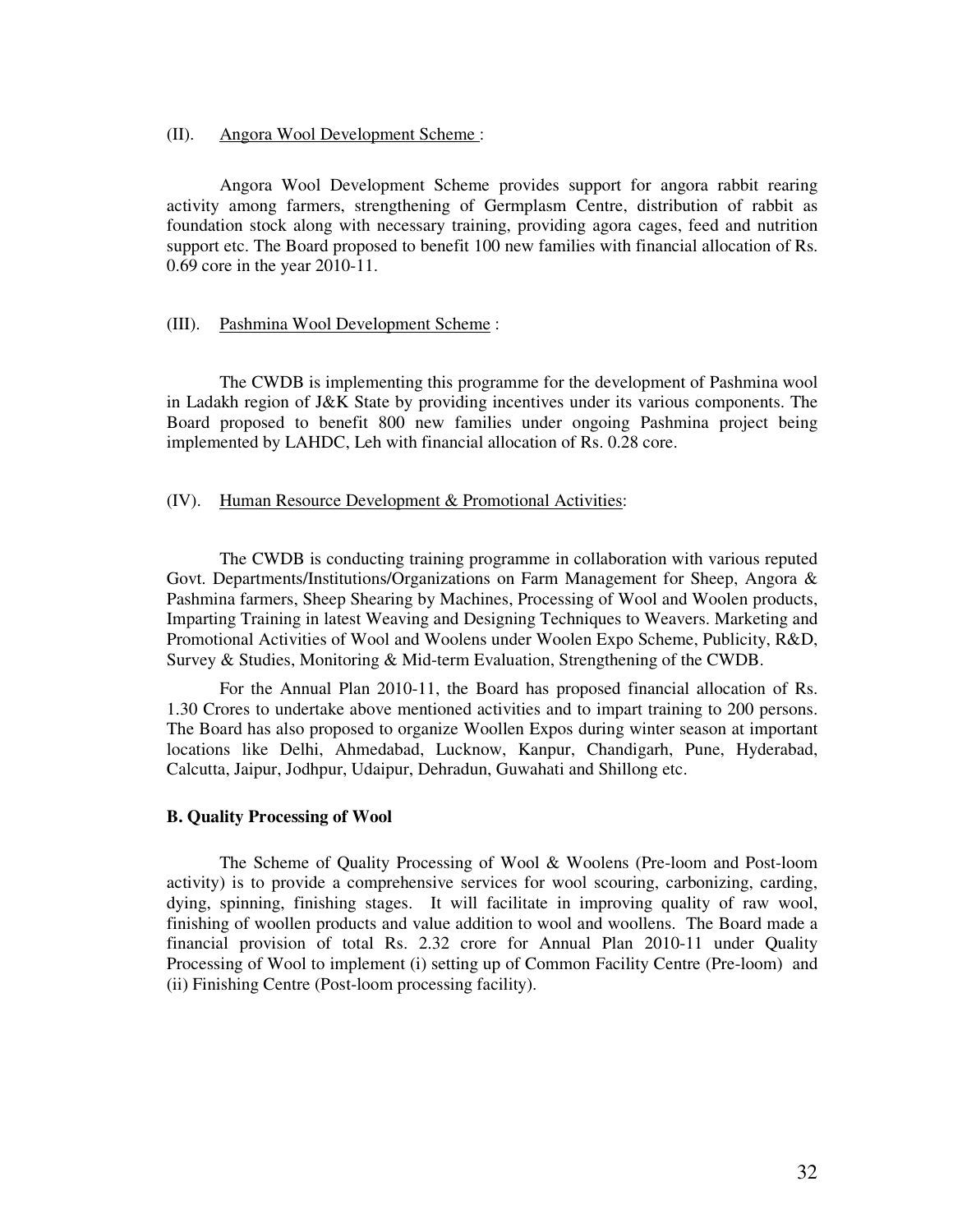#### (i) Setting up of Common Facility Centre (Pre-loom) :

 Rs. 1.00 crore proposed to set up 2 new Common Facility Centres (CFC) for preloom processing facilities regarding wool scouring, drying, carbonizing and carding etc. The scheme is being implemented in project mode of Rs. 50 Lakhs or 50% of the total project cost whichever is less as a machinery part only. The implementing agency will bear expenses of land and building, manpower and recurring expenses etc. to run the Centre.

### (ii) Finishing Centre (Post-loom) :

 The Board intends to set up one Woolen Shawl/Carpet Finishing Centre under post loom processing facilities on the basis of Public-Private Partnership during the year 2010-11 and made financial provision of Rs.1.32 Crs.

#### **C. Social Security Scheme**

The Board is implementing this scheme to benefit the Sheep Breeders by providing life insurance to them and their Sheep flock by two plans (i) Sheep Breeders Insurance Scheme and (ii) Sheep Insurance Scheme.

The basic objective of these insurance plans are to provide enhanced insurance cover to sheep breeders in the case of natural death/accidental death, total/partial disability and for their sheep flock in the case of accident including fire, lightning, storm, tempest, flood, inundation, earthquake, famine and diseases contracted or occurring during the period of the policy.

In the event of death of sheep, sum assured of Rs. 1,200/- per sheep will become payable to the concerned sheep breeders. In the event of normal death of the sheep breeder, sum assured of Rs. 60,000, in case of partial disability Rs. 75000/- will be payable and in case of accidental death/total disability, Rs. 1,50,000 will become payable, to the nominee/beneficiary, respectively.

The Board has made financial provision of Rs. 1.00 Crs. under Social Security Scheme i.e. Sheep Breeders Insurance Scheme and Sheep Insurance Scheme to cover 15,000 shepherds and 3 Lakhs sheep, respectively in the year 2010-11.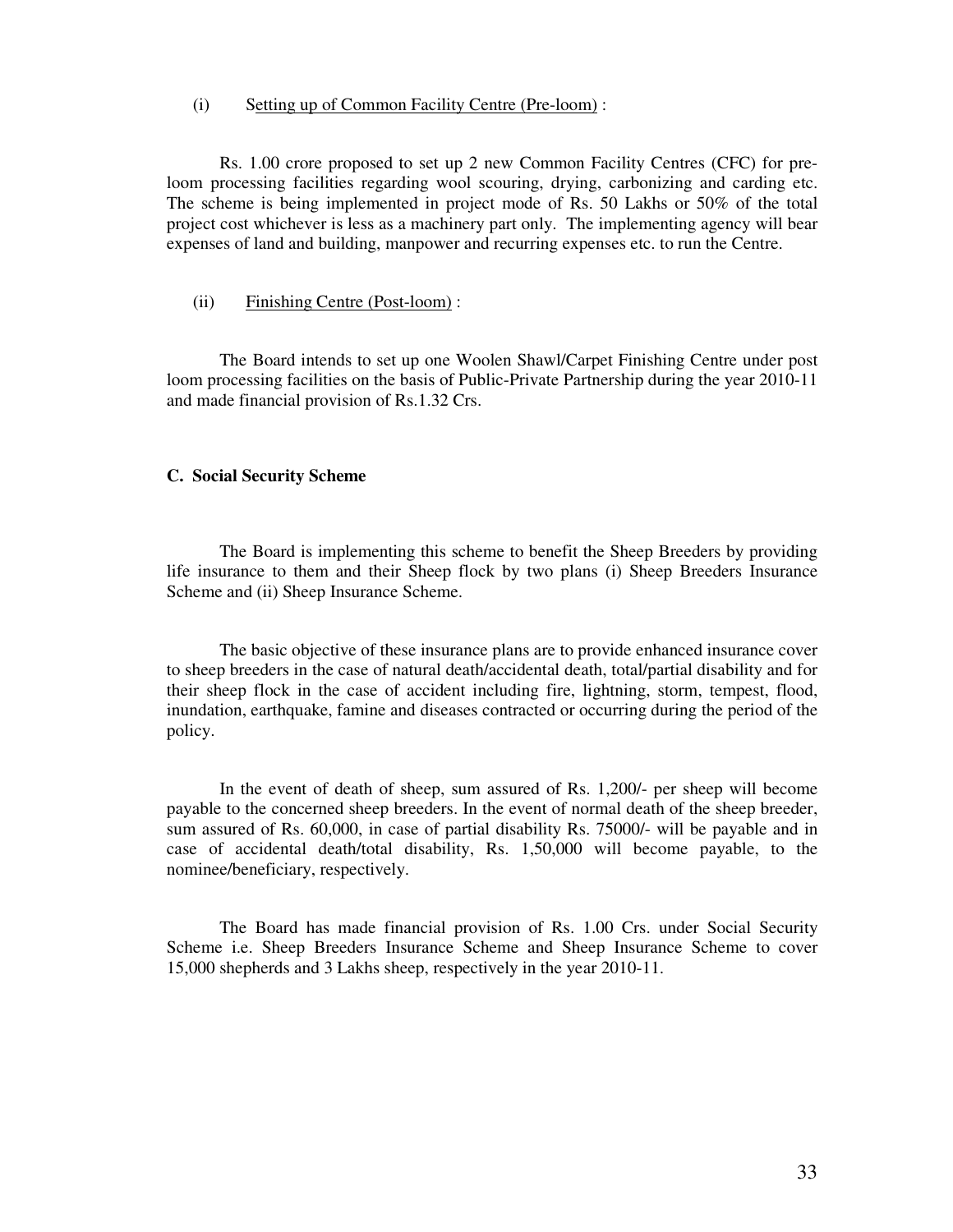**Annexure - IV-i**

| S            |                                                                           | <b>Targets</b>                                  | [Rs. In Crores]                              |                  |
|--------------|---------------------------------------------------------------------------|-------------------------------------------------|----------------------------------------------|------------------|
| N            | <b>Name of Scheme</b>                                                     | <b>Unit</b>                                     | <b>Physical</b>                              | <b>Financial</b> |
| L            | <b>Integrated Wool Improvement &amp; Development Programme</b>            |                                                 |                                              |                  |
| i.           | Sheep & Wool Improvement<br>Scheme (SWIS)                                 | No. of sheep                                    | 28.50 lakh<br>sheep<br>(ongoing<br>projects) |                  |
|              |                                                                           | No. of Ram rearing<br>farms                     | 10                                           |                  |
|              |                                                                           | M.F.C.                                          | 5                                            | 9.41             |
|              |                                                                           | Sheep Pen                                       | 10                                           |                  |
|              |                                                                           | Feed<br>Supplementary                           | 50,000 sheep                                 |                  |
|              |                                                                           | <b>Revolving Fund</b>                           | 10 lakh Kg.<br>wool                          |                  |
| ii           | Angora Wool Development<br>Scheme                                         | No. of families                                 | 100 families                                 | 0.69             |
| iii          | Pashmina Wool Development<br>Scheme                                       | No. of families                                 | 800 families                                 | 0.28             |
| iv           | Human Resource<br>Development & Promotional<br><b>Activities</b>          | HRD, Promotional<br>Activities, Woollen<br>Expo | Train 200<br>farmers,<br>8 Expos             | 1.30             |
|              | Total (i+iv)                                                              |                                                 |                                              | 11.68            |
| $\mathbf{I}$ | <b>Quality Processing of Wool</b>                                         |                                                 |                                              |                  |
| j.           | CFC for Integrated Wool<br>Processing (Pre-loom<br>processing activities) | <b>Common Facility</b><br>Centre                | 2 Centres                                    | 1.00             |
| ii           | Quality Processing of Wool<br>(Post-loom activities)                      | Shawl/Carpet<br><b>Finishing Centre</b>         | 1 Centre                                     | 1.32             |
|              | Total (i+ii)                                                              |                                                 |                                              | 2.32             |
| Ш            | <b>Social Security Scheme</b>                                             |                                                 |                                              |                  |
| İ.           | Sheep Breeders Insurance<br>Scheme                                        | No. of sheep<br>breeders                        | 15,000                                       | 0.25             |
| ii           | Sheep Insurance Scheme                                                    | No. of sheep                                    | 3 lakh                                       | 0.75             |
|              | Total (i+ii)                                                              |                                                 |                                              | 1.00             |
|              | Total (I+II+III)                                                          |                                                 |                                              | 15.00            |

Budget Estimates for the Annual Plan 2010-11

\*\*\*\*\*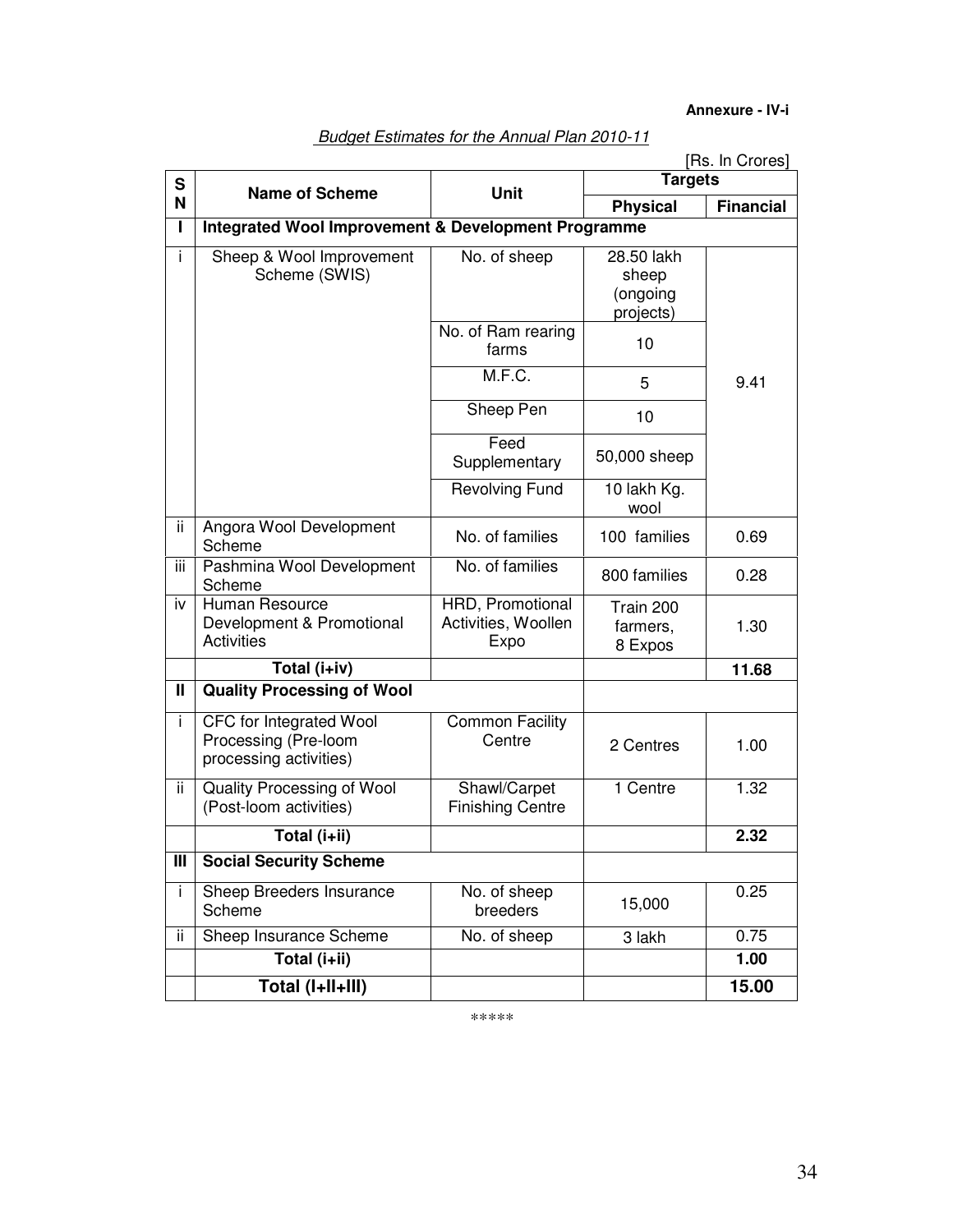## **Modification under 'Sheep & Wool Improvement Scheme' as approved by SFC of the MOT.**

## i. Ram Raising Unit:

The Central Wool Development Board implemented various projects under Sheep  $\&$ Wool Improvement Scheme (SWIS) during the 11<sup>th</sup> Five Year Plan. During monitoring of these projects by the Board officials and other agencies, it has been observed that good quality breedable Rams were not available to meet the requirement under Sheep & Wool Improvement Scheme projects of the CWDB. It is also noticed that at the time of implementing Breed Improvement component, the implementing agencies and beneficiaries had made some short of compromise on selection of Rams. In the  $11<sup>th</sup>$  Plan, the CWDB has also taken up a programme for 'Strengthening of existing Sheep Breeding Farm' of the State Government but the response of the State Governments was not so encouraging. The existing State Government sheep breeding farms have not been able to produce desired number of Rams for distribution among farmers. With this view, the CWDB intends to take up a separate component under Sheep & Wool Improvement Scheme for setting up "Ram Raising Units" to support breed component of the SWIS project. These Units will make available Rams of local breed for further distribution to selected sheep breeders under Breed Improvement component of SWIS Projects.

### **Objectives:**

- To provide breedable good quality rams under Sheep & Wool Improvement Scheme (SWIS).
- To adopt scientific & modern sheep management practices through improvement of breed, training, health care, nutrition and pasture development for sheep farming.
- Genetic improvement of sheep.

### **Implementing Agency:**

 This component will be implemented by State Government's Sheep Board/Corporation Societies/NGO/ progressive sheep breeders/ private farmers having minimum 8 acre land as free hold /lease hold for one Unit. If available land area is more, in this case the number of units can be increased at one place. Requirement of land can be minimized in hilly areas where grazing fields are available.

A Committee will be constituted by the CWDB to select the Agency/ Farmer (Unit Operator) for setting up Ram Raising Unit and an agreement will be signed between the CWDB and Unit Operator regarding establishing and operating such Unit.

### **Procurement of male lambs:**

 Each Ram Raising Unit will procure 100 male lambs of 6 to 8 months age from private sheep breeders in the range of Rs.1200 to 1500/- per lamb (including transportation  $\&$  insurance charges etc.) and will rear for six months to raise them as breedable Ram. On getting age of one year, these Rams will be distributed to beneficiaries under SWIS projects at the cost of Rs. 4000/- per Ram. The Unit will procure another lot of 100 lambs and this process will continue during five years. The implementing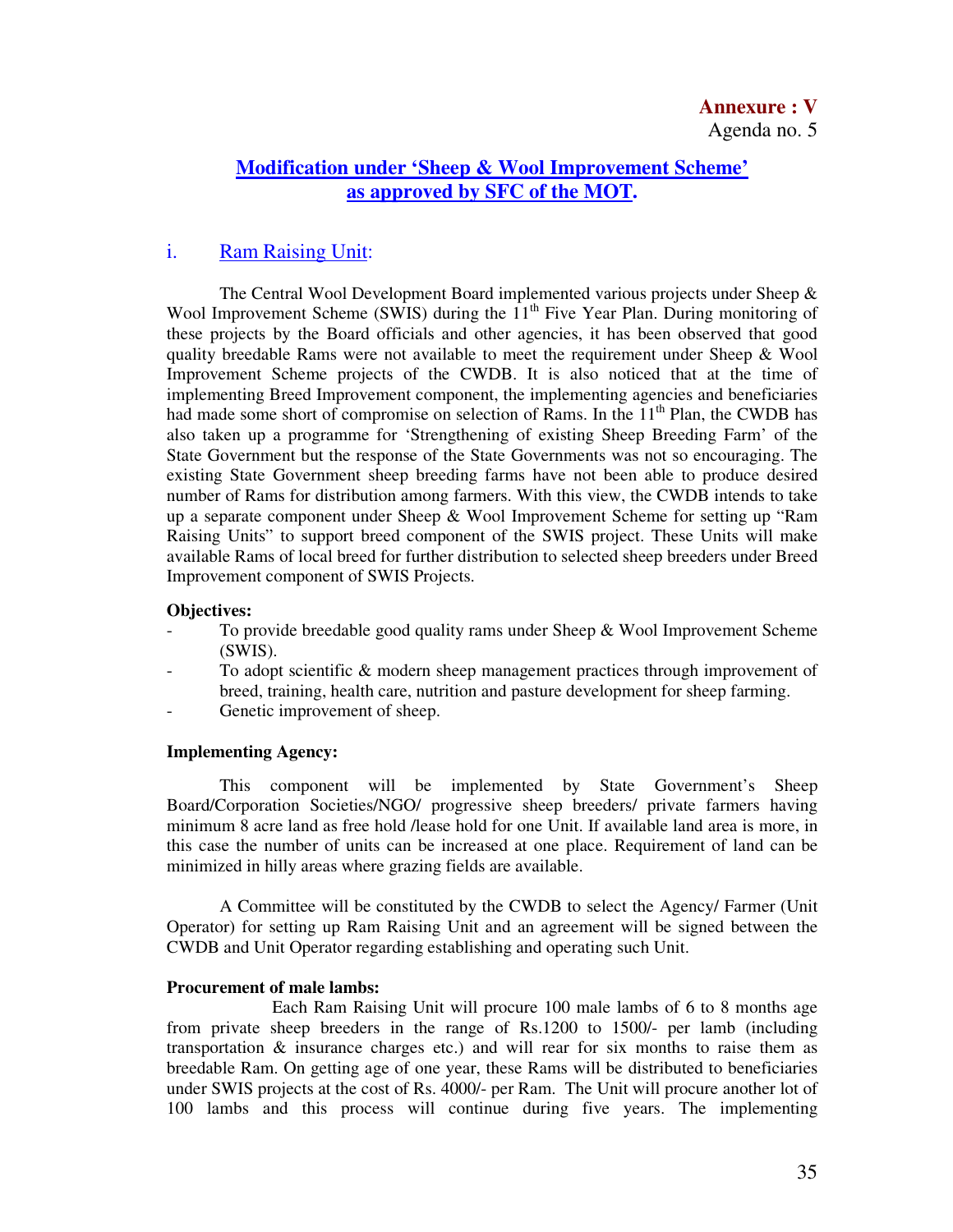agency/farmer will procure lambs from local sheep breeders as per specification given for selected breed. Specifications of lamb like body weight, quality of wool, type of breed will be finalized in consultation with Animal Husbandry Department of concerned State Government and implementing agency of SWIS project.

The CWDB will provide Rs. 1.50 lakh for purchase of 100 lambs under each Unit as one time grant. This amount will revolve in every six months. Each Unit will raise approx. 1000 Rams in five years.

#### **Nutritional Supplement:**

 Normally the lambs will be grazed in the local field area. However, necessary assistance for feed will also be provided for stall-feeding of lambs. For this purpose assistance of Rs. 5/- per lamb per day will be provided for six months.

#### **Financial Implication:**

 The CWDB will provide assistance of Rs. 9.00 lac to each Unit to meet out recurring and non-recurring expenses for establishing Ram Raising Unit and raised 100 Rams in six months period and 1000 rams in Five years (i.e. 200 Rams every year). The detail of recurring and non-recurring expenses is as under:

| (a) Non-recurring expenses:                                                                                                                                           | <b>Funds Required (Rs. In lac)</b>  |           |
|-----------------------------------------------------------------------------------------------------------------------------------------------------------------------|-------------------------------------|-----------|
| Fencing of Farm (8 acre)                                                                                                                                              |                                     | 1.20      |
| Construction of building<br>٠                                                                                                                                         |                                     | 1.30      |
| One hall $(10' \times 15')$<br>i.<br>@ 0.90 lac                                                                                                                       |                                     |           |
| ii.<br>One water tank $(10' \times 8')$<br>@ 0.30 lac                                                                                                                 |                                     |           |
| iii. Facility for watering $&$ stall feeding $&$ 0.10 lac                                                                                                             |                                     |           |
| One sheep Shed $(60'X 90')$                                                                                                                                           |                                     | 0.50      |
| Bore well - 6"<br>$\bullet$                                                                                                                                           |                                     | 1.50      |
| (Single-phase submersible pump)                                                                                                                                       |                                     |           |
| Equipments, medicine kit, Furniture & Fixture, generator set                                                                                                          |                                     | 0.30      |
| Pasture & fodder tree development                                                                                                                                     |                                     | 0.20      |
|                                                                                                                                                                       | Total (A)                           | 5.00      |
| (b) Recurring expenses:<br>Cost of male lambs:<br>$(100$ lamb @ Rs. 1500/-)                                                                                           | <b>Funds Required</b> (Rs. In lakh) | 1.50      |
| <b>Nutritional Supplement:</b><br>$\bullet$<br>(Rs.5/- per lamb per day)                                                                                              |                                     | 0.90      |
| Manpower:<br>$\bullet$                                                                                                                                                |                                     | 1.14      |
| Para Vet & Supervisor-One @ Rs. 6000/- p.m.<br>i.<br>Labourers – Two<br>@ Rs. 5000/- p.m. per person<br>ii.<br>iii.<br>@ Rs. 3000/- p.m.<br>Vet. Doctor $-$ part time |                                     |           |
| Misc. expenses                                                                                                                                                        |                                     | 0.46      |
| (Farm insurance, transportation, overhead expenses, and stationery)                                                                                                   |                                     |           |
|                                                                                                                                                                       | (B)<br>Total                        | 4.00      |
|                                                                                                                                                                       | $G. Total (A+B)$                    | 9.00<br>. |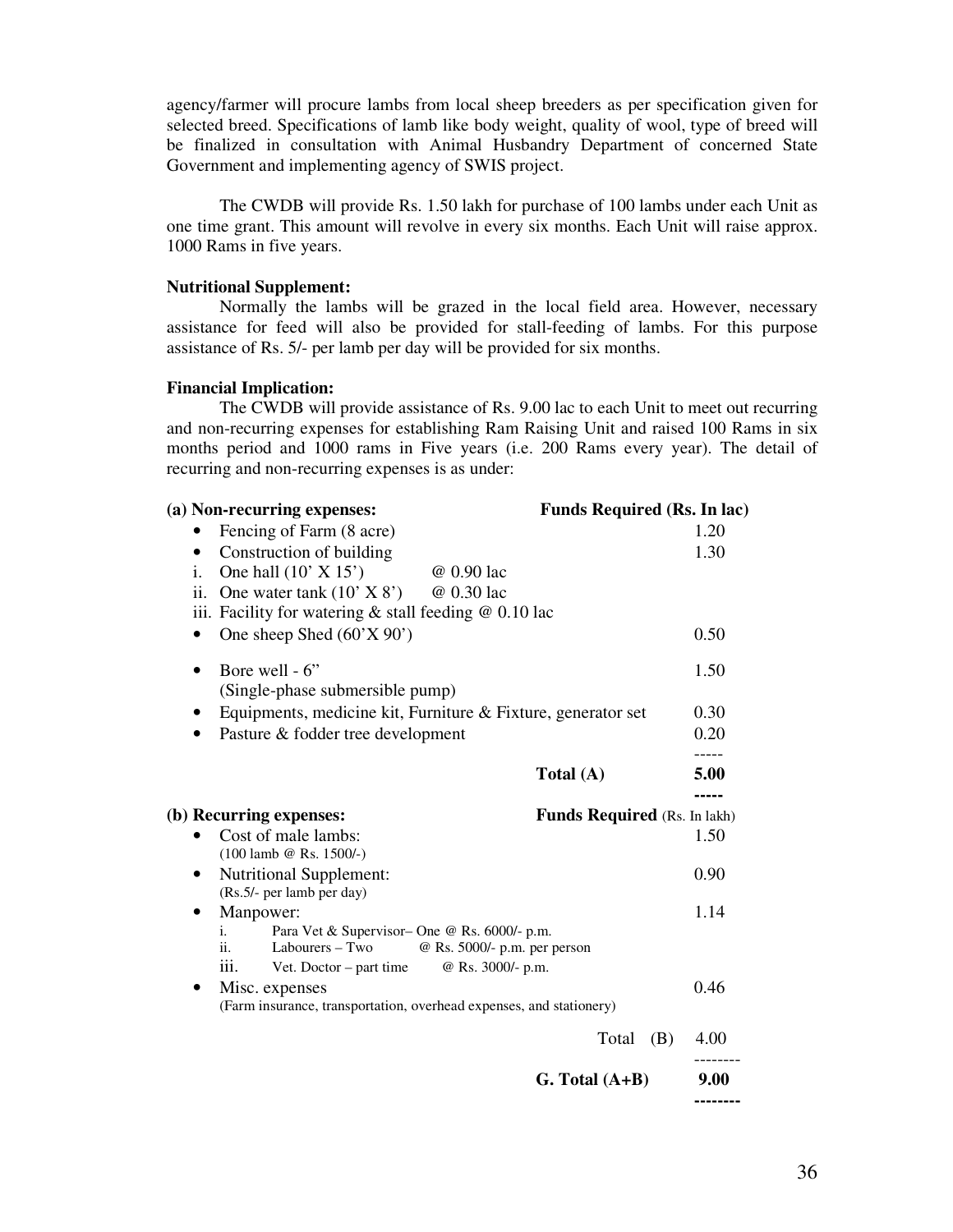### **Funding Pattern:**

 The CWDB will release Grant in installments on completion of each activity / work under Non –recurring expenses. The Unit Operator will fully develop infrastructure within time period of three months. The recurring expenses will be released in one installment on completion of infrastructure of the center. Non-recurring funds will be given as one time grant- in- aid; however the recurring funds will be revolved in every six months for five years.

 The Central Wool Development Board will also consider to provide grant-in-aid to existing Sheep Breeding Farms of State/Central Governments to strengthen them looking at their capacity to raise number of Rams per annum.

### **Contribution by Operator of the Unit:**

 The Unit Operator will contribute labour component require for fencing of land, construction works and pasture development etc. The Unit Operator will start development of infrastructure work by his or her own money and it will be reimbursed on completion of each activity by the CWDB.

#### **Procurement & Distribution of Rams raised by the Centre:**

The CWDB will procure the Rams at the age of one year from Ram Raising Units by paying cost of Rs 4000/- per ram (minimum 40 kg. Body weight). A committee will be constituted by the CWDB to select & procure Rams on the basis of given technical specification from each Unit. These Rams will be distributed among beneficiaries of SWIS project under breed improvement component.

### **Project Period:**

 Each Unit will be operated for five years and will raise & provide 1000 Rams in five years to the CWDB. On successful completion of given task, the Unit will be handed over to the Unit Operator. This programme will be implemented for rest of the period of  $11<sup>th</sup>$ Plan and will be continued in the  $12<sup>th</sup>$  Five Year Plan also.

# **Targets for 11th Five-Year Plan:**

This programme will be implemented for rest of the period of  $11<sup>th</sup>$  plan under Sheep & Wool Improvement Scheme (SWIS). The CWDB will set up 10 Units during 11<sup>th</sup> Plan with financial assistance of Rs. 90.00 lac. Year wise physical & financial targets during  $11<sup>th</sup>$ Plan will be as under.

| Years / Targets | 2010-11               | 2011-12       | Total                 |
|-----------------|-----------------------|---------------|-----------------------|
| Physical        | $10$ new              | 10 ongoing    |                       |
| (No. of Units)  | $(2000 \text{ rams})$ | $(2000$ rams) | $(4000 \text{ rams})$ |
| Financial       |                       |               |                       |
| (Rs. in lakh)   | 90                    |               | 90                    |

 Such units will also work for imparting training to local sheep breeders in sheep management practices. It can also be used as Multiple Facility Centre for the sheep breeders of the near by areas. The CWDB will provide funds for such activities from the other components of the Integrated Wool Improvement & Development Programme (IWIDP).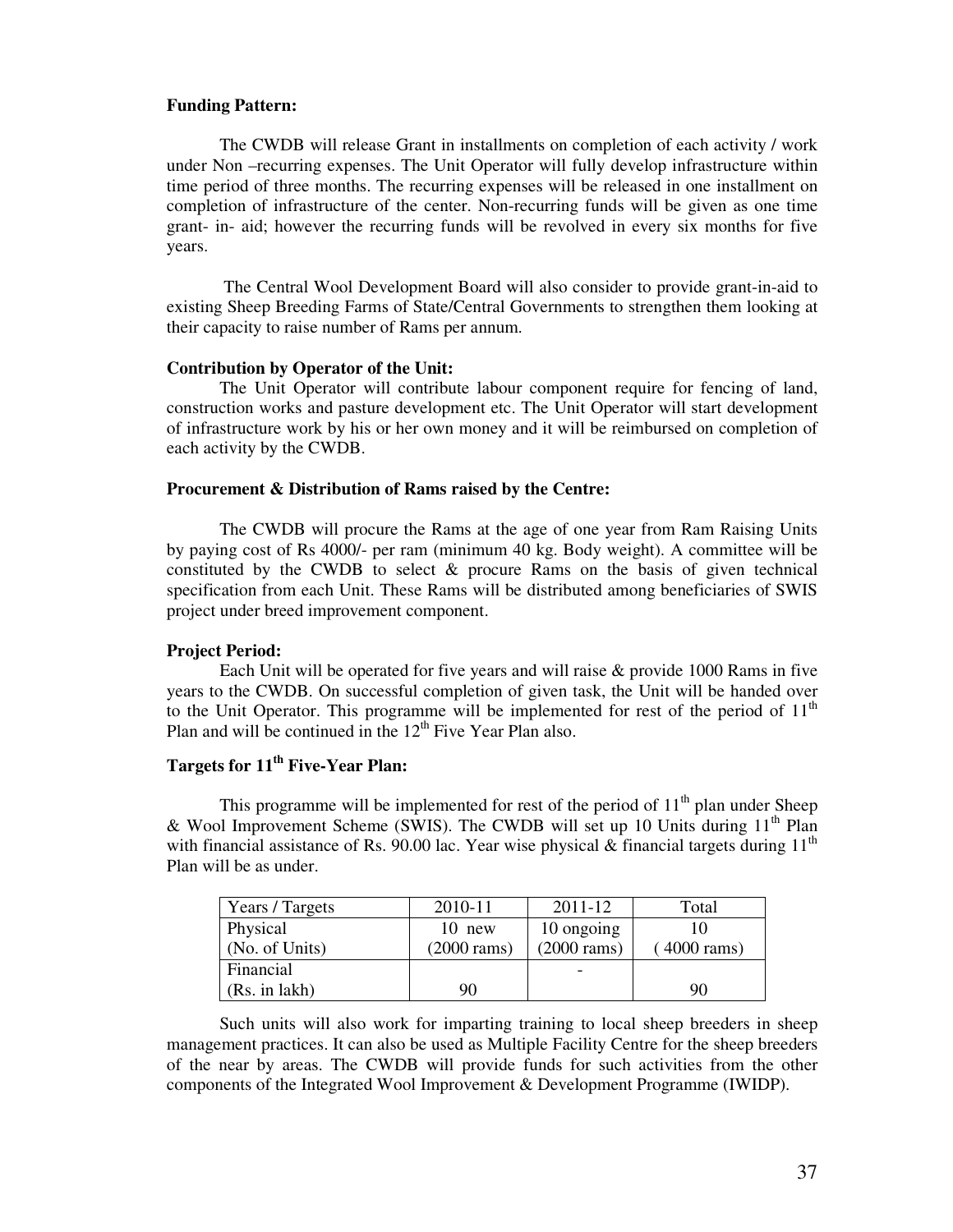## ii) Support for Multiple Facility Centre (MFC)

It has been observed in the rural areas that the sheep breeders have not adequate facilities to properly manage their sheep flocks, and marketing of their produces. The Board intends to set up Multiple Facility Centre in the cluster areas for undertaking activities like health care of sheep, sheep washing/bathing, sheep shearing, wool grading, storage and marketing of raw wool. There is also need for community water drinking tanks in remote sheep rearing areas. Multipurpose Extension Centre (MPEC) component will be replaced by Multiple Facility Centre, which will work as Health Care-cum-Resource Centre.

### **Objectives:**

- To provide common facilities to sheep breeders for Health Care of sheep, sheep washing and shearing, grading and marketing of raw wool.
- To create facility for Drinking water in remote sheep rearing areas.
- To organize training-cum-awareness programme regarding sheep managements practices.

### **Implementing Agency:**

- This component will be implemented by the Implementing Agency of the SWIS projects.
- This component can also be implemented through Animal Husbandry Deptt. of the concerned State/Zila Parisad/Panchayat Samitti/ Gram Panchayat.

### **Selection of the Centre and allotment of the land:**

 The Implementing Agency will identify the location where such Centre/facilities are not available in nearby areas. Selection of location will be finalized in consultation with Animal Husbandry Department of the region. The Implementing agency will get allotment of land from the Gram Panchayat concerned with mutual agreement.

### **Labour component:**

 The Implementing Agency will take up the matter with the Zila Parishad to get labour component for construction of MFC under NREGA.

### **Transfer of MFC:**

 On completion of the SWIS project, the Implementing Agency will handed over the Centre to the Gram Panchayat or Animal Husbandry Deptt. in consultation with Gram Panchayat/Zila Parishad.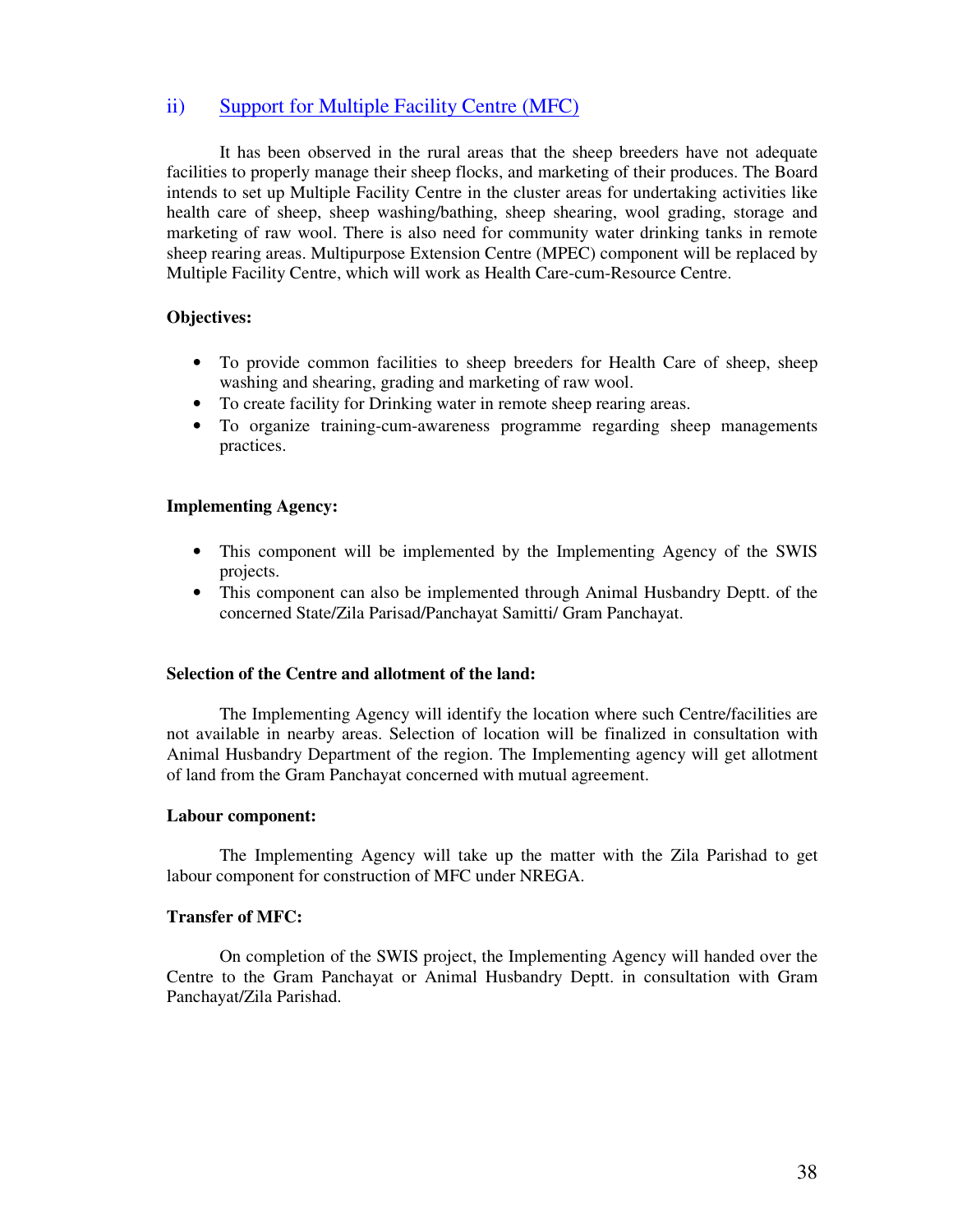### **Physical & Financial provisions:**

Physical & Financial provision under Multiple Facility Centre of SWIS (IWIDP)

| Item/Year                                           | 2010-11 | 2011-12        | Total      |
|-----------------------------------------------------|---------|----------------|------------|
| Support for Multiple Facility Centre (MFC) having 5 |         | $\overline{2}$ | 7          |
| community Centre/Hall for sheep shearing, wool      |         |                |            |
| grading, storage and marketing facility alongwith   |         |                | <b>MFC</b> |
| community drinking water tanks with facility to     |         |                |            |
| bathe/wash the sheep before shearing. MFC           |         |                |            |
| component based on existing Multipurpose            |         |                |            |
| Extension Centre (MPEC) for specific areas like dry |         |                |            |
| and rain fed. Cost $@$ Rs. 2.50 lac.                |         |                |            |
| i) Community Hall: $(20'X15')$ Rs. 1,80,000         |         |                |            |
| ii) Water storage tank: $(10X10X10)$ Rs. 50,000     |         |                |            |
| iii) Dipping tank : $Rs. 20,000$                    |         |                |            |
| Financial (Rs. in Lakhs) $\omega$ Rs. 2.50 lakh per | 12.50   | 5.00           | 17.50      |
| <b>Multiple Facility Centres.</b>                   |         |                |            |

## **iii) Assistance for Sheep Pen:**

 Various Implementing Agencies of the projects of the Central Wool Development Board informed that there is need to provide necessary assistance to sheep breeders for setting up Sheep Pen to save their sheep flocks from wild animals and theft.

 Looking at the problem facing by the shepherds, the Board intends to provide a lump sum assistance of Rs. 10,000/- to selected progressive shepherds keeping average flock size of 100-150 sheep. Selected sheep breeders will set up sheep pen by fencing and locally available material. Labour component and cost of locally available material will be borne by the sheep breeders. However, material for fencing will be provided with assistance of CWDB. A sheep pen with size of 50 ft. X 50 ft. will be set up.

 The Implementing Agency in consultation with Pradhan/Sarpanch will select breeder to set up sheep Pen on his land. An agreement will be made by the implementing agency with the beneficiary for using sheep Pen facility for their sheep flocks only. Quality of material for fencing will be finalized in consultation with the CWDB.

### **Physical & Financial provisions:**

Physical & Financial provision under fencing of sheep herbs of SWIS (IWIDP)

| Item/Year                                          | 2010-11 | 2011-12 | Total |
|----------------------------------------------------|---------|---------|-------|
| Assistance for setting up Sheep Pen for protecting | 100     | 100     | 200   |
| sheep flocks from wild animals and theft.          |         |         |       |
| Physical (No. of sheep pen.)                       |         |         |       |
| Maximum financial assistance @ Rs. 10,000/- per    | 10      | 10      | 20.00 |
| unit (50 ft $X$ 50 ft.) or actual cost of material |         |         |       |
| whichever is less. Financial (Rs. in Lakhs).       |         |         |       |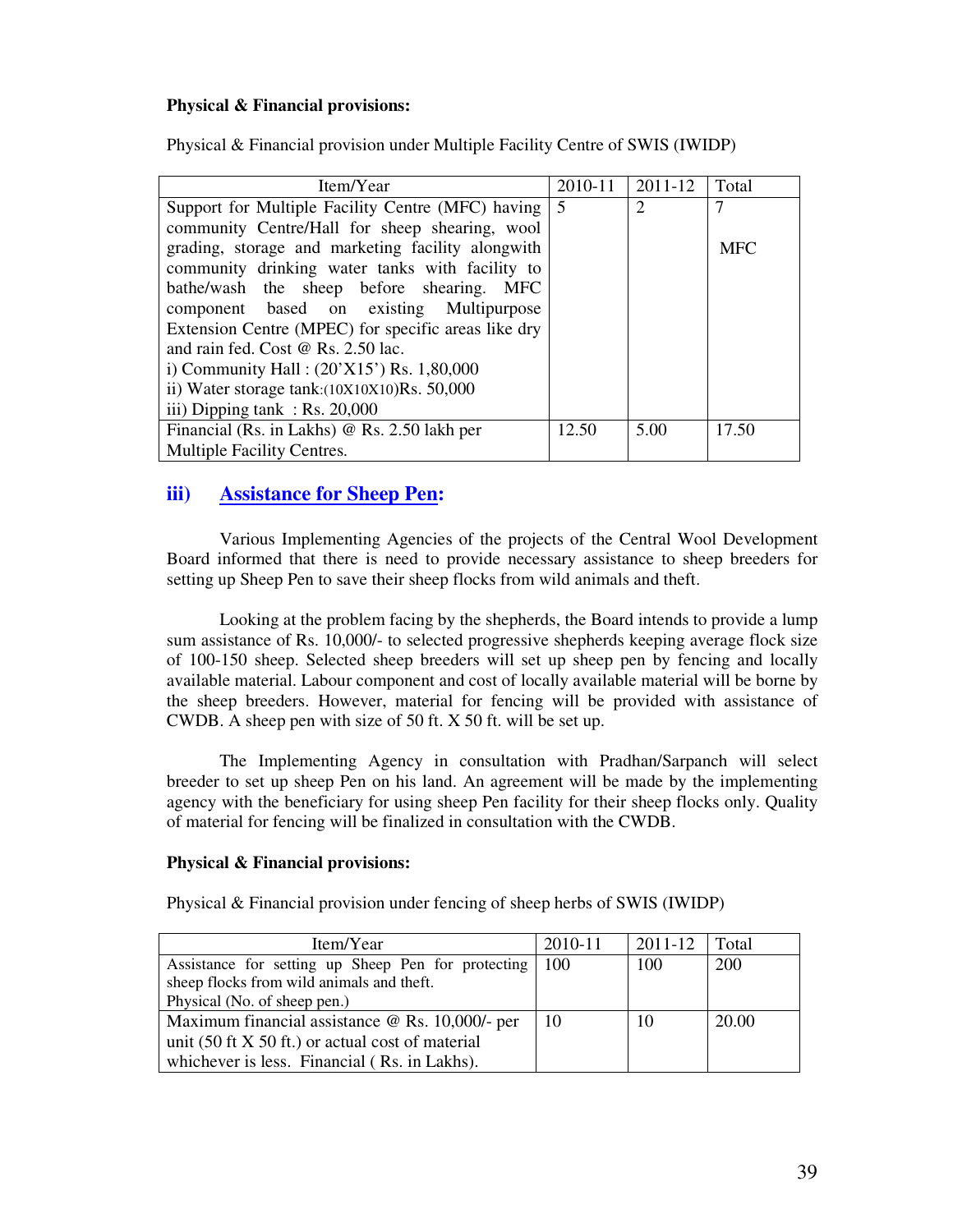## **iv) Feed supplement to sheep**

 It has also been observed specially in dry, rain fed and desert areas of Rajasthan and Run area of Gujarat where availability of fodder is scaled/inadequate. There is need to provide feed for three months (90 days) in a year in rain fed desert area of Rajasthan.

 The implementing agency in consultation with Gram Pradhan/Sarpanch will select the breeder and its number of eligible sheep for which supplement feed to be given. The Agency will make arrangement for supply of feed in each selected village on monthly basis. The Agency will identify one or two progressive shepherds in each village who will be responsible for further distribute/make available feed to each beneficiaries in the concerned village. Quality of feed will be finalized in consultation with the CWDB.

#### **Physical & Financial provisions:**

Physical & Financial provision under Feed supplement of SWIS (IWIDP)

| Item/Year                                   | 2010-11 | 2011-12 | Total    |
|---------------------------------------------|---------|---------|----------|
| Feed supplement specially in dry, rain fed  | 50,000  | 30,000  | 1,30,000 |
| area such as desert of Rajasthan and Run    |         |         |          |
| (Kutch-Bhuj) area of Gujarat States.        |         |         |          |
| Cost $@$ Rs. 3/- sheep per day for 3 months |         |         |          |
| (90 days) in a year. Eligible sheep (weak,  |         |         |          |
| pregnant sheep)                             |         |         |          |
| Physical (number of sheep.)                 |         |         |          |
| Financial (Rs. in Lakhs).                   | 135.00  | 81.00   | 216.00   |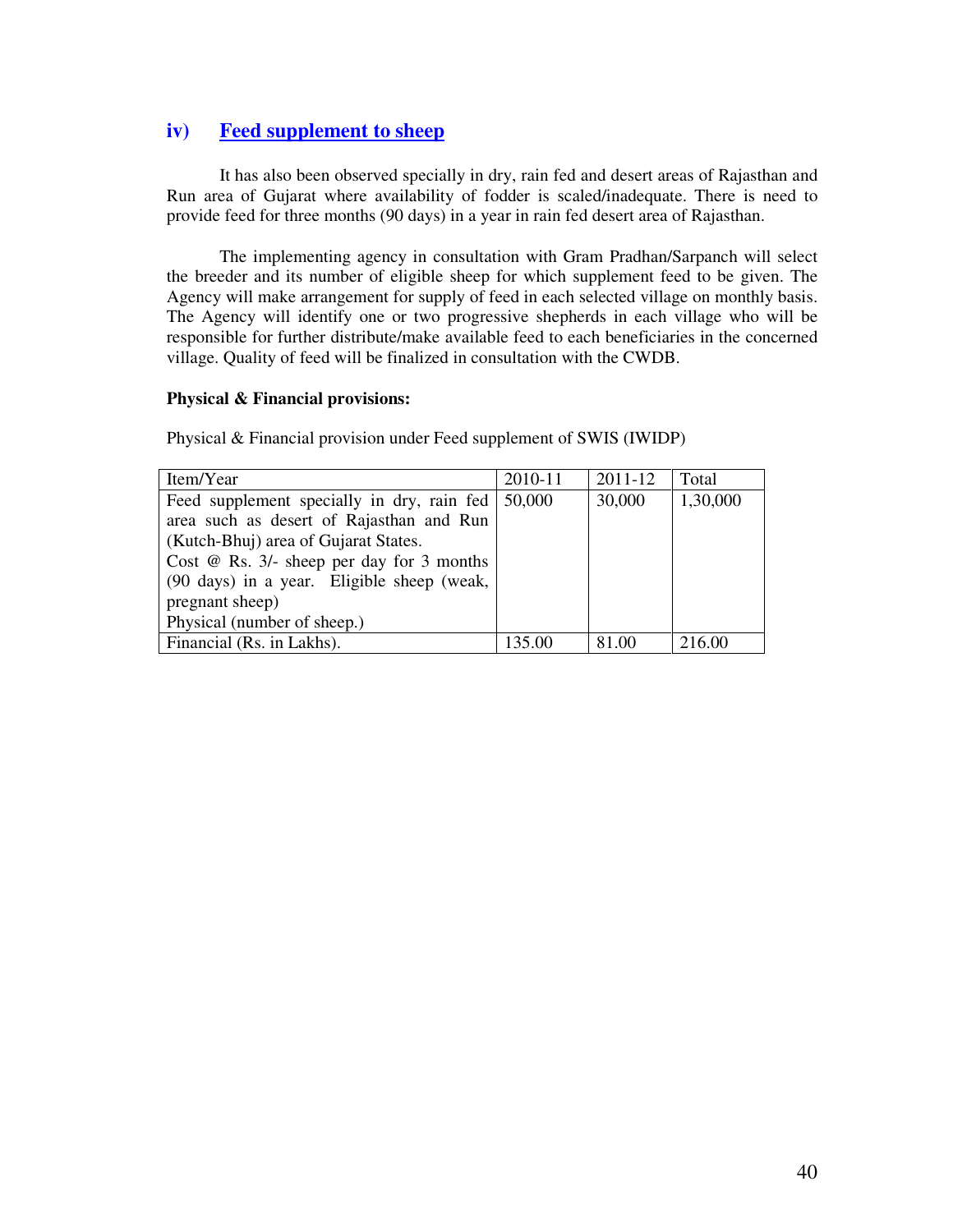# **v) Revolving fund for raw wool marketing**

 The sheep breeders of our country are illiterate, backward and from weaker section of the society. Due to that they are exploited by the middlemen and sale their produce at low price. No direct market is available in rural areas for raw wool and sale of culled, manure. Sheep breeders forced to sale their produce on the rates dictated by the middlemen. In view of this, there is urgent need to strengthen marketing support and minimize exploitation role of the middlemen in sheep and wool sector. Initially the Board intends to create Revolving fund for marketing of raw wool produced by the sheep breeders.

### **Objectives**

- Establishing Revolving Fund for raw wool marketing to ensure remunerative returns to the wool growers for their wool.
- To provide support to the woolgrowers for making more investment in this sector by providing them remunerative price for their produce.
- It is expected that the remunerative price will encourage the wool growers to bring about a quantities and qualitative improvement in their produce.
- It is expected that by increasing the procurement by Government organization to a reasonable capacity will help in stabilizing the price of wool in the market
- The scheme will be help to revitalize the state organization and optimum utilization of infrastructure available with them for the purpose.
- It is expected that the farmers will be more receptive to the new technique and developmental programmes if they are assured of fair return of their produce.
- It is expected that large scale marketing by the state organization will helpful in undertaking grading of wool

### **Implementing Agency**

• State Government's Wool Marketing Organization/ Departments/Corp.

### **Physical & Financial provisions:**

Physical & Financial provision under Revolving Fund for raw wool marketing of SWIS (IWIDP)

|  |  | (Rs. in lakh) |
|--|--|---------------|
|--|--|---------------|

| Item/Year                                         | 2010-11 | 2011-12             | Total               |
|---------------------------------------------------|---------|---------------------|---------------------|
| Revolving fund for marketing of raw $ 10\rangle$  |         | $lakh$   10 lakh kg | $\vert$ 20 Lakh Kg. |
| wool. Average price for procurement of   Kg. wool |         | wool.               | wool in two         |
| raw wool Rs. 35/- per Kg. Average                 |         |                     | years in two        |
| production 900 gms. per sheep per year.           |         |                     | shearing clips.     |
| One time advance/fund to implementing             |         |                     |                     |
| agency for creation of Revolving Fund to          |         |                     |                     |
| support wool marketing.                           |         |                     |                     |
| Physical : Total lakh Kg. wool in two clips.      |         |                     |                     |
| Financial (Rs. in Lakhs.)                         | 175     |                     |                     |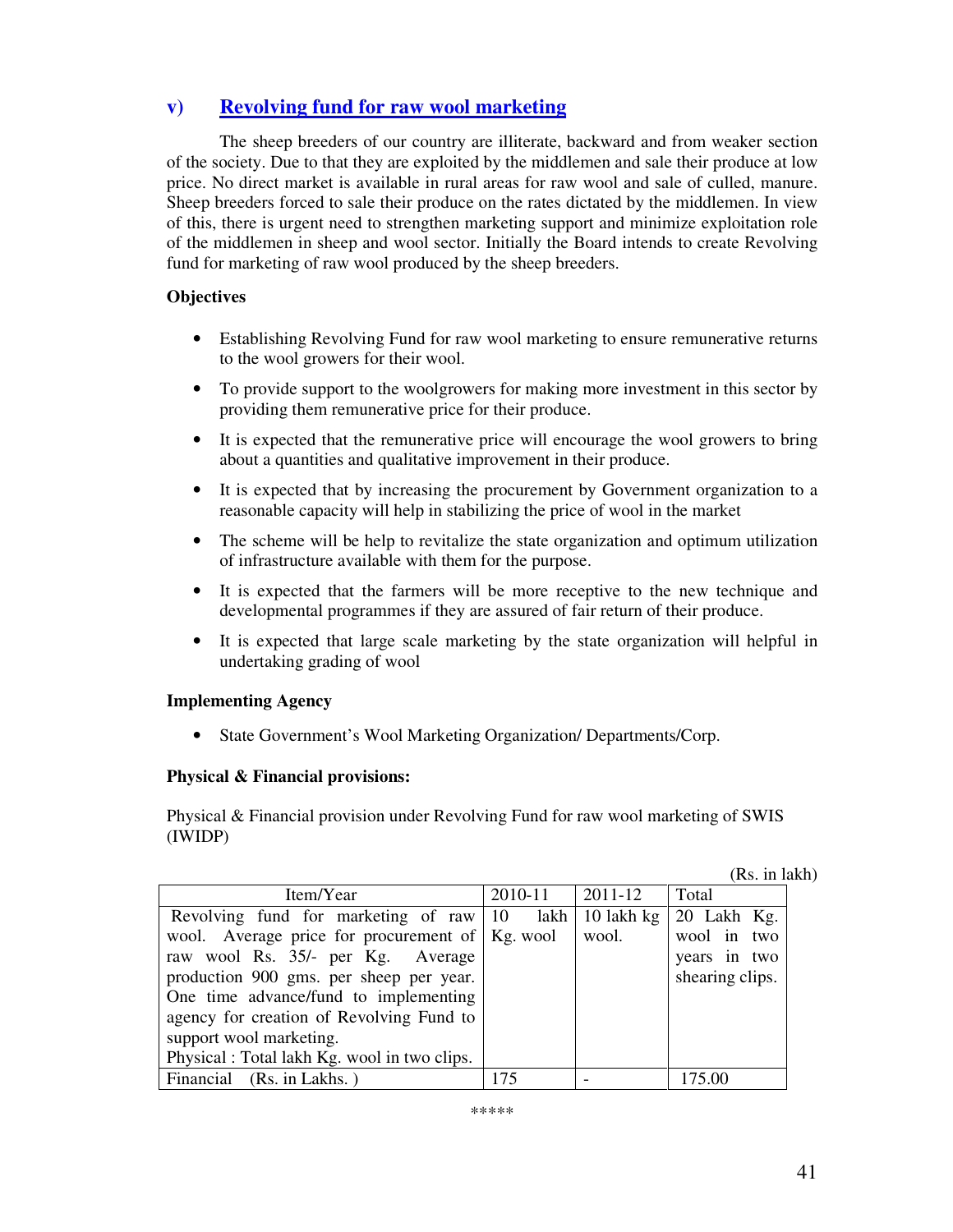# **A. Minutes of the 31st meeting of the Executive Committee held on 27th October,2009 at New Delhi.**

The 31<sup>st</sup> meeting of the Executive Committee (EC) of the Central Wool Development Board was held under the chairmanship of Shri Bhupendra Singh, Joint Secretary, MOT and Vice Chairman, CWDB at Udyog Bhawan, New Delhi on  $27<sup>th</sup>$ October,2009. Following members participated in the meeting:

- (i) Shri A.K. Khullar, Jt. Adviser(VSE), Planning Commission, Yojana Bhawan, N. Delhi.
- (ii) Mrs. Shanta Thampi, Dy. Secretary (IFW), MOT, N. Delhi.
- (iii) Shri V.P. Verma, Non-official member from H.P. State.
- (iv) Dr. S.K. Sharma, Dy. Director representative of Director, Animal Husbandry Deptt., Govt. of Rajasthan, Jaipur.
- (v) Dr. D.B. Shakyawar, Sr. Scientist representative of Director, CSWRI, Jaipur.
- (vi) Dr.C.W.Acharya, Sr. Scientist–representative of Director, WRA, Thane.
- (vii) Shri Aditya Kumar, Director, MOT & Executive Director, CWDB, Jodhpur.

Shri P.S. Champawat, Wool Marketing Development Officer, CWDB, Jodhpur also attended the meeting.

 Executive Director, Central Wool Development Board, Jodhpur welcomed the members and invited point-wise discussion on the agenda.

### 1. CONFIRMATION OF THE MINUTES OF THE 30<sup>TH</sup> MEETING OF THE EXECUTIVE COMMITTEE HELD ON 17TH JUNE,2009, IN NEW DELHI

Since no comments were received, the minutes of the  $30<sup>th</sup>$  meeting of the Executive Committee was confirmed.

## 2. ACTION TAKEN REPORT ON THE DECISIONS OF THE  $30<sup>th</sup>$  MEETING OF THE EXECUTIVE COMMITTEE OF THE BOARD

 The Executive Committee discussed each point in details and the following decisions were taken :-

**(a)** The Wool Research Association would conduct assessment of minimum three Common Facility Centres under Quality Processing of Wool scheme randomly by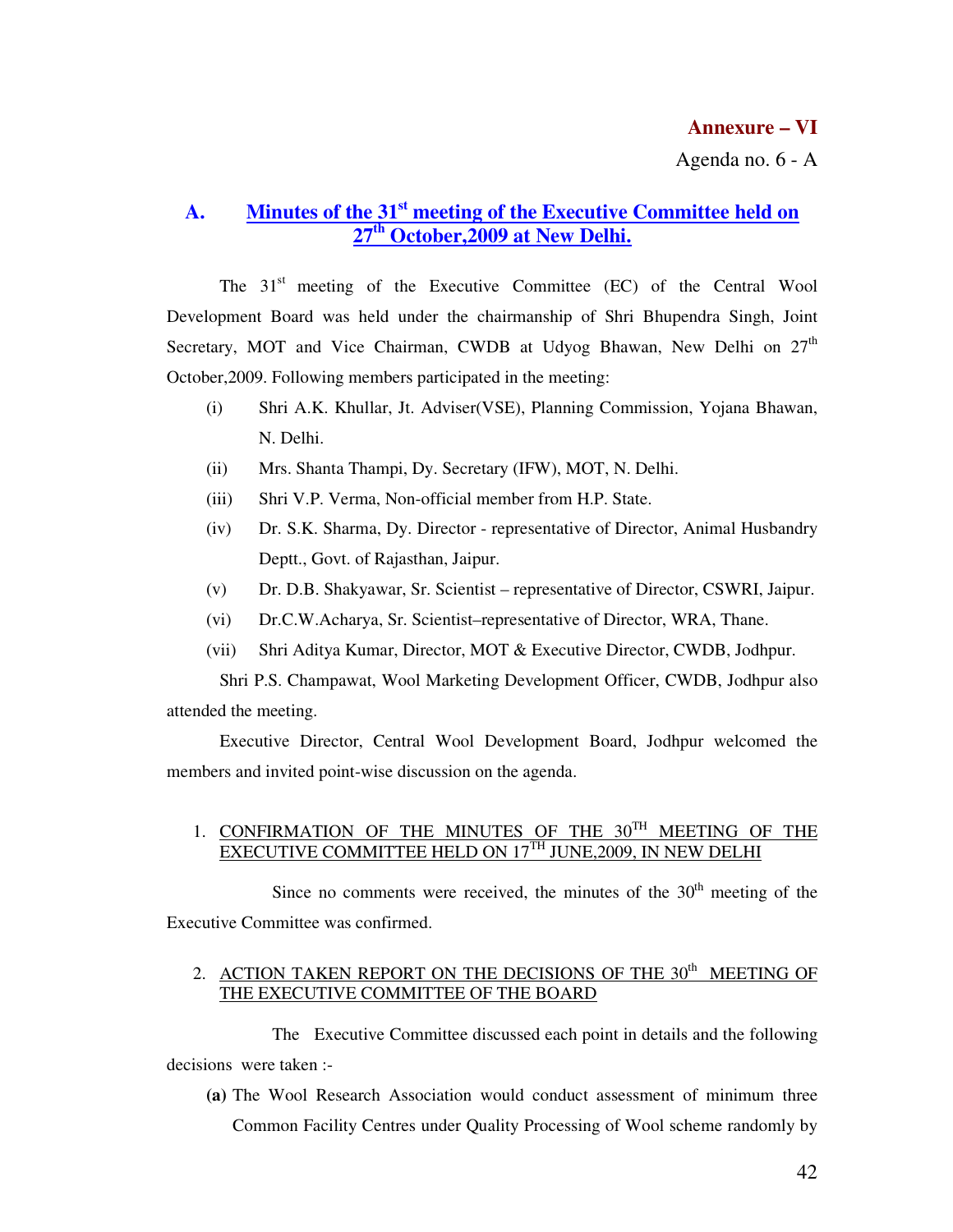selecting one centre each from Rajasthan, H.P. and Punjab for which WRA may charge reasonable fee on the basis of actuals for undertaking assessment exercise. The ED, CWDB may finalize the fee/charges in consultation with WRA. The EC also directed that assessment work should be completed by the end of November, 2009.

- **(b)** A meeting with Oriental Insurance Co. (OIC) was held by Jt. Secretary, MOT & VC, CWDB recently in Delhi in which it was decided to decentralize the sheep insurance works to Divisional Offices situated in Project areas. However, OIC is yet to implement this decision. The Jt. Secretary & Vice Chairman, CWDB directed the ED, CWDB to take up this matter with the OIC and also write a letter to the CMD, OIC from the Jt. Secretary, MOT & VC, CWDB.
- **(c)** It was directed that the Board may collect list of some good NGOs who are working in North-Eastern States from DONER, New Delhi to implement Board's programme in the region in future since spending in NE region is not adequate and all efforts should be made to spend 10% funds in NE region.
- **(d)** For construction of Board's office building at Jodhpur, the Board may hire the services of an architect to re-design the proposal as directed by the EC. VC, CWDB expressed dissatisfaction on the tardy progress in this regard.
- **(e)** The Board should display all necessary information related to each scheme/project on the Board's website with beneficiary details as per earlier directions of EC to keep it informative and transparent. It should also put a metre on the web to see how many visitors visit the sight.

### 3. TO APPRISE THE COMMITTEE OF THE PROGRESS MADE BY THE BOARD UNDER ITS VARIOUS SCHEMES DURING CURRENT FINANCIAL YEAR 2009-10 UPTO 30TH SEPTEMBER,2009.

The EC noted the statement regarding physical and financial achievement. Board was directed to expedite the progress and utilization of funds. EC was particularly concerned about the cases where executing agencies had submitted UCs but the next installments were not released because of late verifications by Board. EC directed that in future all verifications must be done during the course of implementation and once UC is submitted, funds should be released within 15 days positively since delay at that stage creates a bad image for functioning of the Board. It was also directed that the Board may prepare Revised Estimates (RE) as per the requirement of funds for each scheme and more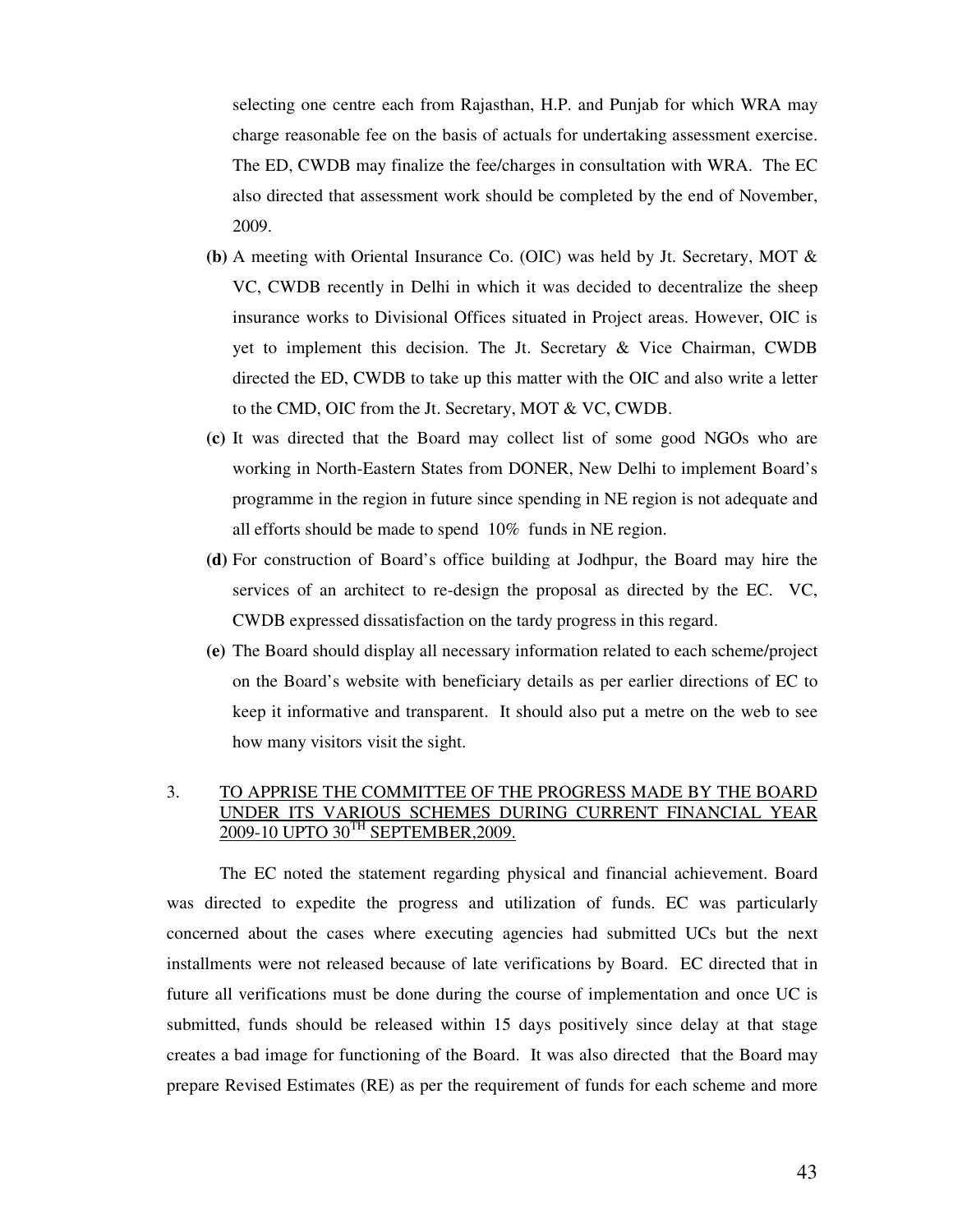funds be given in components like marketing support and woolen expos where there is greater demand and better utilization.

### 4. TO APPROVE THE NOTE FOR STANDING FINANCE COMMITTEE REGARDING MODIFICATION OF I.W.I.D.P. SCHEME FOR REST OF THE PERIOD OF THE 11<sup>TH</sup> FIVE YEAR PLAN.

 It was directed that the CWDB should reframe Note on SFC for IWIDP for introducing some new components as suggested by the team of the Planning Commission. It was intimated that these new components will be implemented with the savings from other components of the scheme. The following suggestions were given in this regard:-

- Labour contribution should be arranged by the implementing agency/ beneficiary in such components.
- Beneficiary contribution and self-sustainable aspect of Multiple Facility Centre should be explored to make it viable in long term.
- Detailed methodology and proper guidelines should be drawn for each new component.
- For marketing of raw wool, the provision of Revolving fund should be created only for organizations of State Governments.
- The Board may prepare a model scheme for ram-rearing in private sector in consultation with the implementing agencies under SWIS, State Government organizations etc. This should be included in the SFC Note as a new component.
- Revised SFC exercise must be completed by  $30<sup>th</sup>$  November so that approval of the competent authority be taken by  $15<sup>th</sup>$  December and it could be implemented in this financial year.

## 5. TO APPROVE THE ANNUAL PLAN FOR THE YEAR 2010-11 OF THE BOARD.

 The Executive Committee approved Plan allocation of Rs. 15.0 crore for the Annual Plan 2010-11 of the Board with increased internal allocation for the scheme of marketing support through woolen expos as per its actual requirement.

### 6. TO APPROVE MODIFICATION IN WOOLLEN EXPO (EXHIBITION-CUM-SALE OF WOOLLEN) UNDER 'HRD & PROMOTIONAL ACTIVITY' OF THE BOARD.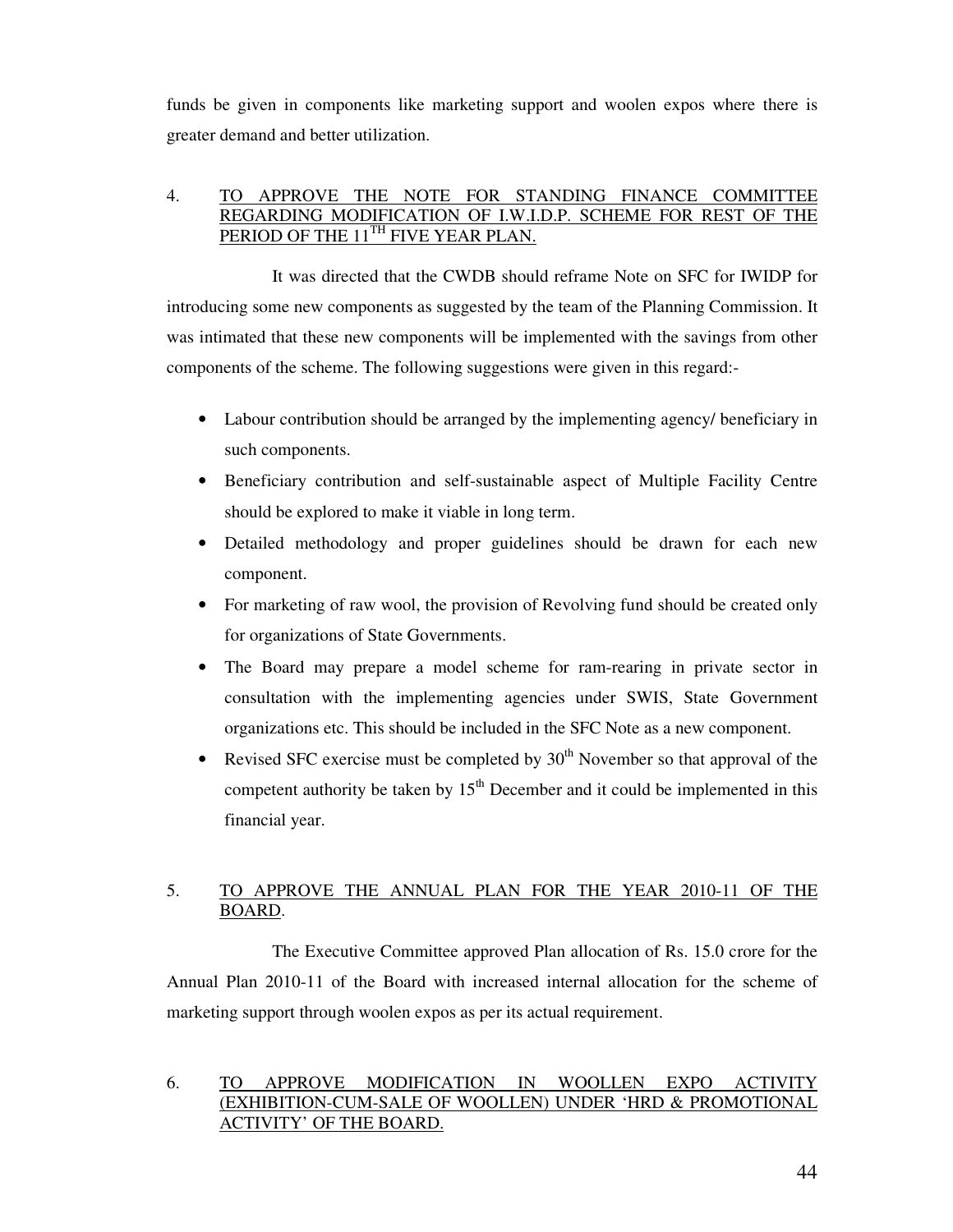After detailed discussion, on issues like delayed approval of expos, non preparation of a calendar of expos on the beginning of the year etc. the Executive Committee approved modified Woolen Expo activity and directed to revise the guidelines on following points :

- (i) Existing GOI financial rules and procedure will be followed by coordinating agency in implementation. The agency would submit Audited Accounts of the expenses incurred against advance amount duly certified by the CA, and there would be no need to depute Board's representative for verification of tendering process and vouchers which should be dispensed with in order to avoid delays and increase in travel expenses.
- (ii) Release of funds will be in two installments i.e. 50% at the time of sanctioning the Expo and 50% within 15 days of submission of final claim by the agency after the Expo is over. Board will ensure release of first installment within a week after approval of EC.
- (iii) In order to attract buyers, an additional provision of organizing cultural and educational programmes during the expo may be held and Board may provide additional grant for such activity subject to a ceiling of one lakh rupees.
- (iv) As far as possible, the Expos should be inaugurated by VIPs and invitation cards should be issued to all Board members, officers in the Ministry and other dignitaries as per guest list of DC(HL) and DC(HC).
- (v) To verify the Expo, claims should be submitted by the executing agencies with news clippings of the event in news-papers, event photos and a minimum 15 minutes video film on CD to cover whole Expo & also video clips of peak visitors days.
- (vi) The members of the EC should be invited to visit the Expo. The Board will bear boarding, lodging and transportation expenses as per provisions under Govt. of India.
- (vii) The Board may also depute an officer of the Board to visit Expo, if it feels necessary.
- (viii) The issue of non-participation of many allottees in the fair was discussed in detail. It was found that the list of registered exhibitors with the Board is obsolete. It was also found that with a meager staff strength, Board should not use its manpower in non productive and routine works of implementation. Hence it was decided that the job of inviting the participants should be left to the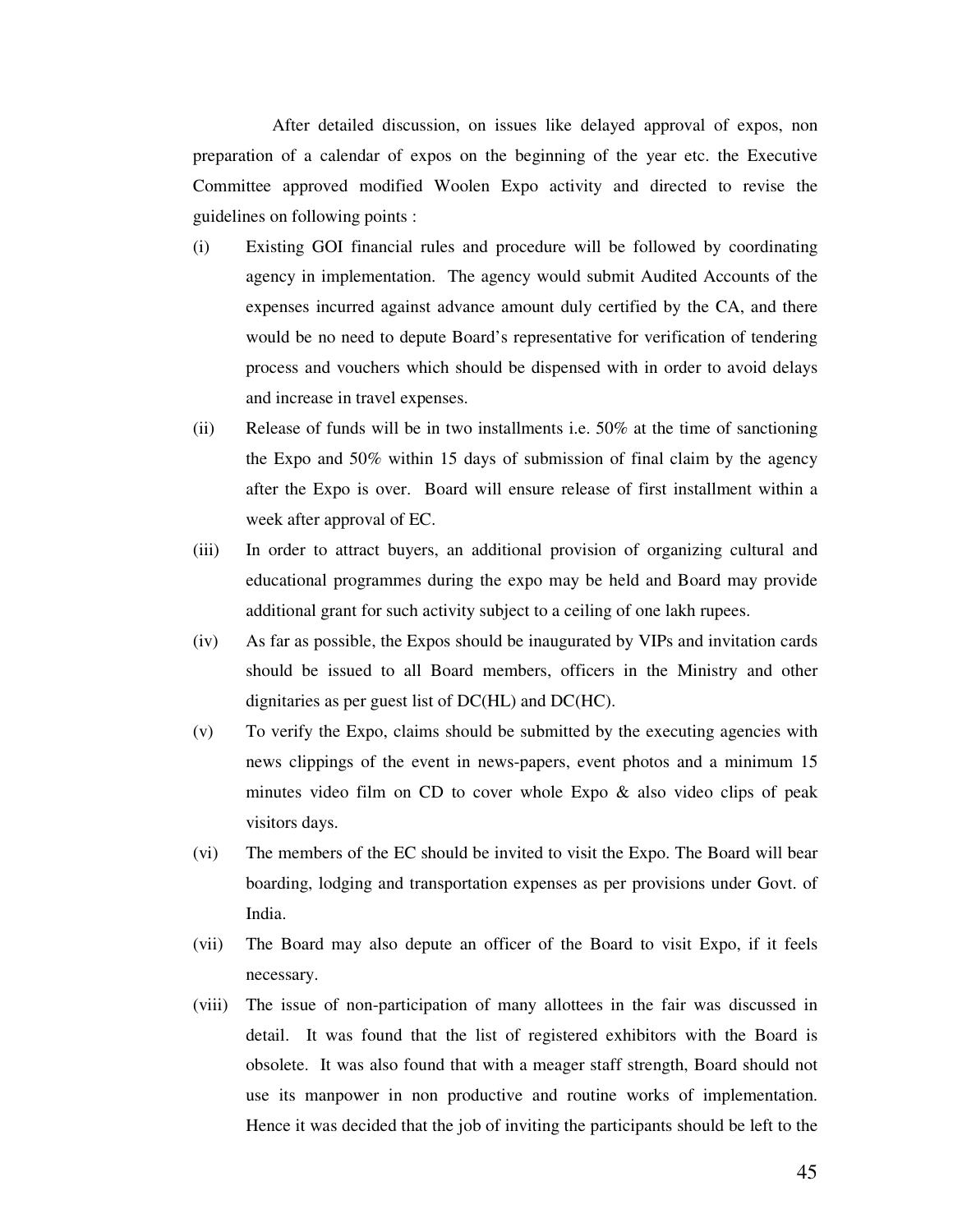coordinating agency. Board should update the list of participants of weavers/artisans/societies etc. from time to time and provide it to the coordinating agency for allotment of stalls on some transparent and equitable principle. The revised list should include persons dealing in wool and woolen products and registered with the office of the Development Commissioner (Handlooms)/Development Commissioner (Handicrafts)/ District Industries Departments of States etc. Board should invite such participants through placing an ad on its web site. This exercise should be completed as soon as possible. However, the expos to be conducted during this period should not be affected and delayed because of this revision.

### 7. TO APPRISE THE COMMITTEE REGARDING ORGANIZING 'WOOLLEN EXPOS' AT DEHRADUN, GUWAHATI, LUCKNOW, AHMEDABAD AND PUNE DURING 2009-10.

 The EC noted that seeing the direct benefit of woolen expos Board may organize more Woollen Expos during current financial year. The ED, CWDB mentioned that the Board has received some more proposals for organizing Expos. The EC gave approval for organizing Expos at Dehradun, Shillong, NOIDA and Deseart festival at Jaisalmer. EC also asked Board to explore the possibility of holding expos in hill stations during spring and summer at places like Mussoorie, Nainital, Manali etc. It was also advised that Board must participate in famous India International Trade Fair New Delhi in future. In the interest of avoiding delays, EC authorized Vice Chairman, CWDB to approval any further proposal if found good during this financial year.

### 8. TO APPRISE THE COMMITTEE OF THE POSITION OF PENDING UTILIZATION OF FUNDS PROVIDED BY THE C.W.D.B. TO VARIOUS IMPLEMENTING AGENCIES DURING 10th & 11th PLAN PERIODS.

 The EC noted and directed the CWDB to pursue the matter regarding refund of unspent balance grant amount being kept by the various State government agencies. The Board may request MOT with details to take up the matter with the Ministry of Finance for recovery of unspent grant amount by various State Govt. Agencies/Deptts.

EC noted with concern that several NGOs are yet to submit utilization certificates of the funds released to them in the past. EC directed that time bound notices should be sent to such NGOs to submit utilization certificates of the funds released to them in the past.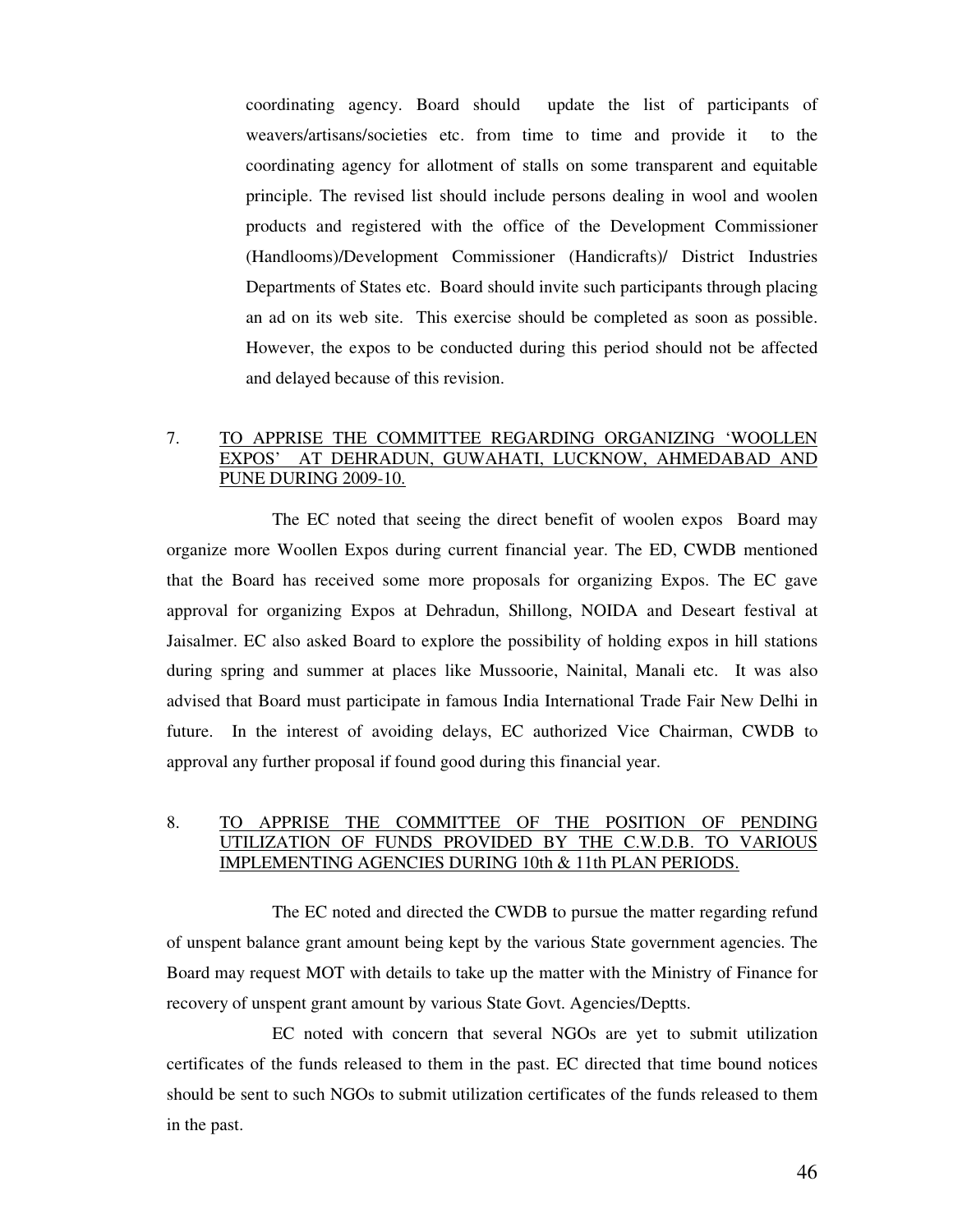### 9. TO APPROVE MID-TERM EVALUATION EXERCISE OF BOARD'S SCHEMES BY HIRING SERVICES OF M/s. DATAMATION AND M/s. MPCON.

 The Executive Committee directed to complete all mid-term evaluation work by  $15<sup>th</sup>$  December, 2009 with financial approval of Rs. 10.84 lakhs with the help of (i) Datamation Consultants Pvt. Ltd., New Delhi and (ii) Madhya Pradesh Consultancy Organization Ltd., (MPCON) Indore. The Committee directed to insert a clause for imposing penalty if agency fails to submit the report in given time frame.

### 10. TO CONSIDER THE MATTER REGARDING CONTINUATION OF S.W.I.S. PROJECT IMPLEMENTED BY FLIGHT INDIA, NAGPUR.

 The EC was of view that as the matter is under investigation of CBI, no further grant should be released to Flight India, Nagpur. However, it was directed that the CWDB may take up the matter with the CBI regarding continuation/discontinuation of grant to the Agency as beneficiaries are not able to receive the benefits of the Project and take action accordingly.

### 11. TO NOTE FINAL REPORT ON CONCURRENT EVALUATION EXERCISE REGARDING I.W.I.D.P. SCHEME OF THE BOARD SUBMITTED BY W.R.A., THANE.

 Dr. C.W. Acharya, Sr. Scientist, Wool Research Association, briefed the Committee about final report of Concurrent Evaluation Exercise of IWIDP of the Board and mentioned that the team was overall satisfied with implementation of the SWIS on the basis of findings of survey of implementing agencies and interaction with the beneficiaries etc. It was decided to circulate the final report to all the members of the EC on their e-mails by the CWDB. The Committee noted the final evaluation report on IWIDP.

### 12. APPROVAL FOR RELEASE OF RS. 1,83,350/- TO J. & K. STATE SHEEP BOARD FOR PAYMENT OF V.A.T. CHARGES FOR PURCHASE OF WOOL DRYER PLANT.

 The matter was discussed. It was noted that since the Board had already sanctioned the project of Rs. 7.55 lakh (with taxes extra) in favour of J&K Sheep Development Board, the action is to be taken by ED, CWDB only. EC has no role to play. The agenda item was accordingly withdrawn.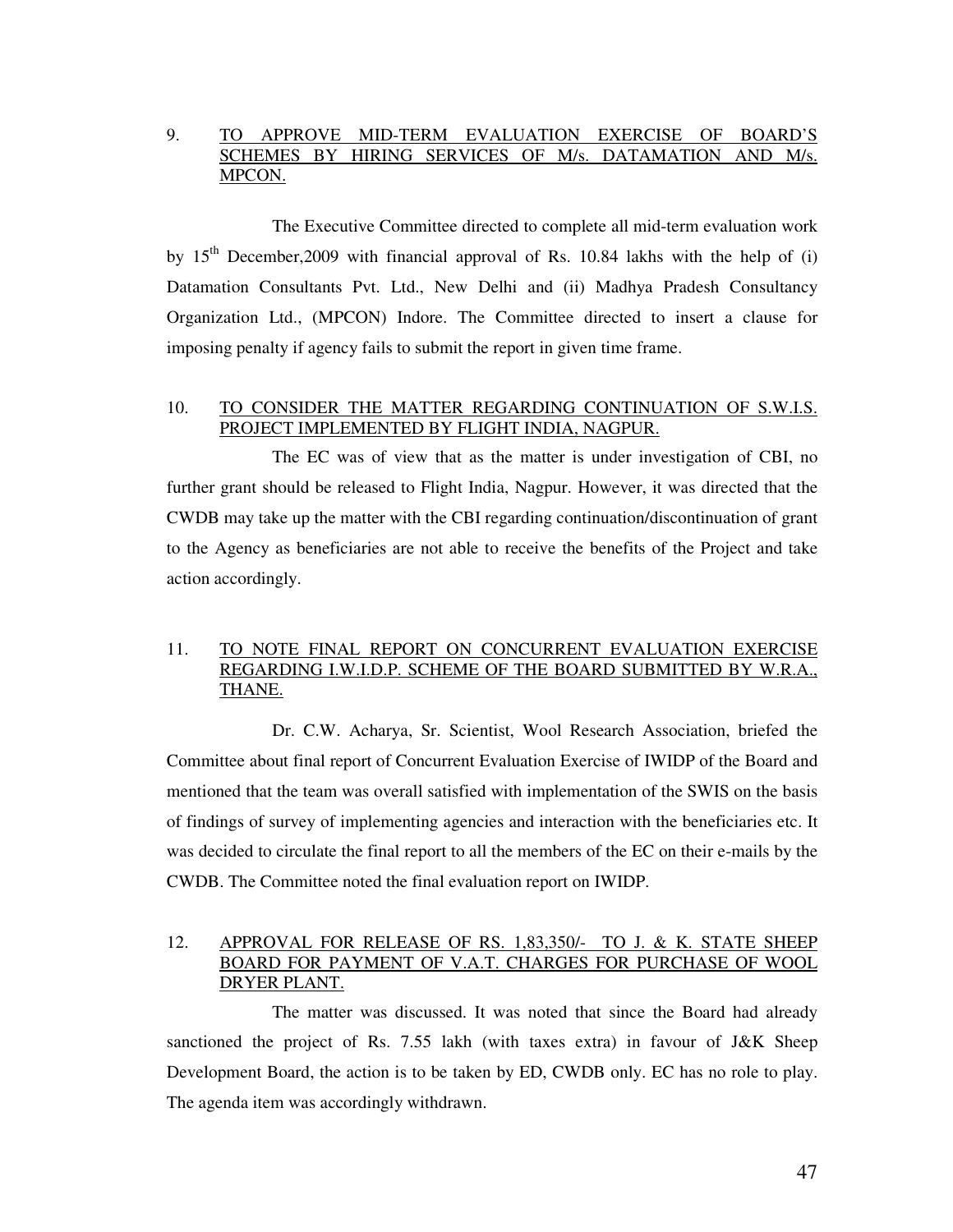#### 13. TO NOTE STATUS OF PENDING LEGAL CASES:

 The Executive Committee noted the status of pending legal cases and directed ED to effectively monitor the cases and take all necessary steps.

#### 14. OTHER AGENDA ITEMS :

### **(a) Financial assistance for organizing National Seminar by CSWRI (ICAR) at Jaipur :**

 Dr. D.B. Shakyawar, Sr. Scientist, CSWRI (ICAR) requested the Committee for financial assistance of Rs. One lakh from the CWDB for organizing national seminar on "Stress Management in Small Ruminant Production and Product Processing" at Jaipur during January 29-31, 2010 to be held by Indian Society for Sheep & Goat Production and Utilization (ISSGPU). The Committee approved Rs. One lakh to be released to ISSGPU, Avikangar for organizing the seminar in collaboration with CSWRI, Avikanagar and CIRG, Makhdoom, Mathura during 2009-10 and directed them to invite the members of the EC and all implementing agencies under SWIS of CWDB.

#### **(b) Rectification of breed under SWIS :**

 The Executive Director, CWDB informed that it has been pointed out by the project monitoring team of the CWDB during field visits under a few projects there are some anomalies in mentioning the type of breed of sheep. In such cases, the prevailing sheep breed in selected project area is different from the breed mentioned either in the proposal of the implementing agency or in the Sanction Order of the Board. Unless it is rectified, it will hamper the release of further funds to these agencies.

 After detailed discussions, it was directed that the Board may get views/clarifications from the technical members of the Project Committee who have recommended these projects. It was further directed that the ED, CWDB may clear the matter based on official records and prepare factual position in respect of such matters by  $30<sup>th</sup>$  November so that implementation does not suffer and things are placed in right perspective.

The meeting ended with a vote of thanks to the Chair.

**\*\*\*\*\*\*\***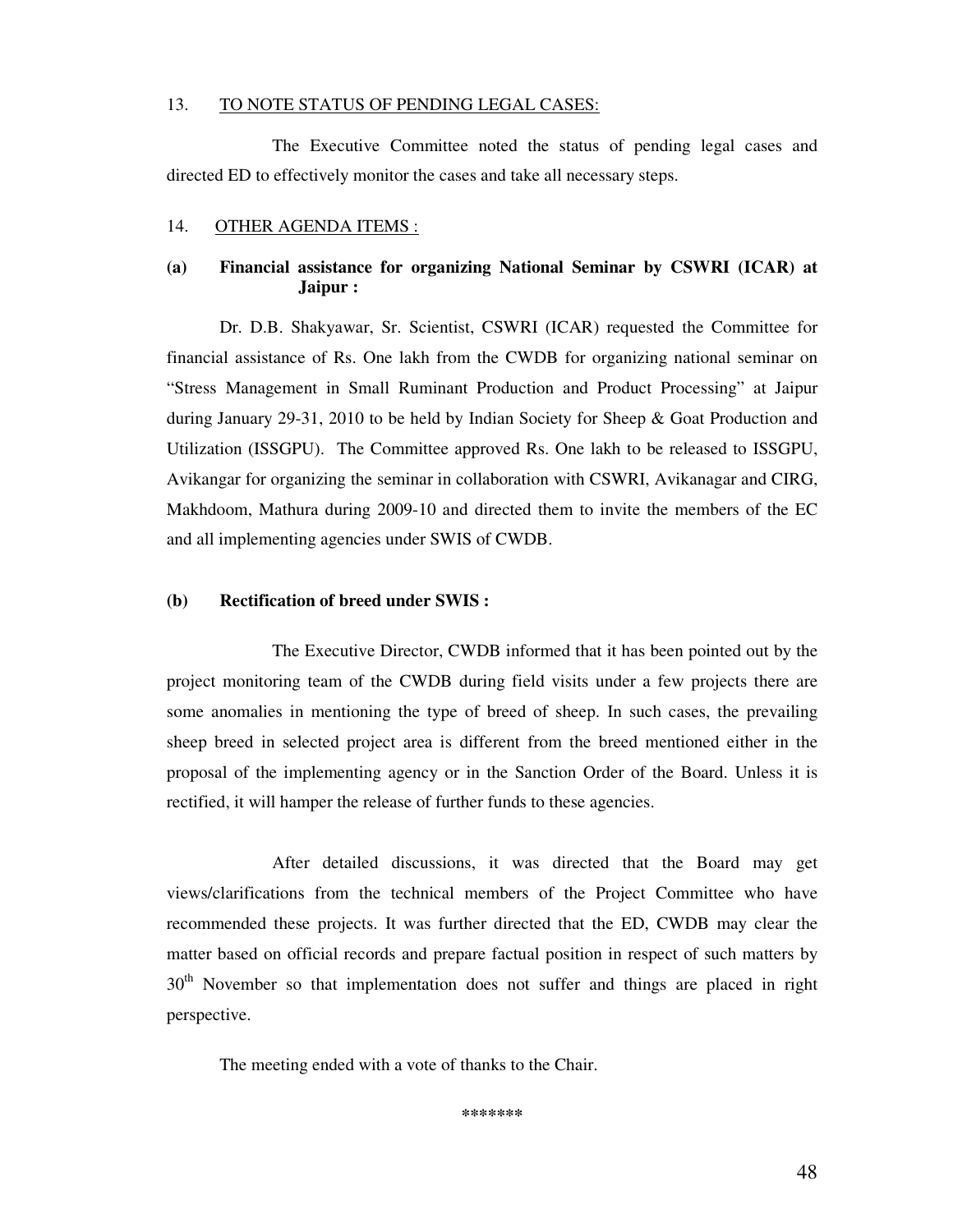Agenda no. 6 - B

# **B. Minutes of the 32nd meeting of the Executive Committee held on 3rd March,2010 at New Delhi.**

The 32<sup>nd</sup> meeting of the Executive Committee of the Central Wool Development Board was held under the chairmanship of Shri Bhupendra Singh, Joint Secretary, MOT and Vice Chairman, CWDB at Udyog Bhawan, New Delhi on 3<sup>rd</sup> March 2010 at 12.00 Hours. Following members participated in the meeting:

- 1. Shri A.K. Khullar, Jt. Adviser (VSE), Planning Commission.
- 2. Mrs. Shanta Thampi, Dy. Secretary (IFW), MOT.
- 3. Shri V.P. Verma, Non-official member from H.P. State.
- 4. Dr. G.L. Lunia, Dy. Director representative of Director, Animal Husbandry Deptt., Govt. of Rajasthan, Jaipur.
- 5. Dr. D.B. Shakyawar, Sr. Scientist representative of Director, CSWRI, Jaipur.
- 6. Shri M.K. Bardhan, Director, WRA, Thane.
- 7. Shri K.K.Goyal Executive Director, CWDB, Jodhpur.

Shri K.K.Goyal, Executive Director, Central Wool Development Board, Jodhpur welcomed the members and gave brief introduction and invited point-wise discussion on the agenda.

### 1. CONFIRMATION OF THE MINUTES OF THE 31<sup>st</sup> MEETING OF THE EXECUTIVE COMMITTEE HELD ON 27<sup>th</sup> OCTOBER 2010 AT NEW DELHI

As no comment was received, the minutes of the  $31<sup>st</sup>$  meeting of the Executive Committee were confirmed.

### 2. ACTION TAKEN REPORT ON THE DECISIONS OF THE 31<sup>st</sup> MEETING OF THE EXECUTIVE COMMITTEE OF THE BOARD

 ED/ CWDB placed a statement showing action taken report on the decision of last EC meeting for perusal and discussion.

 In regards to point no. 1, ED informed that as per the decision of last EC meeting, Board authorized Wool Research Association, Thane to conduct assessment of Common Facility Centre's under Quality Processing of Wool scheme and they have prepared the report. The Chairman, EC invited Shri M.K. Bardhan, Director, WRA to explain the Committee about assessment being done .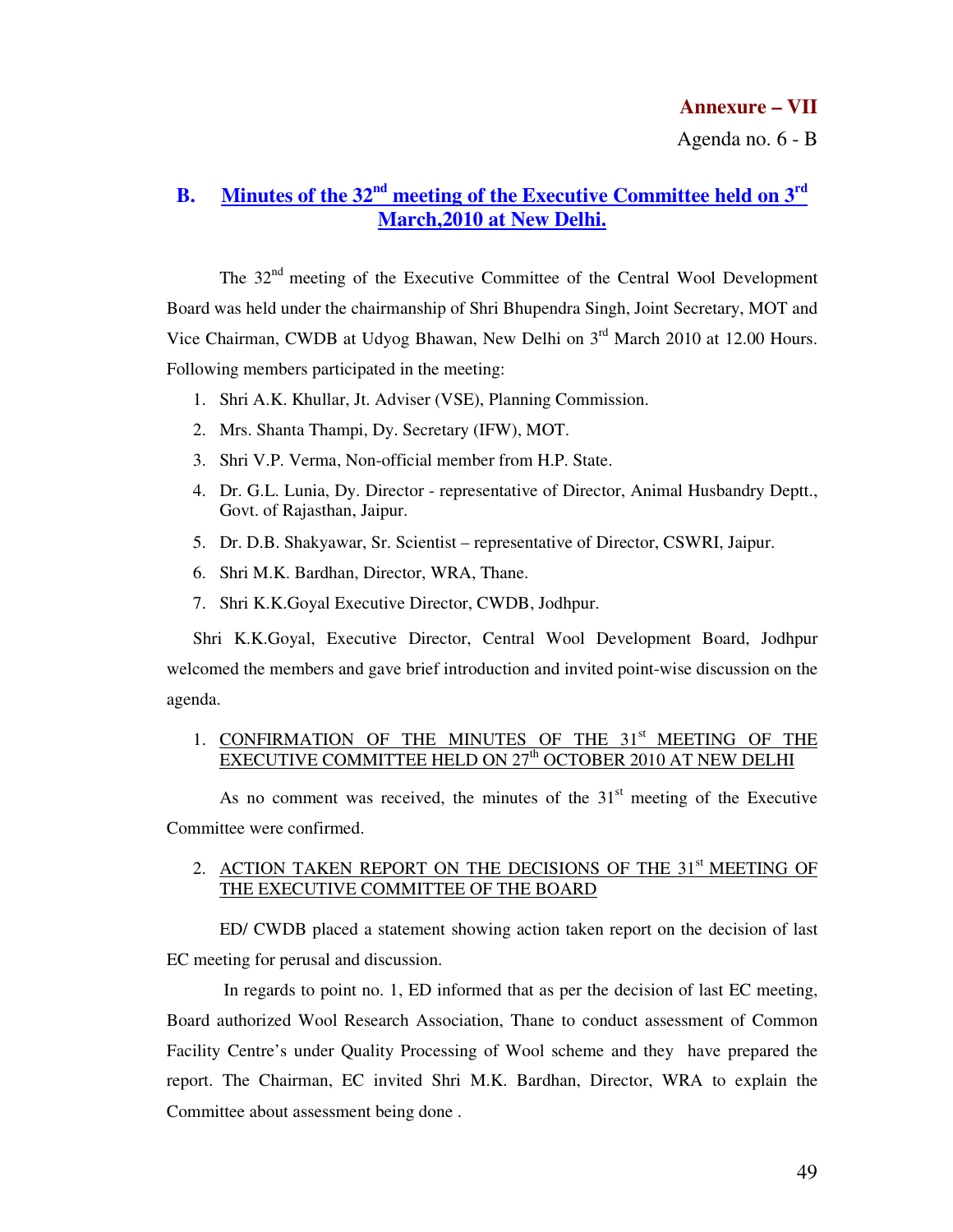Shri M.K. Bardhan WRA briefed the Committee about assessment and mentioned that overall working of centers is satisfactory. The Jt. Secretary, MOT and VC, CWDB directed the ED/ CWDB to put up the report in next meeting.

Regarding Points no. 6, Releasing of fund Within 15 days of submission of UC, VC expressed his displeasure as this is not being followed strictly, inspections are not being conducted timely by CWDB and the program implementation is suffering at the cost of intended beneficiaries. This has also resulted in poor utilization of funds.

Regarding the Point no. 8, " Revision of Guidelines on Woolen Expo activity " which were discussed in the last meetings were read out by ED/ CWDB in the meeting. Since all the members were not provided with copies, Chairman EC directed that ED must circulate it to all the members and let it be discussed in the next EC meeting which may be convened soon.

Regarding woolen Expo , Chairman stated that ED should have come prepared with a calendar of events and places where Woolen Expo are to be held this year so that these are approved by EC and there is sufficient time for preparation.

Regarding Point no. 11, mid term Evaluation work by Datamation Consultant Pvt. Ltd. the Conclusions and main recommendations of the report were read out by ED in the meeting. EC expected from ED to prepare on action taken report on the recommendations and put it up before the next EC meeting and also the Board.

### 3. TO APPRISE THE PROGRESS OF ANNUAL PLAN 2009-10 AND ITS PHYSICAL & FINANCIAL ACHIEVEMENTS

 The EC noted the statement regarding physical and financial achievement of activities of the Board. Chairman and all other member expressed their serious concern on the fact that financial year is near closure and about 50 % of the amount have not been spent by the Board. ED/ CWDB was reprimanded by Chairman over this sorry state of affairs and ED was directed to expedite the progress of utilization of funds. EC was particularly concerned about the cases where Implementing agencies had submitted UCs but Board did not release the next installments. ED/ CWDB stated that in many cases nomination of member by Director Animal Husbandry/ Govt. of Rajasthan is not done timely and so inspections are delayed. The Chairman directed ED, CWDB to complete the examination of inspection reports of those agencies which have submitted UCs of the grant within 15 days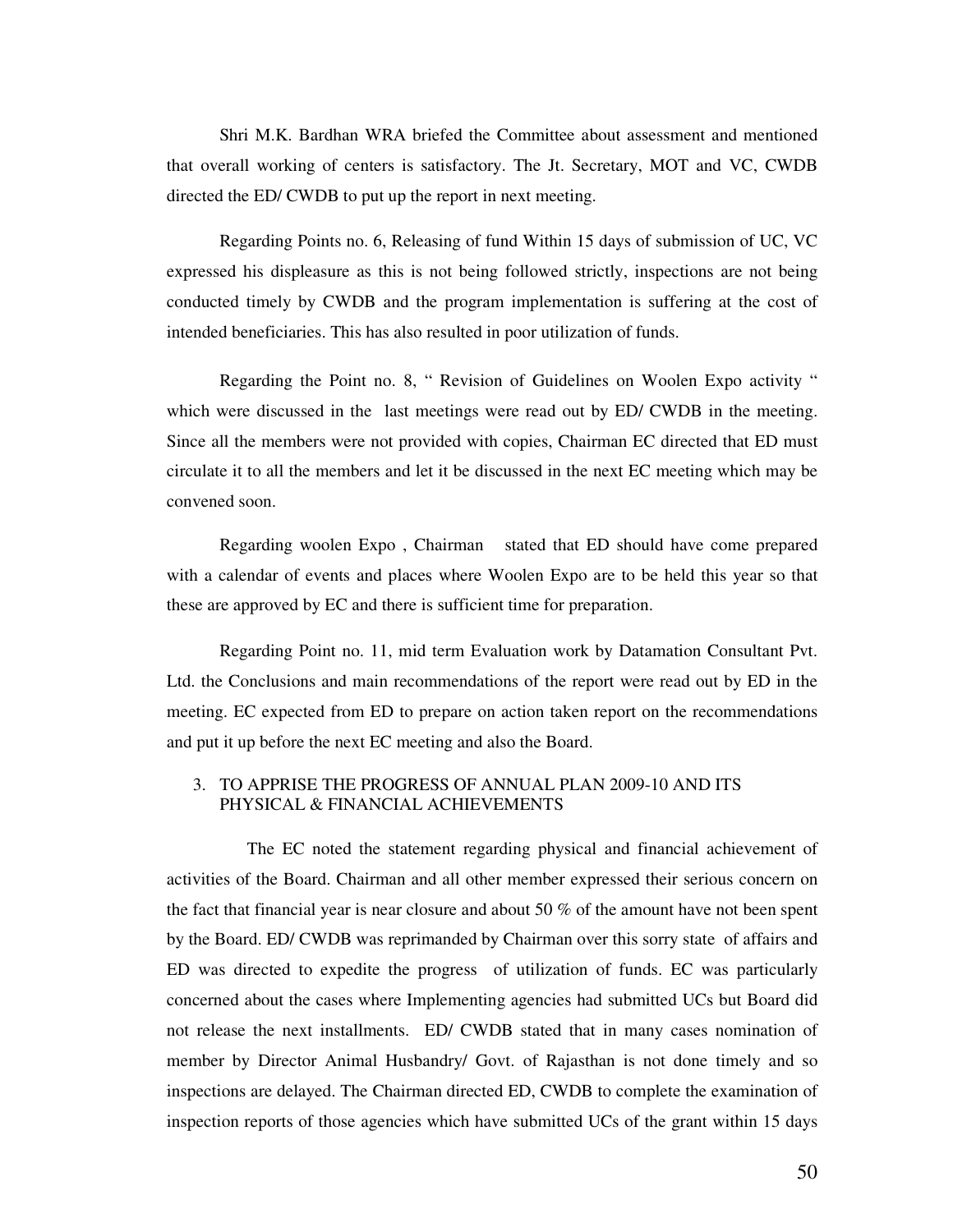and release the next installments without delay wherever the report is not very negative and necessary corrections could be made. EC also directed that in serious cases, appropriate action be taken and in no case the matter should be kept unattended for long.

### 4. TO APPRISE THE COMMITTEE ON THE PERFORMANCE OF ONGOING PROJECTS UNDER SWIS SCHEME.

 ED, CWDB placed a statement showing performance of ongoing projects under SWIS scheme and explained that during monitoring the projects by Board officials, & authorized technical persons, it has been observed that some of the implementing Agencies have not implemented the project as per guidelines of the scheme. Inspection teams pointed out irregularities in project implementation also. The Board had already issued Show Cause Notice to Seven Implementing Agencies regarding the same. He further explained that the Board made provision of Rs. 616.00 lakhs for ongoing projects & Rs. 474.00 lakhs for new projects under SWIS by Annual Plan 2009-10, however the Board has utilized Rs. 176.75 lakhs only under ongoing projects & rest of Rs. 439.25 lakhs could not be released to various implementing agencies.

 EC expressed concern on the State of affairs that no action was taken against NGO's where irregularities were found and the matter has been kept pending for such a long time. Such situation casts shadow on the sincerity and integrity of such inspections and also the concerned officers.

 It was also directed by the EC that ED should prepare a standard list of documents and papers to be submitted by the applicants under various schemes and seek EC's approval on that in the next meeting. This is necessary in order to eliminate the cases of personal discretion at the level of Board officers and make the whole process really transparent.

### 5. DISCUSSIONS AND APPROVAL OF THE RECOMMENDATIONS OF THE  $11^{TH}$  AND  $12^{TH}$  PROJECT COMMITTEE MEETINGS.

The ED/ CWDB placed recommendation of the  $11<sup>th</sup>$  &  $12<sup>th</sup>$  Project Committee meetings of the CWDB held on  $12<sup>th</sup>$  January and  $21<sup>st</sup>$  January, 2010 and explained that the Committee has discussed and recommended new project proposals under different schemes for taking up in the current financial year 2009-10.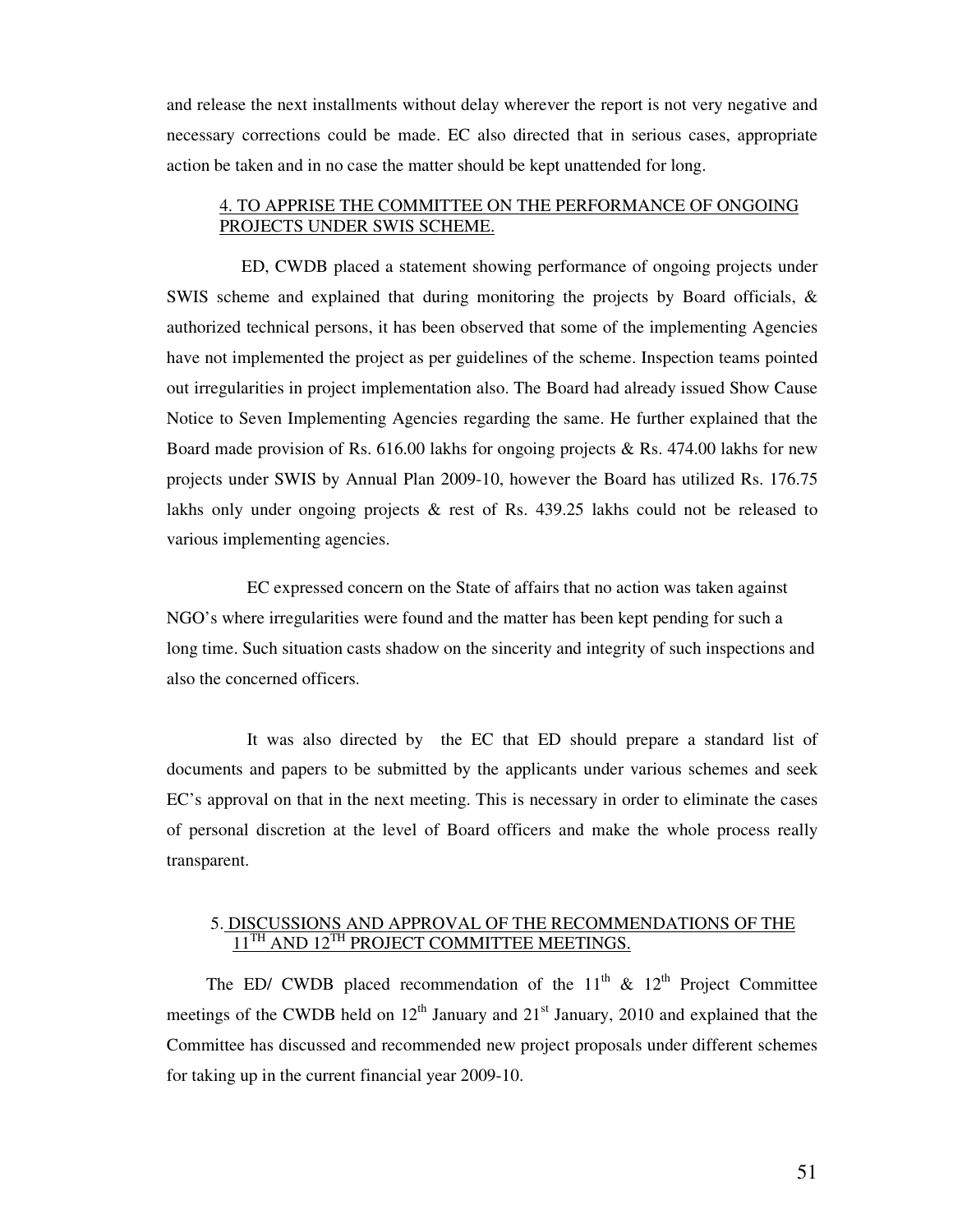Chairman and all other member expressed their serious displeasure over the way projects have been recommended by Project Committee. Project has been recommended with many conditions unfulfilled which have no meaning. Projects should have been brought to EC only after all the conditions have been fulfilled by the Implementing Agency. They also expressed dissatisfaction over his un-preparedness of EC, CWDB on the subject.

After detail discussion, the Executive Committee approved following project proposals subject to submission of relevant documents by concerned Agencies as per prescribed norms and guidelines of the scheme:

### (i) Name of scheme: **Sheep & Wool Improvement Scheme:**

Rs. in lakh

| <b>SN</b>    | Name<br>implementing<br>οf | Project area               | <b>Size</b> | of  | Total cost   | Grant approved    |
|--------------|----------------------------|----------------------------|-------------|-----|--------------|-------------------|
|              | agency                     |                            | project     |     | $2009-10$ to | F/Y<br>for<br>the |
|              |                            |                            |             |     | 2011-12      | 2009-10           |
| A            | J&K Sheep & Sheep          | (1.00)<br>Jammu<br>lac     | 2.00        | lac | 348.00       | 176.00            |
|              | Products Development       | sheep) & Kashmir           | sheep       |     |              |                   |
|              | Board, Jammu               | $(1.00 \text{ lac sheep})$ |             |     |              |                   |
| <sub>R</sub> | Rajasthan Live Stock       | Jodhpur (1.00 lac          | 2.00        | lac | 238.00       | 126.00            |
|              | Development Board, Jaipur  | sheep) $\&$ Nagour         | sheep       |     |              |                   |
|              |                            | $(1.00 \text{ lac sheep})$ |             |     |              |                   |
| C            | Central Sheep & Wool       | Kollar (karnataka)         | 0.50        | lac | 54.00        | 20.50             |
|              | Research Institute,        | Kodai hills (T.N.)         | sheep       |     |              |                   |
|              | (CSWRI)                    |                            |             |     |              |                   |
| D            | Central Sheep & Wool       | Strengthening of           | 1 farm      |     | 20.00        | 14.20             |
|              | Research Institute.        | Ram Rearing farm           |             |     |              |                   |
|              | (CSWRI)                    | at Mannyanur               |             |     |              |                   |
|              |                            | (T.N.)                     |             |     |              |                   |
|              |                            |                            | Total:      |     | 660.00       | 340.70            |

#### (ii) Name of Scheme: **Angora Wool Development Programme**

|     |                               |                          |                | Rs. in lakh     |
|-----|-------------------------------|--------------------------|----------------|-----------------|
| S.  | Name of agency from whom      | Name of Project          | Total cost     | Fund approved   |
| No. | project proposal received     |                          | $2009 - 10$ to | for f/y 2009-10 |
|     |                               |                          | 2011-12        |                 |
| A   | Central Sheep & Wool Research | "Strengthening Angora"   | 17.00          | 17.00           |
|     | Institute, Avikanagar:        | Rabbit Germplasm         |                |                 |
|     |                               | Centre" (GPC)            |                |                 |
|     | Central Sheep & Wool Research | Angora Rabbit rearing.   | 10.40          | 6.93            |
| B   | Institute, Avikanagar         |                          |                |                 |
| C   | Central Sheep & Wool Research | R & D Projectfor angora  | 20.00          | 2.72            |
|     | Institute,                    | rabbit breeding, health, |                |                 |
|     |                               | nutrition & reproduction |                |                 |
|     |                               | aspects.                 |                |                 |
|     |                               | Total:                   | 47.40          | 26.65           |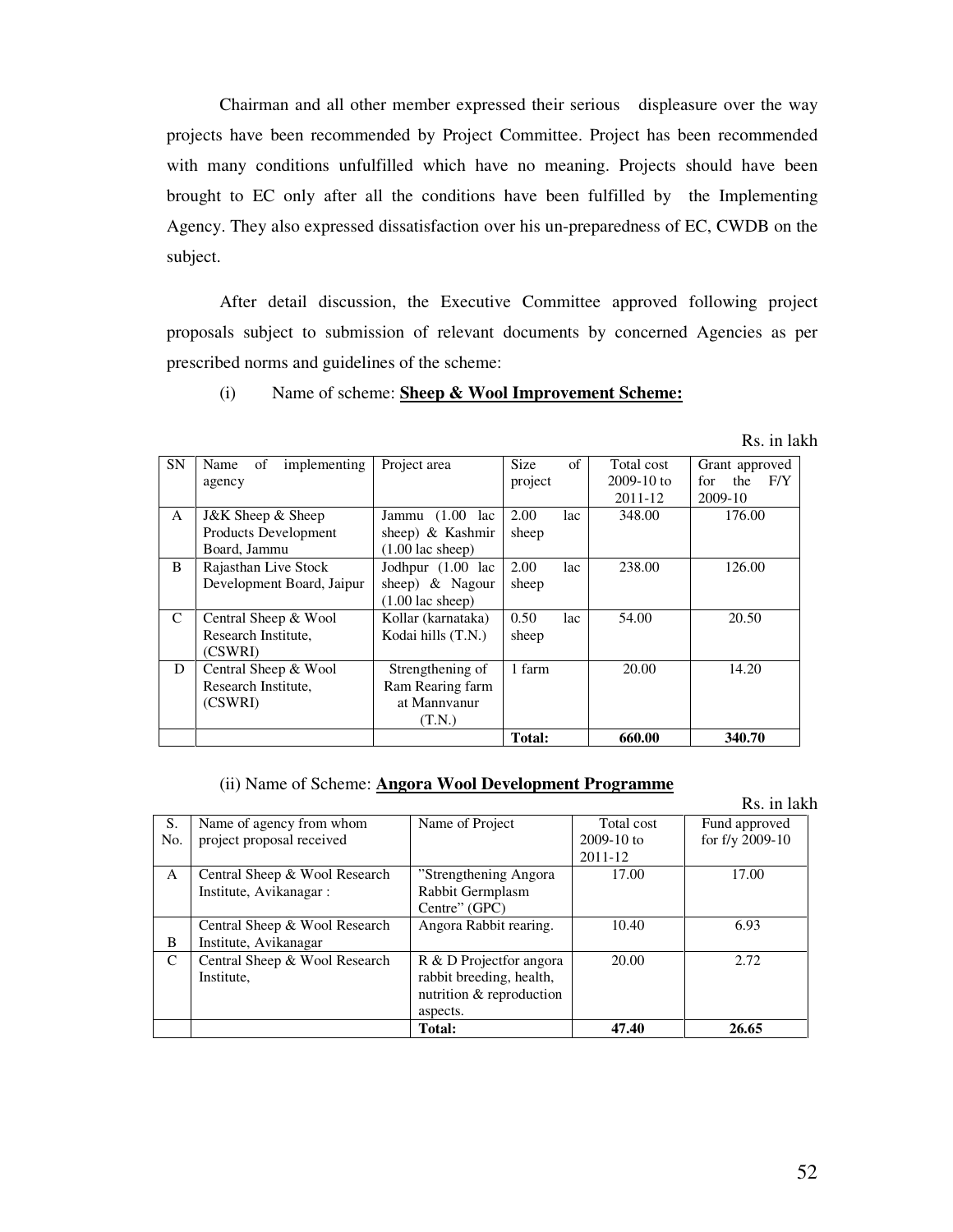- iii) Director WRA, with the approval of Chairman submitted a research proposal on the subject of Power Generation from Textile effluents for a cost of Rs. 21.00 Lakhs. EC after examination approved the same.
- iv) EC also directed that all the research projects must cut on unproductive expenditure hence a 10% reduction shall be implemented in case of projects in para (ii) and (iii).

 The committee deferred other proposals, however it was directed that the CWDB would collect requisite information from concerned Agencies and put up these proposals in the next meeting.

### 6. DISCUSSION ON REPORT OF ACCOUNTANT GENERAL (AUDIT) OF THE BOARD FOR THE YEAR 2006-07 & 2007-08 AND ITS COMPLIANCE.

 The ED, CWDB placed the Audit report of AG (Audits), Rajasthan regarding the Annual Accounts of the Central Wool Development Board for the year 2006-07 and 2007- 08 along-with its Compliance Report. The Executive Committee noted the same with the observation that ED would ensure necessary corrective action

### 7. TO NOTE REPORT OF 'MID TERM EVALUATION EXERCISE' OF S.W.I.S. SCHEME CONDUCTED BY M/s. DATAMATION, DELHI.

The ED, CWDB placed the Findings, Recommendation and Conclusion of draft Mid Term Evaluation report regarding SWIS projects and explained that report reveals the success of the Scheme in the form of increase in wool production and its marketing, better health of sheep and mortality ratio reduced in the sheep flocks.

The Executive Committee noted the Findings of the Study, Recommendation of the Mid Term Evaluation report and directed ED to submit action taken report in the next meeting.

### 8. TO APPROVE "NOTE FOR STANDING FINANCE COMMITTEE" REGARDING MODIFICATION OF I.W.I.D.P. SCHEME FOR REST OF THE PERIOD OF THE 11<sup>TH</sup> FIVE YEAR PLAN.

 The ED, CWDB explained that on the basis of observations made by the evaluating agency of SWIS Scheme, the Board has prepared note for Standing Finance Committee